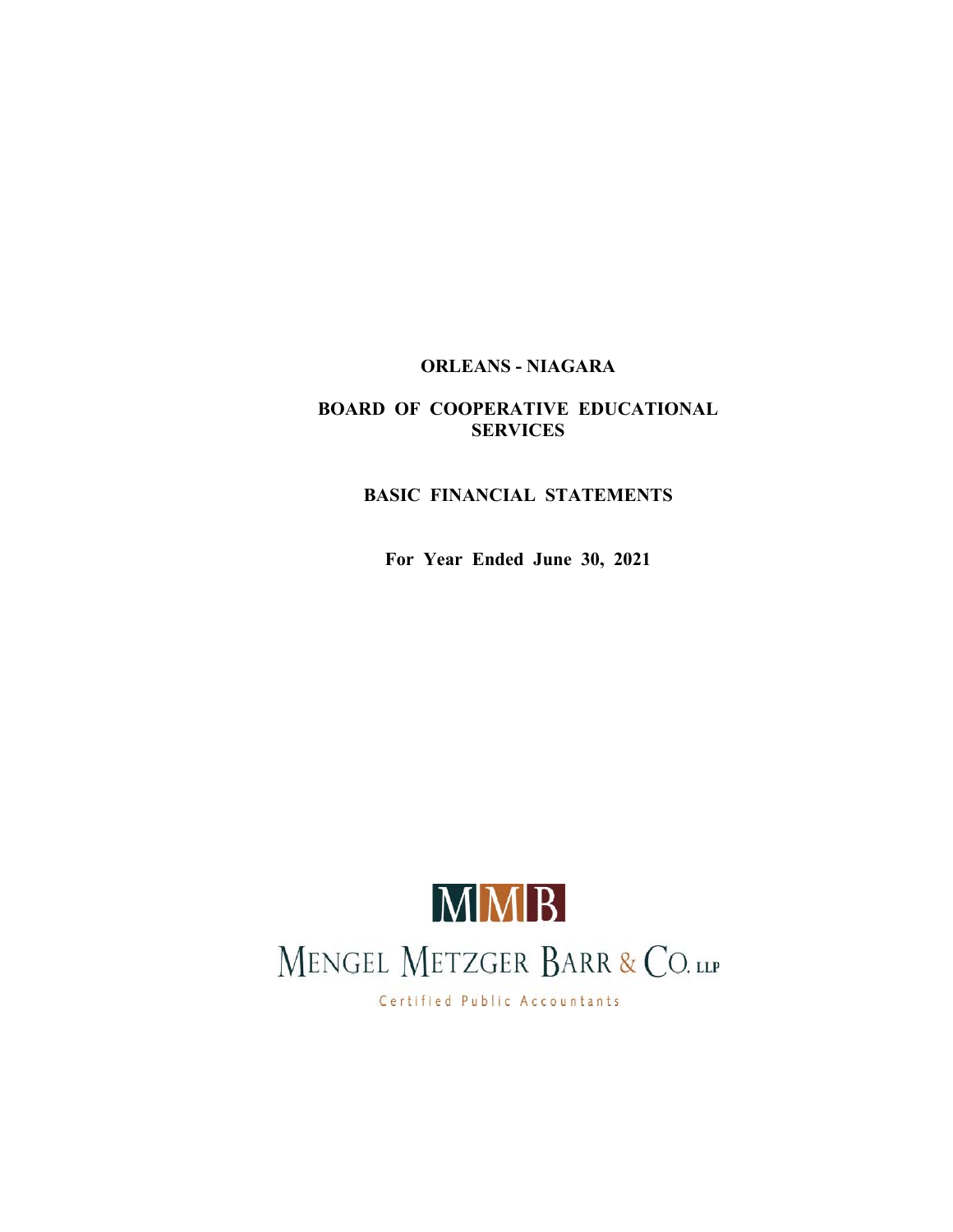# TABLE OF CONTENTS

|                                                                                                                                                                                                    | Page<br><b>Number</b> |
|----------------------------------------------------------------------------------------------------------------------------------------------------------------------------------------------------|-----------------------|
| <b>Independent Auditors' Report</b>                                                                                                                                                                | $1 - 3$               |
| Management's Discussion and Analysis (Unaudited)                                                                                                                                                   | $4 - 12$              |
| <b>Basic Financial Statements:</b>                                                                                                                                                                 |                       |
| <b>Statement of Net Position</b>                                                                                                                                                                   | 13                    |
| Statement of Activities and Changes in Net Position                                                                                                                                                | 14                    |
| <b>Balance Sheet - Governmental Funds</b>                                                                                                                                                          | 15                    |
| Statement of Revenues, Expenditures, and Changes in Fund<br><b>Balances - Governmental Funds</b>                                                                                                   | 16                    |
| Reconciliation of Governmental Funds Statement of Revenues,<br>Expenditures, and Changes in Fund Balances to Statement of<br>Activities                                                            | 17                    |
| <b>Statement of Fiduciary Net Position</b>                                                                                                                                                         | 18                    |
| Statement of Changes in Fiduciary Net Position                                                                                                                                                     | 19                    |
| <b>Notes to Financial Statements:</b>                                                                                                                                                              | $20 - 44$             |
| <b>Required Supplementary Information:</b>                                                                                                                                                         |                       |
| Schedule of Changes in BOCES' Total OPEB Liability and Related Ratio                                                                                                                               | 45                    |
| Schedule of the BOCES' Proportionate Share of the Net Pension Liability                                                                                                                            | 46                    |
| Schedule of BOCES' Contributions                                                                                                                                                                   | 47                    |
| Schedule of Revenues, Expenditures and Changes in Fund Balance -<br>Budget (Non-GAAP Basis) And Actual - General Fund                                                                              | $48 - 49$             |
| <b>Supplementary Information:</b>                                                                                                                                                                  |                       |
| Combining Balance Sheet - Nonmajor Governmental Funds                                                                                                                                              | 50                    |
| Combining Statement of Revenues, Expenditures, and Changes<br>in Fund Balance - Governmental Funds                                                                                                 | 51                    |
| Analysis of Account A431 - School Districts                                                                                                                                                        | 52                    |
| Schedule of Capital Projects Fund - Project Expenditures<br>and Financing Resources                                                                                                                | 53                    |
| Schedule of Expenditures of Federal Awards                                                                                                                                                         | 54                    |
| Report on Internal Control Over Financial Reporting and on Compliance<br>and Other Matters Based on an Audit of Financial Statements Performed<br>in Accordance with Government Auditing Standards | $55 - 56$             |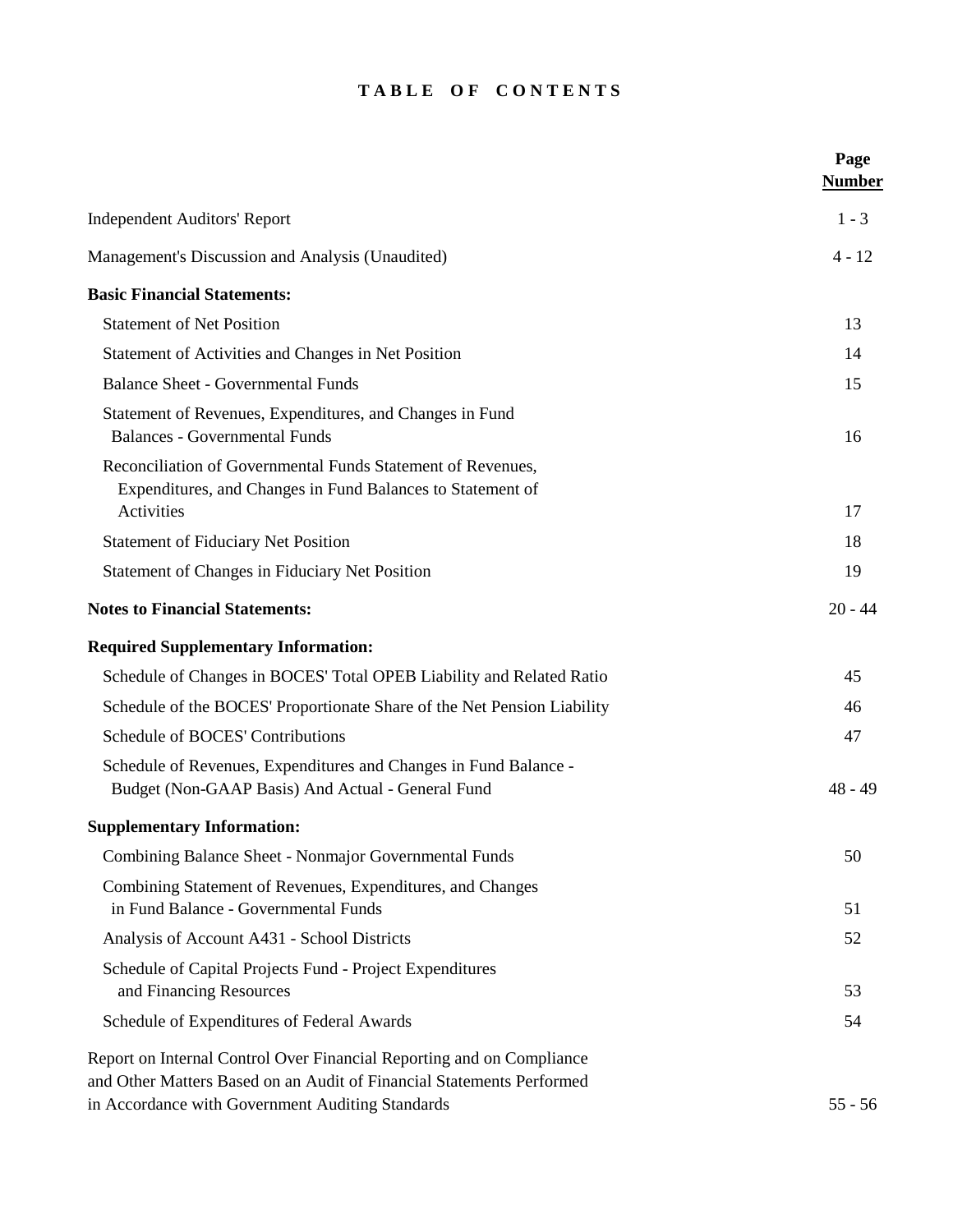

# **INDEPENDENT AUDITORS' REPORT**

To the Board Members Orleans-Niagara Board of Cooperative Educational Services

#### *Report on the Financial Statements*

We have audited the accompanying financial statements of the governmental activities, each major fund, and the aggregate remaining fund information of the Orleans-Niagara Board of Cooperative Educational Services, New York, as of and for the year ended June 30, 2021, and the related notes to the financial statements, which collectively comprise the BOCES' basic financial statements as listed in the table of contents.

#### *Management's Responsibility for the Financial Statements*

Management is responsible for the preparation and fair presentation of these financial statements in accordance with accounting principles generally accepted in the United States of America; this includes the design, implementation, and maintenance of internal control relevant to the preparation and fair presentation of financial statements that are free from material misstatement, whether due to fraud or error.

# *Auditor's Responsibility*

Our responsibility is to express opinions on these financial statements based on our audit. We conducted our audit in accordance with auditing standards generally accepted in the United States of America and the standards applicable to financial audits contained in *Government Auditing Standards* issued by the Comptroller General of the United States. Those standards require that we plan and perform the audit to obtain reasonable assurance about whether the financial statements are free from material misstatement.

An audit involves performing procedures to obtain audit evidence about the amounts and disclosures in the financial statements. The procedures selected depend on the auditor's judgment, including the assessment of the risks of material misstatement of the financial statements, whether due to fraud or error. In making those risk assessments, the auditor considers internal control relevant to the BOCES' preparation and fair presentation of the financial statements in order to design audit procedures that are appropriate in the circumstances, but not for the purpose of expressing an opinion on the effectiveness of the BOCES' internal control. Accordingly, we express no such opinion. An audit also includes evaluating the appropriateness of accounting policies used and the reasonableness of significant accounting estimates made by management, as well as evaluating the overall presentation of the financial statements.

We believe that the audit evidence we have obtained is sufficient and appropriate to provide a basis for our audit opinions.

100 Chestnut Street | Suite 1200 | Rochester, NY 14604 | P 585.423.1860 | F 585.423.5966 | mengelmetzgerbarr.com Additional Offices: Elmira, NY - Canandaigua, NY - Hornell, NY - An Independent Member of the BDO Seidman Alliance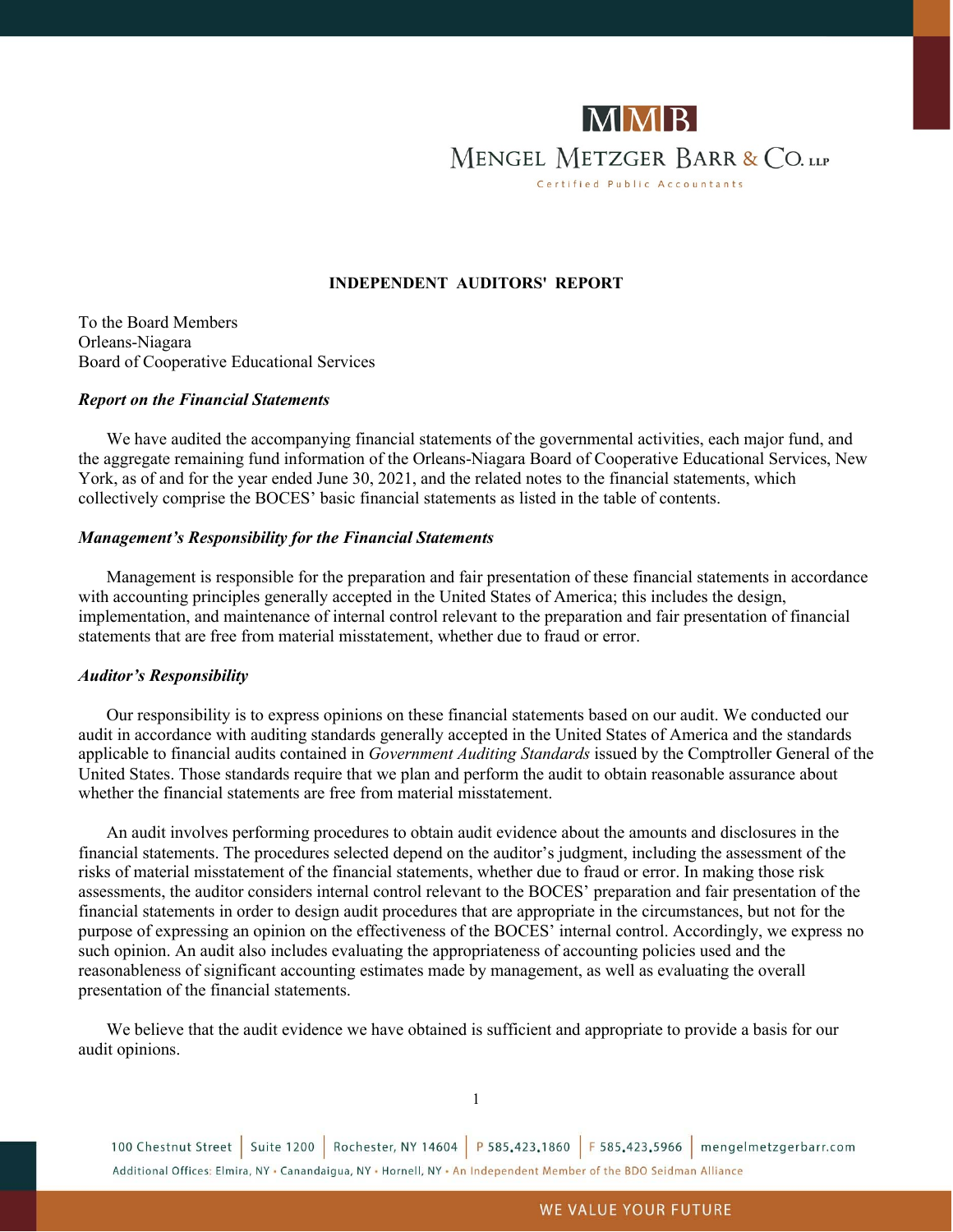### *Opinions*

In our opinion, the financial statements referred to above present fairly, in all material respects, the respective financial position of the governmental activities, each major fund, and the aggregate remaining fund information of the Orleans-Niagara Board of Cooperative Educational Services, New York, as of June 30, 2021, and the respective changes in financial position and, where applicable, cash flows thereof for the year then ended in accordance with accounting principles generally accepted in the United States of America.

# *Other Matters*

# *Required Supplementary Information*

Accounting principles generally accepted in the United States of America require that the management's discussion and analysis, schedule of funding progress postemployment benefit plan, schedule of the BOCES' proportionate share of the net pension liability, schedule of BOCES contributions, and budgetary comparison information on pages 12–19 and 45–49 be presented to supplement the basic financial statements. Such information, although not a part of the basic financial statements, is required by the Governmental Accounting Standards Board who considers it to be an essential part of financial reporting for placing the basic financial statements in an appropriate operational, economic, or historical context. We have applied certain limited procedures to the required supplementary information in accordance with auditing standards generally accepted in the United States of America, which consisted of inquiries of management about the methods of preparing the information and comparing the information for consistency with management's responses to our inquiries, the basic financial statements, and other knowledge we obtained during our audit of the basic financial statements. We do not express an opinion or provide any assurance on the information because the limited procedures do not provide us with sufficient evidence to express an opinion or provide any assurance.

#### *Other Information*

As described in Note II to the financial statements, the District adopted GASB Statement No. 84, *Fiduciary Activities*. As a result, the beginning net position has been restated. Our opinion is not modified with respect to this matter.

Our audit was conducted for the purpose of forming opinions on the financial statements that collectively comprise the Orleans-Niagara Board of Cooperative Educational Services, New York's basic financial statements. The accompanying supplemental information as listed in the table of contents and schedule of expenditures of federal awards, as required by the Title 2 U.S. Code of Federal Regulations Part 200, Uniform Administrative Requirements, Cost Principles, and Audit Requirements for Federal Awards are presented for purposes of additional analysis and are not a required part of the basic financial statements.

The accompanying supplemental information as listed in the table of contents and schedule of expenditures of federal awards, as required by the Title 2 U.S. Code of Federal Regulations Part 200, Uniform Administrative Requirements, Cost Principles, and Audit Requirements for Federal Awards is the responsibility of management and was derived from and relates directly to the underlying accounting and other records used to prepare the basic financial statements. Such information has been subjected to the auditing procedures applied in the audit of the basic financial statements and certain additional procedures, including comparing and reconciling such information directly to the underlying accounting and other records used to prepare the basic financial statements or to the basic financial statements themselves, and other additional procedures in accordance with auditing standards generally accepted in the United States of America. In our opinion, the accompanying supplemental information as listed in the table of contents and schedule of expenditures of federal awards, as required by the Title 2 U.S. Code of Federal Regulations Part 200, Uniform Administrative Requirements, Cost Principles, and Audit Requirements for Federal Awards is fairly stated, in all material respects, in relation to the basic financial statements as a whole.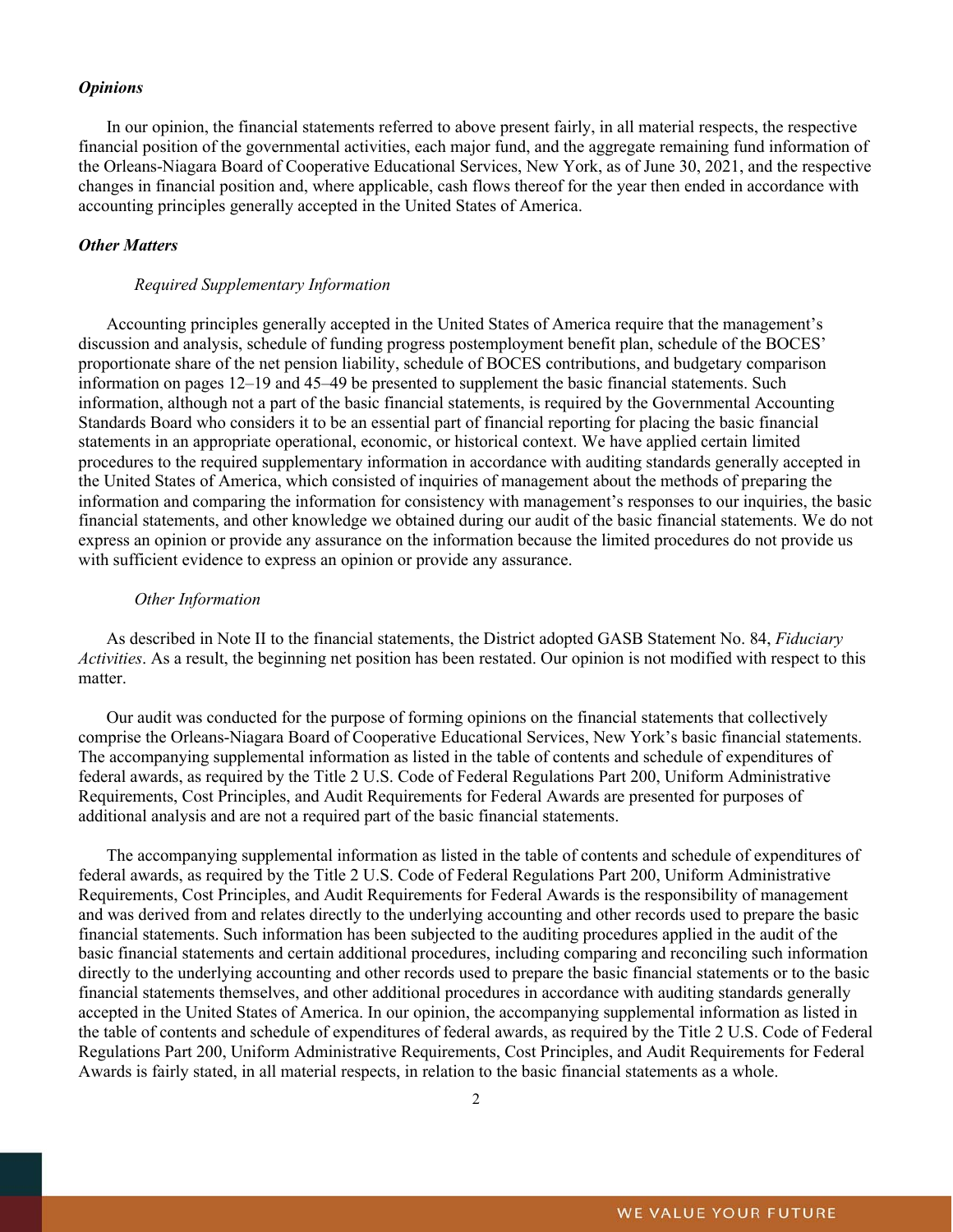# **Other Reporting Required by** *Government Auditing Standards*

In accordance with *Government Auditing Standards*, we have also issued our report dated October 13, 2021 on our consideration of the Orleans-Niagara Board of Cooperative Educational Services, New York's internal control over financial reporting and on our tests of its compliance with certain provisions of laws, regulations, contracts, and grant agreements and other matters. The purpose of that report is solely to describe the scope of our testing of internal control over financial reporting and compliance and the results of that testing, and not to provide an opinion on the effectiveness of the BOCES' internal control over financial reporting or on compliance. That report is an integral part of an audit performed in accordance with *Government Auditing Standards* in considering Orleans-Niagara Board of Cooperative Educational Services, New York's internal control over financial reporting and compliance.

Rochester, New York October 13, 2021

Mengel, Metzgev, Barn & Co. LLP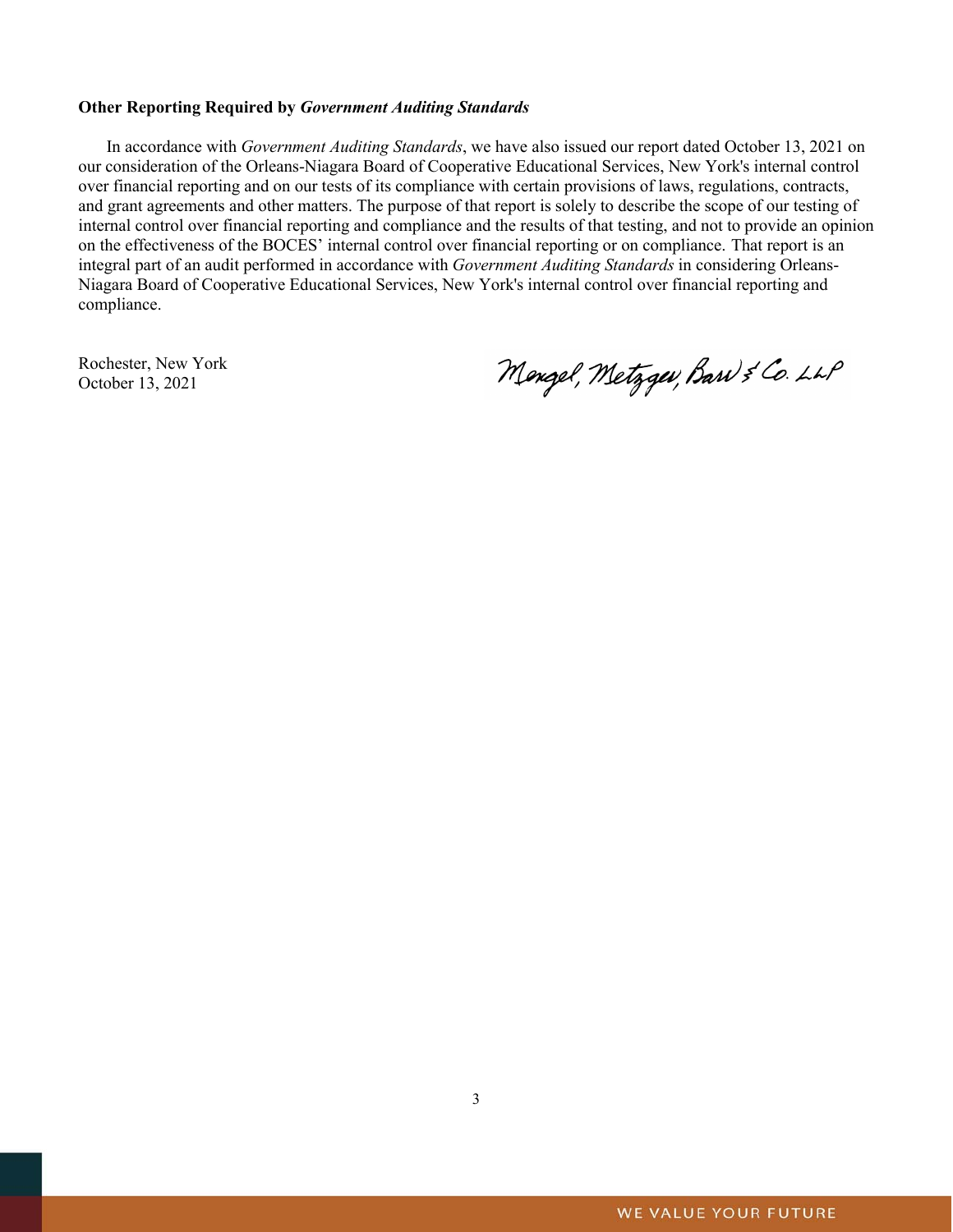# **ORLEANS – NIAGARA BOARD OF COOPERATIVE EDUCATIONAL SERVICES MEDINA, NEW YORK Management's Discussion and Analysis (MD&A) June 30, 2021**

# **Introduction**

Our discussion and analysis of the Board of Cooperative Educational Services Sole Supervisory District of Orleans and Niagara Counties' (Orleans/Niagara BOCES) financial performance provides an overview of the BOCES' financial activities for the year ended June 30, 2021. It should be read in conjunction with the basic financial statements to enhance understanding of the BOCES financial performance, which immediately follows this section.

# **Financial Highlights**

Key financial highlights for the fiscal year 2021 are as follows:

The Board of Cooperative Educational Services (BOCES) is a public school district formed under New York State Public Education Law § 1950. It is formed to provide educational and management services to its 13 component school districts in Orleans and Niagara Counties, New York. Additionally, several other school districts purchase services from the BOCES by "cross contracting" through their own local BOCES. Since the BOCES receives no State Aid and has no taxing authority, the vast majority of its revenues are derived from the sale of its services to school districts. Revenues from providing school district services totaled more than \$75 million dollars for the fiscal year. In accordance with New York State Public Education Law, the BOCES does not maintain a General Fund unrestricted balance. Instead, all revenues collected in excess of annual expenditures are returned to participating school districts in direct proportion to the revenues collected from those districts. The refund for the fiscal year ended June 30, 2021 totaled \$4,226,156.

The BOCES governmental fund financial statements report a combined ending fund balance of \$7,724,901, an increase of \$988,087. The fund balance is comprised of a number of sources:

- An amount of \$638,558 is available in the form of reserve funds for unemployment insurance.
- A total of \$124,712 is reserved for liability.
- A total of \$1,010,394 is reserved for a career and technical education equipment**.**
- A total of \$1,708,319 is reserved for retirement contribution reserves.
- A total of \$41,773 is reserved for Scholarships
- A reserve for encumbrances totals \$557,888.
- The Special Aid Fund Balance is \$447,528, which consists primarily of the adult continuing education programs.
- An amount of \$1,777,768 is available in the Capital Fund to complete future capital projects.
- An amount of \$1,417,961 is reserved for Employee Benefits Liability

The BOCES Net Position decreased by \$2,687,047 for the year ended June 30, 2021 primarily due to the work on two capital projects and the depletion of the assigned fund balance for retiree health insurance, consistent with the NYS Comptroller's audit corrective action plan.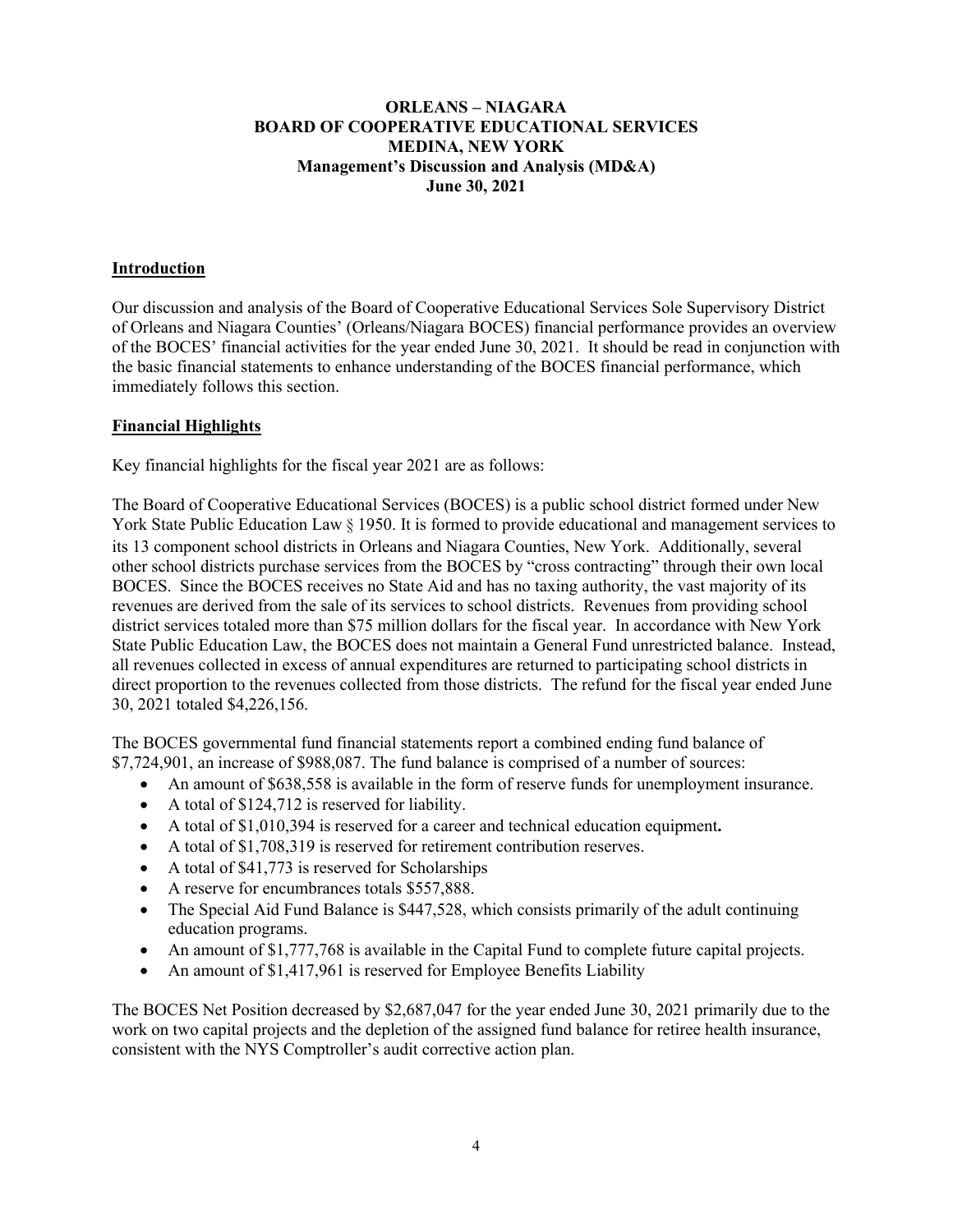# **Overview of the Financial Statements**

This discussion and analysis is intended to serve as an introduction to the BOCES' basic financial statements. The BOCES' basic financial statements are comprised of three components: (1) Government-wide financial statements, (2) Fund financial statements and (3) notes to the financial statements. This report also contains individual fund statements and schedules in addition to the basic financial statements.

# **Government-Wide Financial Statements**

The Government-wide financial statements are designed to provide readers with a broad overview of the BOCES' finances, in a manner similar to a private-sector business.

The **Statement of Governmental Net Position** presents information on all of the BOCES' assets and liabilities, with the difference between the two reported as Net Position. Net Position are similar to total stockholders' equity presented by a commercial business. Although the purpose of BOCES is not to accumulate Net Position, over time, increases or decreases in Net Position may serve as a useful indicator of whether the financial position of the BOCES is improving or deteriorating.

The **Statement of Activities** presents the revenue, expenses and corresponding change in Net Position of the BOCES during the most recent fiscal year. All revenues are reported when earned and expenses are reported when incurred, regardless of the timing of related cash flows.

The governmental activities of the BOCES include administration, career and technical education, instruction for the handicapped, itinerant services, general instruction, instructional support, other services, school store and depreciation.

# **Fund Financial Statements**

A fund is a grouping of related accounts that is used to maintain control over resources that have been segregated for specific activities or objectives. Each fund is considered a separate accounting entity with a set of self-balancing accounts that comprise its assets, liabilities, fund equity, revenues and expenditures. All of the funds of the BOCES can be divided into two categories: governmental funds and fiduciary funds.

**Governmental funds** are used to account for essentially the same functions reported as governmental activities in the government-wide financial statements. However, they are prepared on an accounting basis that is significantly different from that used to prepare the government-wide financial statements. In general, the fund financial statements have a short-term emphasis. They measure and account for cash and other assets that can be easily converted to cash, but do not include capital assets such as land and buildings. Fund liabilities include amounts that are to be paid within a very short period of time after the end of the fiscal year. Compensated absences are an example of liabilities that are not reflected in the fund financial statements, but are included as a liability in the statement of Net Position. The difference between a fund's total assets and total liabilities is labeled as the fund balance and indicates the amount that can be used to finance the next fiscal year's activities. Likewise, the operating statement for governmental funds reports only those revenues and expenditures that were collected in cash or paid with cash respectively during the current period, or very shortly after the end of the year. Therefore, depreciation is not reflected as an expense since it doesn't require a cash payment.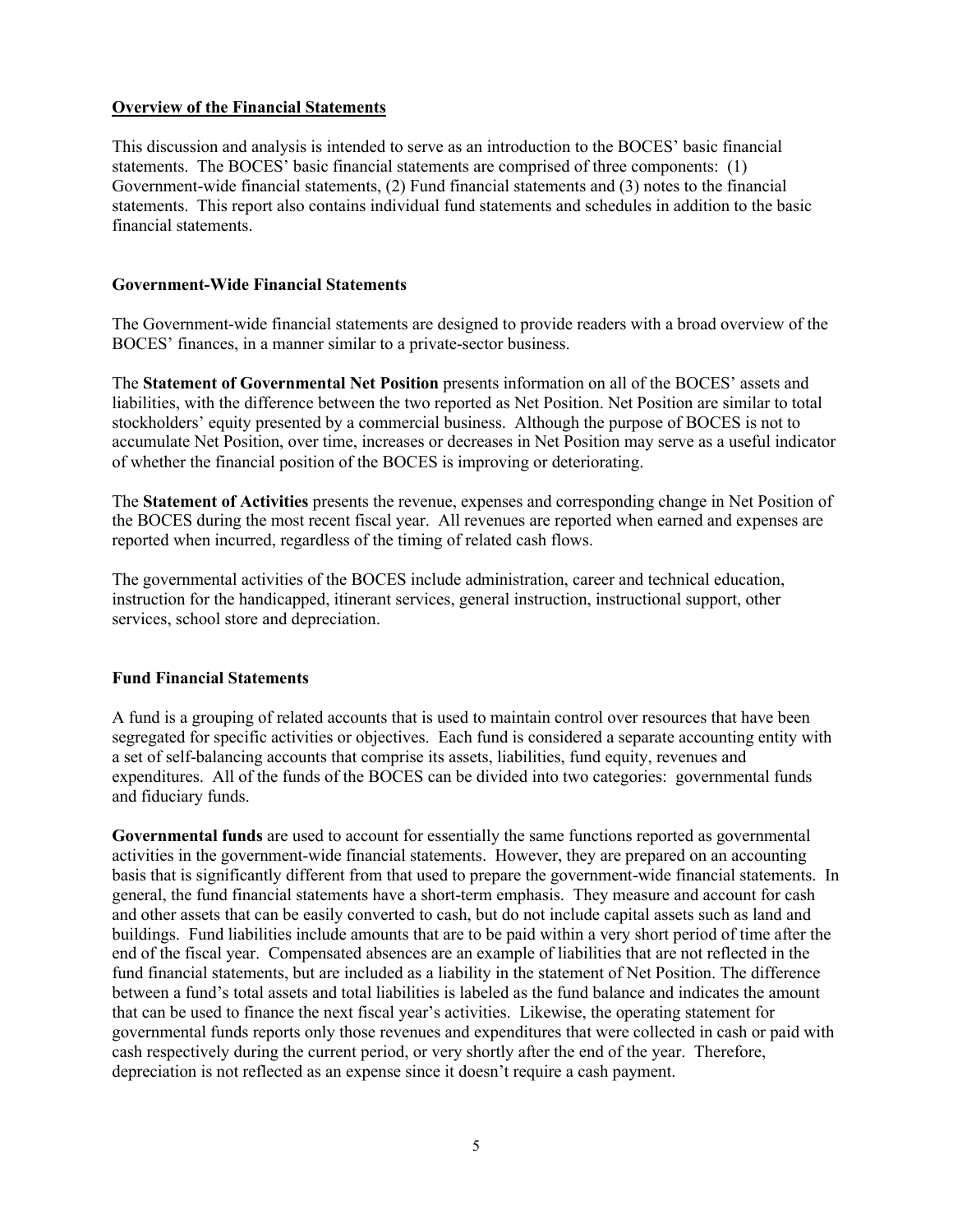Since different accounting bases are used to prepare fund financial statements and government-wide financial statements, there are often significant differences between the totals presented in these financial statements. To reconcile the total fund balance to the amount of Net Position, an analysis is presented at the bottom of the balance sheet. Also, the Reconciliation of the Statement of Revenues, Expenditures and Changes in Fund Balances reconciles the total change in fund balances for all government funds to the change in Net Position as reported in the governmental activities statement.

The BOCES maintains four individual governmental funds; General Fund, Special Aid Fund, School Store Fund, and Capital Projects Fund. Information is presented separately in the governmental fund balance sheet and in the governmental fund statement of revenues, expenditures and changes in fund balances for each fund.

The BOCES adopts an annual budget for its General Fund. Supplementary schedules are provided in the Notes to Financial Statement section which compare revenue and expenditures to the budget and revisions to the budget which identifies sources of changes.

The **Custodial Funds** are used to account for assets held by the BOCES in an agency capacity which account for assets held on behalf of others. The BOCES, however, is responsible for ensuring that the assets reported in these funds are used only for their intended purpose. Fiduciary funds are not reflected in the government-wide financial statements because the resources of these funds are **not** available to support the BOCES' programs.

The BOCES Miscellaneous Special Revenue Fund consists of student activity accounts.

The financial statements for the governmental and custodial funds can be found in the basic financial statement section of this report.

# **Notes to the Financial Statements**

The notes provide additional information that is essential to a full understanding of the data provided in the government-wide and fund financial statements. The notes to the financial statements can be found following the basic financial statements section of this report.

# **Government-Wide Financial Analysis**

As mentioned earlier, Net Position may serve over time as a useful indicator of the BOCES' financial position. As of June 30, 2021, the BOCES assets exceeded the liabilities by \$7,439,521. A comparison of Net Position with the prior year follows: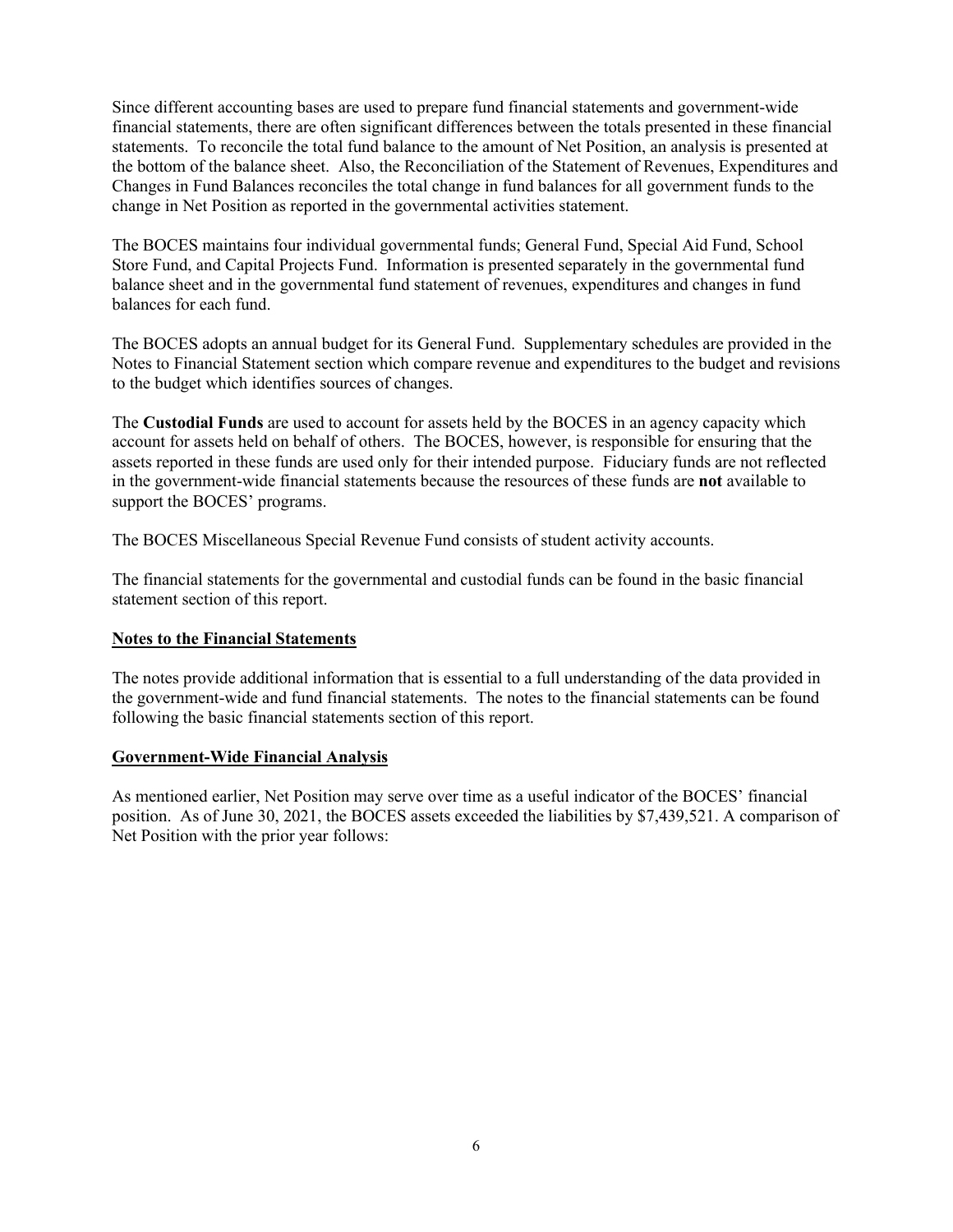# **Net Position:**

|                                  | 2021               | 2020             |
|----------------------------------|--------------------|------------------|
| <b>Current Assets</b>            | \$<br>28, 237, 344 | \$<br>26,883,180 |
| Due From Districts               | 307,531            | 1,139,673        |
| Long Term Net Pension Asset      |                    | 3,249,618        |
| Capital Assets, Net              | <u>20,813,801</u>  | 21,624,719       |
| <b>Total Assets</b>              | \$<br>49,358,676   | \$<br>52,897,190 |
| Deferred Outflow of Resources \$ | 18,420,838         | \$<br>14,999,952 |
| <b>Current Liabilities</b>       | \$<br>20,819,974   | \$<br>21,331,322 |
| Long-Term Liabilities            | 29,831,643         | 30,477,638       |
| <b>Total Liabilities</b>         | \$<br>50,651,617   | \$<br>51,808,960 |
| Deferred Inflow of Resources     | \$<br>9,688,376    | \$<br>6,006,897  |
| Net Position:                    |                    |                  |
| Investment in Capital Assets,    |                    |                  |
| Net of Related Debt              | \$<br>20,813,801   | \$<br>21,624,719 |
| Restricted-Capital Projects      | 1,777,768          | 637,799          |
| Restricted - Accrued Benefit     |                    |                  |
| <b>Liability Reserve</b>         | 1,417,961          | 1,417,622        |
| Restricted-Other Reserves        | 3,481,983          | 3,480,120        |
| Scholarships                     | 41,773             |                  |
| Unrestricted                     | (20,093,765)       | (17,078,975)     |
| <b>Total Net Position</b>        | \$<br>7,439,521    | \$<br>10,081,285 |

The single largest component of the BOCES' Net Position, \$20,813,801, reflects its investment in capital assets. The BOCES uses these assets to provide programs and services to its component districts and students. Consequently, these assets are not available for future spending.

A large portion of the current assets is amounts which are due from other governments. A receivable from New York State of \$11,230,352 is for BOCES aid for the component districts which was not received as of June 30, 2021. This amount was also accounted for in the current liabilities as Due to School Districts. Other government receivables include the amount of \$1,410,643 in state and federal grants in the Special Aid Fund and \$307,531 due from school districts. The amount of \$15,313,719 is cash and cash equivalents (money market accounts) held by BOCES.

In addition to the BOCES aid due to school districts, the current liabilities reflect an amount of \$2,682,894 for the Employee' and Teachers' Retirement System.

Long term liabilities has several components. The amount of \$1,137,314 is for compensated absences which is unused vacation and compensatory time which is due to certain employees upon separation from service. The amount of \$25,203,766 is for BOCES' net obligation for other postemployment benefit (OPEB) cost as determined in accordance with GASB Statement #45. Also included is a liability for the BOCES' proportionate share of the net pension liability for ERS in the amount of \$3,490,563.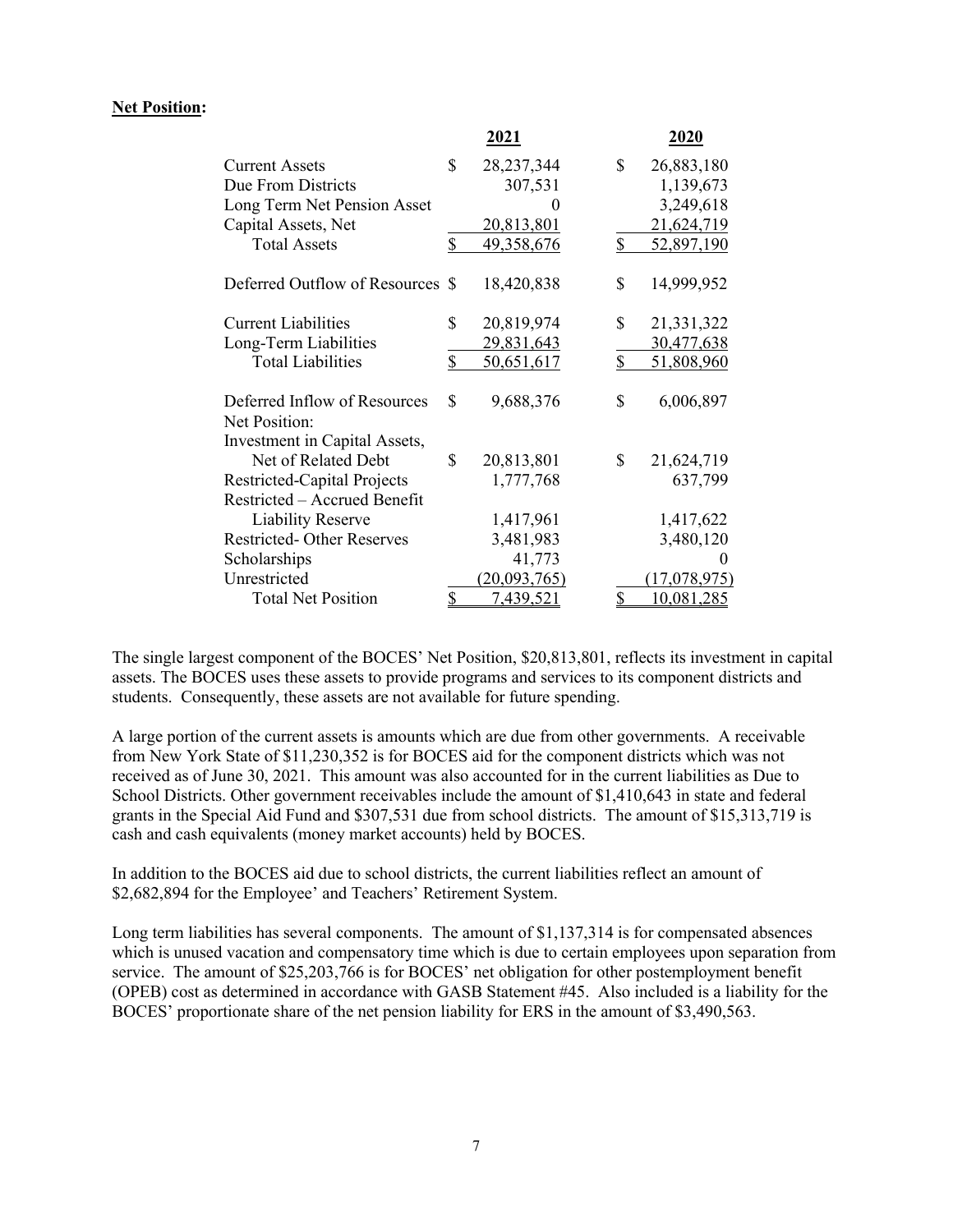The BOCES has \$20,813,801 in fixed asset valuation. This is a combination of all land, buildings, machinery and equipment less accumulated depreciation. The BOCES has a practice of systematically updating its facilities through annual capital expenditure charges to component school districts. The BOCES utilizes these funds to finance State approved capital building projects for its three campuses in Sanborn and Medina, New York. The amount of \$1,777,768 will be applied to the ongoing projects of security upgrade and HVAC upgrades at both Orleans centers.

The general fund has created several reserves. The largest is the Employee Benefits Accrued Liability Reserve of \$1,417,961. This reserve is for benefits earned, but not yet used, by employees.

The BOCES has an unemployment reserve of \$638,558 which pays the costs of benefits to former employees. These employees are entitled to coverage under New York State Unemployment Insurance Law. The BOCES has elected to self-fund these benefits and reimburses New York State for all claims. The BOCES has a Career and Technical Education Equipment reserve of \$1,010,394 for the purposes of purchasing technologically advanced career and technical equipment. An Employee Retirement Contribution reserve in the amount of \$1,303,800 is for the purpose of off-setting rising retirement costs for staff in the NYS Employee Retirement System. There is also a Teacher Retirement Contribution reserve in the amount of \$404,519 to off-set retirement costs for staff in the NYS Teacher Retirement System. Additionally, there is a liability reserve of \$124,712 which is available to self-fund minor claims and mitigate insurance premium increases. Finally, the BOCES has encumbered or reserved an amount of \$557,888 from the 2021 budget for year-end purchases which were in process, but not completed, by June 30, 2021.

| <b>Changes in Net Position:</b>     |              | 2021        |              | 2020               |
|-------------------------------------|--------------|-------------|--------------|--------------------|
| Revenues:                           |              |             |              |                    |
| <b>Charges for Services</b>         | $\mathbb{S}$ | 73,451,126  | $\mathbf S$  | 72,736,269         |
| Operating & Capital                 |              |             |              |                    |
| Grants & Contributions              |              | 3,897,904   |              | 4,001,849          |
| <b>Total Program Revenues</b>       | \$           | 77,349,030  | \$           | 76,738,118         |
| General Revenue:                    |              |             |              |                    |
| <b>Interest and Earnings</b>        | \$           | 22,316      | \$           | 78,847             |
| Miscellaneous                       |              | 1,394       |              | 3,572              |
| Sale of Property and Comp. for Loss |              |             |              |                    |
| <b>Total General Revenue</b>        | \$           | 23,710      | $\mathbb{S}$ | 82,419             |
| Program Expenses:                   |              |             |              |                    |
| Administration                      | \$           | 3,302,736   | \$           | 2,387,854          |
| Career & Tech Education             |              | 17,646,925  |              | 18,049,640         |
| Instruction – Handicapped           |              | 28,729,309  |              | 30,890,336         |
| <b>Itinerant Services</b>           |              | 2,791,100   |              | 2,978,433          |
| <b>General Instruction</b>          |              | 3,311,183   |              | 4,599,624          |
| <b>Instructional Support</b>        |              | 14,388,228  |              | 13,450,391         |
| <b>Other Services</b>               |              | 9,890,306   |              | 10,140,388         |
| <b>Total Expenses</b>               | \$           | 80,059,787  | \$           | 82,496,666         |
| <b>Change in Net Position</b>       | \$           | (2,687,047) |              | <u>(5,676,129)</u> |

The BOCES' Net Position decreased by \$2,687,047.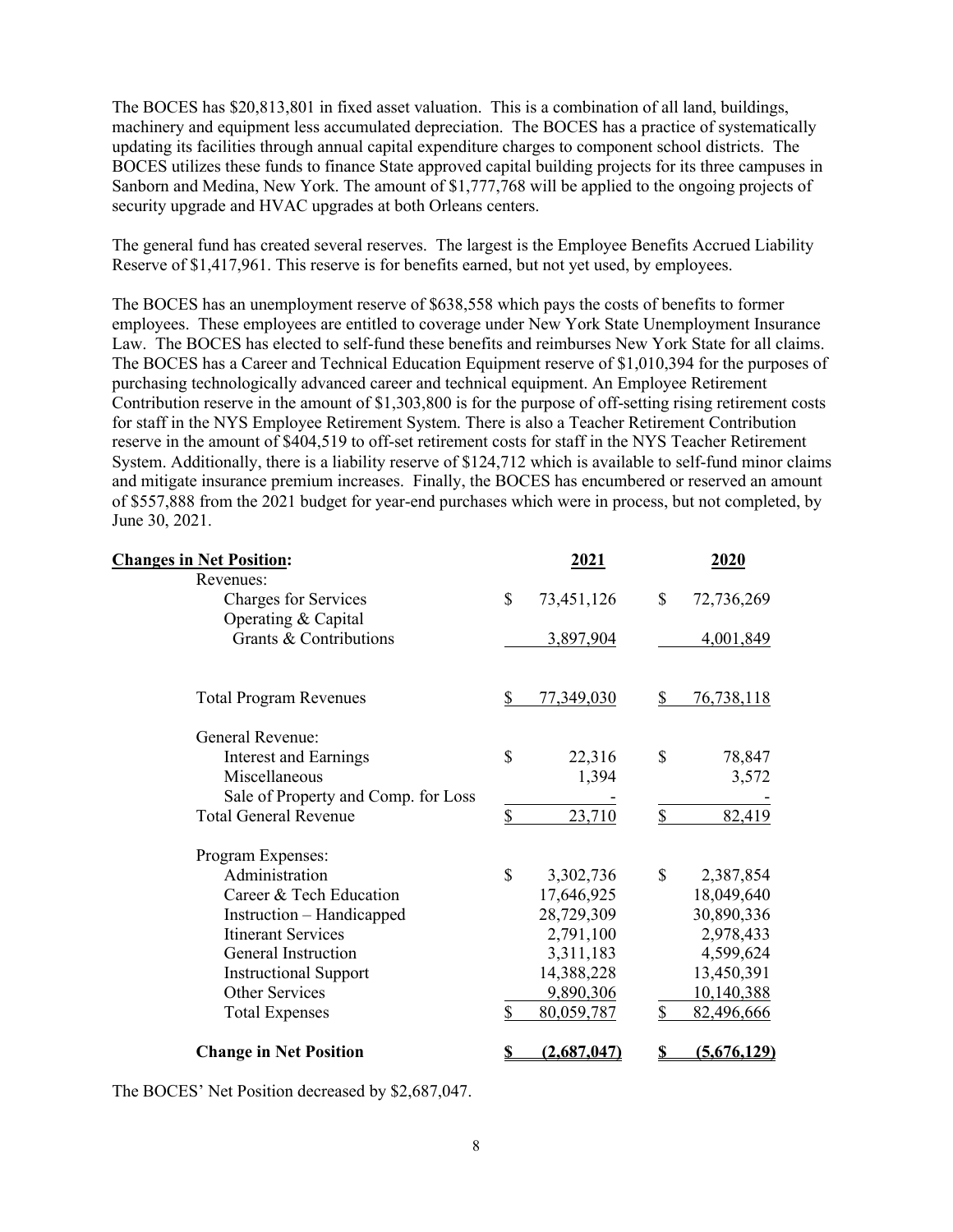

**Source of Revenue for Fiscal Year 2021 – Governmental Activities**





As illustrated above, the primary source of revenue for the BOCES is charges for services. It provided \$73,451,126, or 94.93%, of the total revenue. BOCES also obtains operating grants from federal, state, and local governments. These revenues totaled \$3,897,904, or 5.04% for the 2021 school year. Lastly, the amount of \$23,710 or .03% was received for interest and earnings and sale of property.

As noted in the graph of Program Expenses for the fiscal year 2021, instruction for the handicapped accounts for 35.88% of total expenses. The special education programs are designed for students with disabilities whose instructional needs cannot be appropriately served by their local school districts. Handicapped services represent the largest portion of our program expenses. These programs are not BOCES aidable, but do generate excess cost aid for the districts.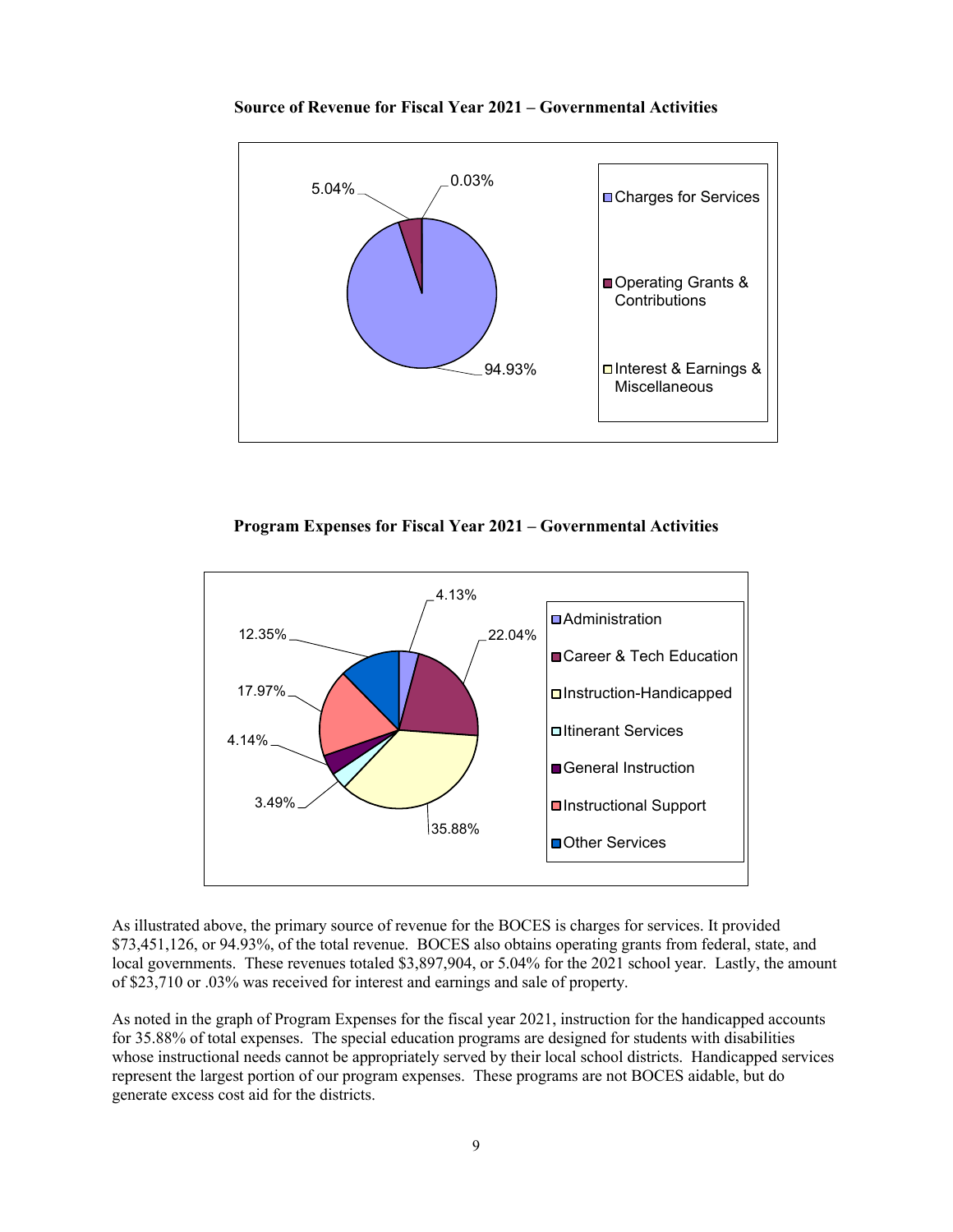The second largest program expenditure is for career and technical education at 22.04%. These programs operate in cooperation with the new graduation requirements, approved by the Board of Regents. Most courses are offered with a "Technical Endorsement" on a student's Regents Diploma. Additionally, several courses are offered with National Certification or State Licensure. The career and technical program is BOCES aidable.

The third largest program expenditure is for Instructional Support at 17.97%. Instructional services are geared toward teacher support in the form of professional development, curriculum development, materials distribution, central printing, and school improvement.

General instruction, or alternative education, provides 4.14% of program expenditures. These programs are provided to students who may not thrive in traditional classroom settings. It also includes the summer school program. Other services which total 12.35% of expenditures include administration, itinerant teaching and many business services such as cooperative bidding, grant writing, health and workers' compensation consortiums, labor relations, safety risk services, and computer services from the Erie 1 BOCES.

# **Financial Analysis of the BOCES' Funds**

As noted earlier, the BOCES uses fund accounting to ensure and demonstrate compliance with finance related legal requirements.

# **Governmental Funds**

The focus of the BOCES governmental funds is to provide information on near term inflows, outflows and balances of spendable resources. Such information is useful in assessing the BOCES' financing requirements. In particular, surplus distribution may serve as a useful measure of a government's consistency in budgeting.

As of the end of the 2021 fiscal year, the BOCES' governmental funds reported combined fund balances of \$7,724,901. This fund balance is comprised of a restricted balance of \$4,941,717, and an assigned balance of \$2,783,184. The amount classified as restricted includes a reserve for unemployment insurance of \$638,558, a Career and Technical Education Equipment reserve of \$1,010,394, a reserve for Retirement Contributions of \$1,303,800, a Teacher Retirement reserve for \$404,519, a reserve for Employee Benefits Accrued Liability of \$1,417,961, a reserve for liability of \$124,712, and scholarship funds of \$41,773. The assigned fund balance includes a reserve for encumbrances of \$557,888, \$1,777,768 in the Capital Fund and \$447,528 in the Special Aid Fund.

The General Fund is the chief operating fund of the BOCES. At the end of the current fiscal year, the total fund balance of the General Fund was \$5,457,832. As a BOCES, we are not allowed to keep any unrestricted fund balances in the General Fund; therefore, 100% of the fund balance has been reserved to aid in the long-term financial plan of the BOCES. The fund balance of the BOCES' General Fund increased by \$168,600 mainly due to a decrease in expenses.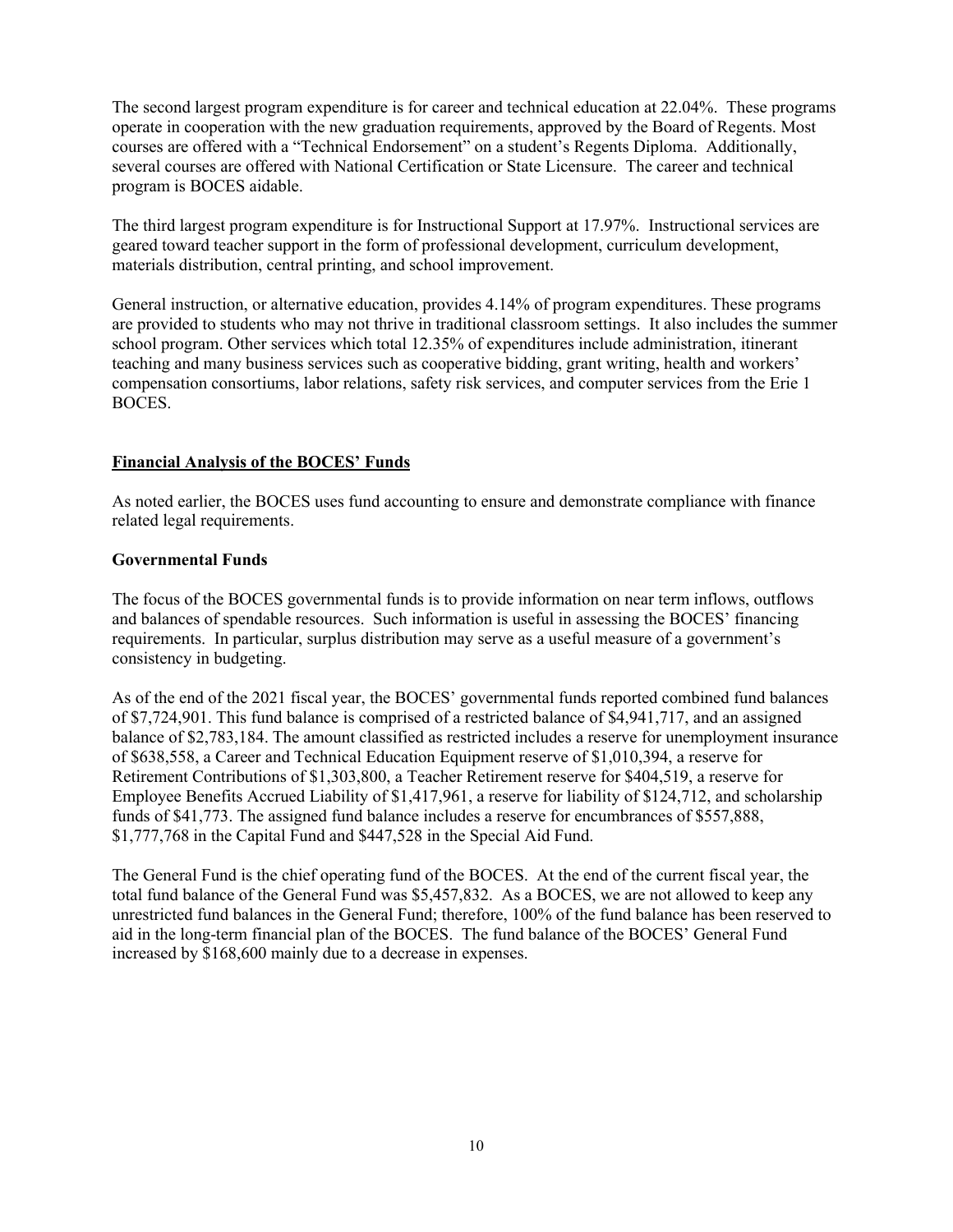# **General Fund Budgetary Highlights**

The difference between the original budget and the final amended budget was \$6,685,951. This change is attributable to the increased requests for services from school districts during the year above and beyond their original estimates. By May 1st of each year, the districts are required to have a signed commitment statement with the BOCES for the ensuing school year. After that date, the Orleans/Niagara BOCES components may increase requested services, but not decrease. The exception is in Special Education services. In accordance with New York State Education Law, these services are billed based on actual weekly enrollments. Therefore, the BOCES must adjust the program budget levels up and down to coincide with district service requests on an almost daily basis. Failure to follow this practice could lead the BOCES to a point where the program expenditures exceed revenues in the case of decreasing district enrollments.

# **Capital Assets**

At June 30, 2021, the BOCES had \$20,813,801, net of accumulated depreciation, invested in a broad range of capital assets, including land, work in progress, buildings and improvements, and machinery and equipment. The capital assets, net of accumulated depreciation, are reflected below.

| <b>CLASS</b>                        | 6/30/21      | 6/30/20      |
|-------------------------------------|--------------|--------------|
| Land                                | 708,456      | 708,456      |
| Work In Progress                    | 3,469,674    | 2,959,643    |
| <b>Other Capital Assets</b>         | 16,635,671   | 17,956,620   |
| <b>Total Capital Assets, net of</b> |              |              |
| <b>Accumulated Depreciation</b>     | \$20,813,801 | \$21,624,719 |

This schedule shows a net decrease of \$810,918 in capital assets during the current fiscal year due to the depreciation of current assets.

More detailed information about the BOCES' capital assets is presented in the notes to the financial statements.

# **Long-Term Debt**

At June 30, 2021, the BOCES had outstanding long-term obligations totaling \$29,831,643. This represents contractual obligations for compensated absences and BOCES' annual cost for other postemployment benefits (OPEB) as determined in accordance with GASB Statement #45. It also includes the BOCES share of the Net Pension Liability for ERS. More detailed information about the BOCES long-term liabilities is presented in the notes to the financial statements.

# **Factors Bearing on the BOCES' Future**

Salaries are the largest of the BOCES expenditures. Several collective bargaining agreements are in negotiations at this time. To remain competitive in the market and to gain good qualified employees the starting wages need to be addressed in some contracts. Orleans/Niagara BOCES is finding it difficult to compete with other employers in gaining new hires.

Employee benefits is the second largest expenditure of the BOCES, and therefore, trends in employee benefits has a major impact on the BOCES budget. The Teachers' Retirement contribution rate increased to approximately 9.8% and the Employees' Retirement contribution rate increased to approximately 16.2%. Unfortunately, due to the pandemic we are expecting contribution rates to continue to increase.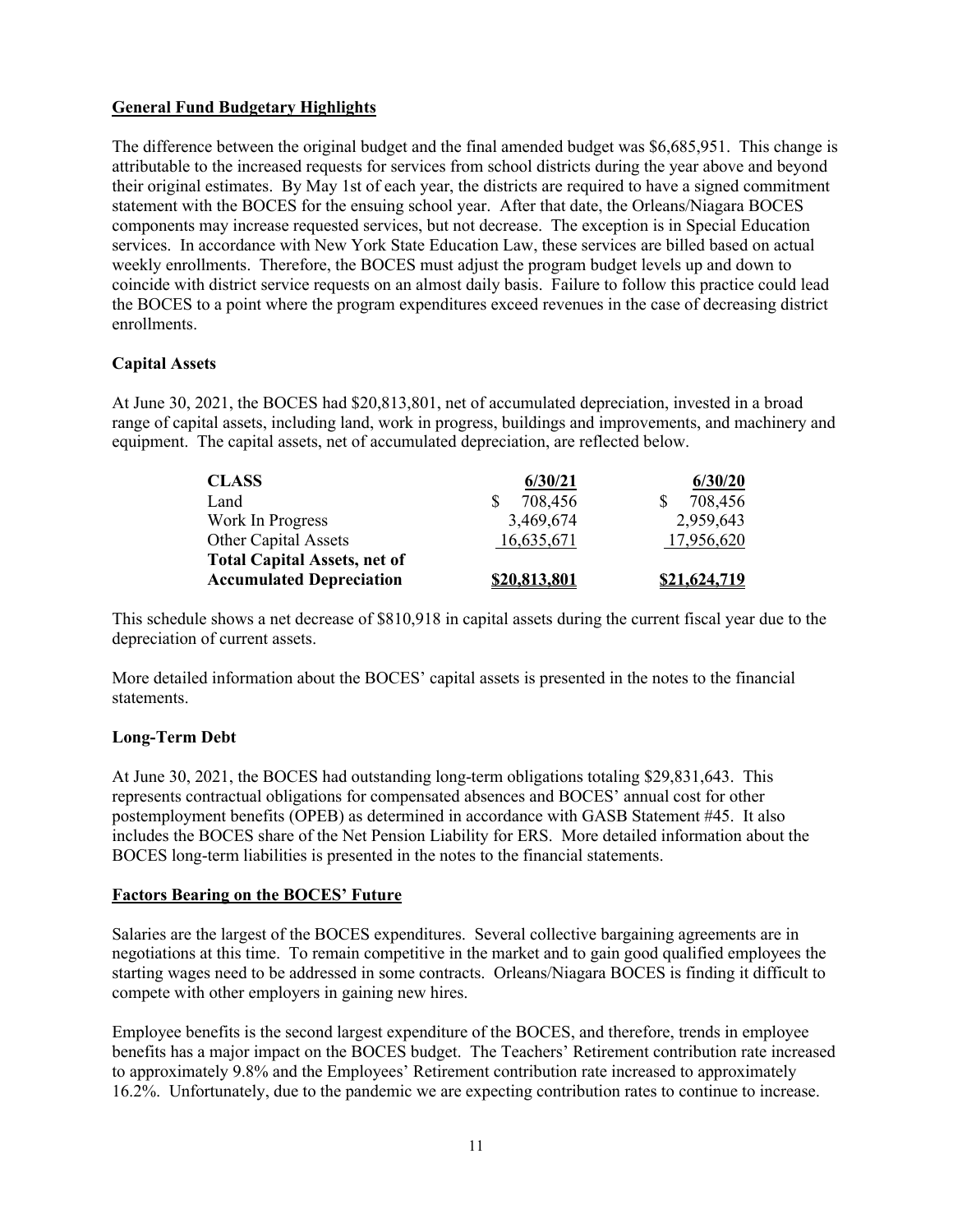The Orleans/Niagara BOCES participates in a health consortium of nine districts. However, the premiums are substantial, exceeding \$10 million per year. Through collective bargaining, the BOCES continues to seek to mitigate the increases by negotiating increased cost share with the employees. We have had success in phasing out participation in the traditional indemnity plan. Several of the Affordable Care Act (ACA) taxes remain in effect. This adds to the cost of providing health insurance to the BOCES staff as taxes and fees are passed on to the health consortium.

The Clerical and Maintenance Worker collective bargaining agreements expired June 30, 2020. The Orleans/Niagara BOCES continues negotiations.

The most significant factor bearing on the BOCES' future continues to be the financial well-being of the component districts. ARP has helped districts at this time. However, this funding source has an expiration date. Even though the Gap Elimination Adjustment (GEA) has been restored, the components have incurred several years of state aid reductions which will not be recouped. In addition the Foundation Formula continues to lag years behind. This has resulted in large reductions in districts' reserves and resources to send students to BOCES programs. Additionally, the tax levy cap of 2% and new unfunded mandates (lead testing, CO detectors, Community Schools Set-Aside, feminine products) continue to burden district resources.

# **Requests for Information**

The financial report is designed to provide a general overview of the BOCES' finances for all those with an interest in the BOCES' finances. Questions concerning any of the information provided in this report or requests for additional information should be addressed to:

> Orleans/Niagara BOCES Attn: Mrs. Melanie A. Conley Director of Business Services 4232 Shelby Basin Road Medina, NY 14103 (716) 731-6800, Extension 2210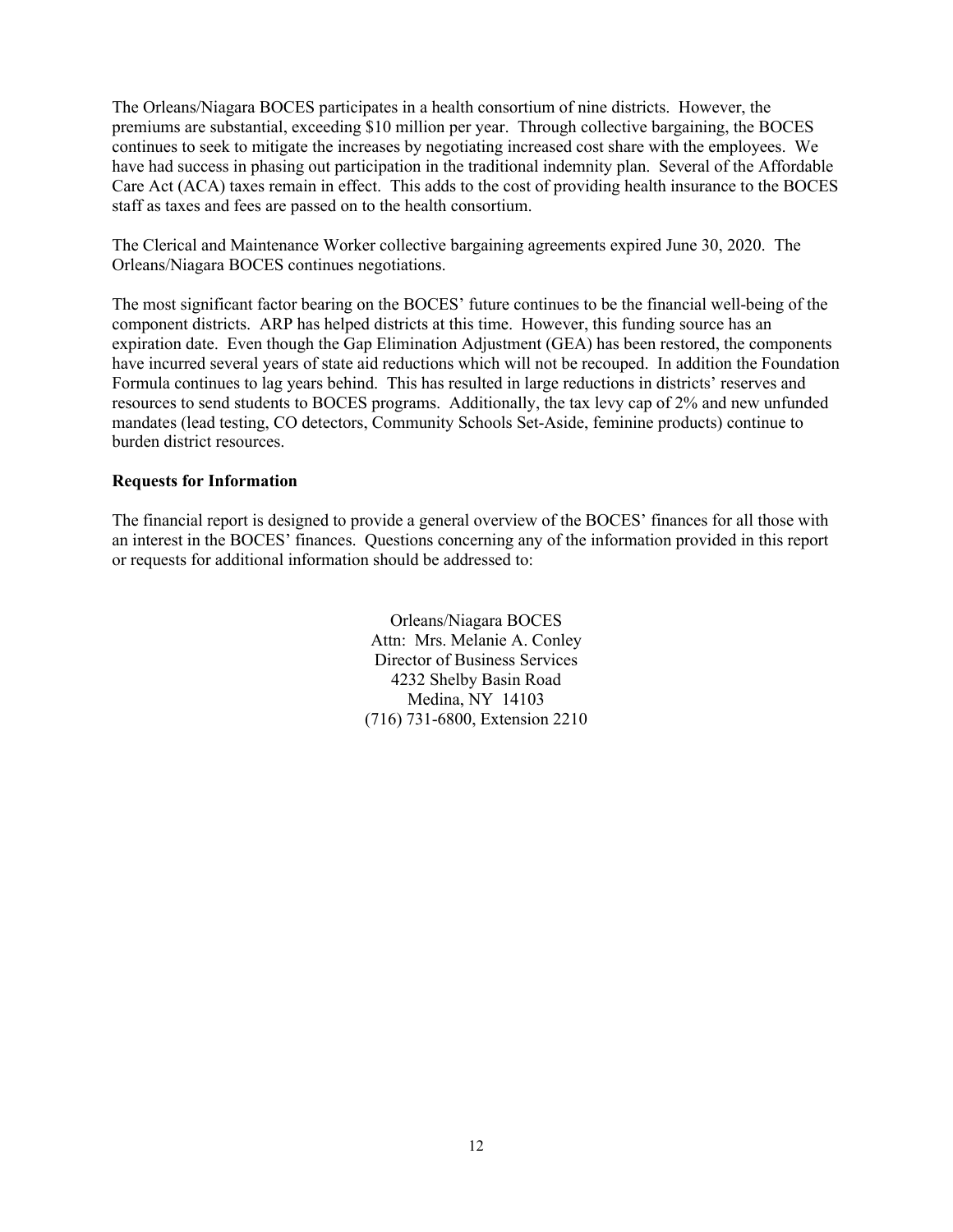# **ORLEANS - NIAGARA**

# **BOARD OF COOPERATIVE EDUCATIONAL SERVICES**

# **Statement of Net Position**

# **June 30, 2021**

|                                                         | Governmental      |
|---------------------------------------------------------|-------------------|
|                                                         | <b>Activities</b> |
| <b>ASSETS</b>                                           |                   |
| Cash and cash equivalents                               | \$<br>15,313,719  |
| Accounts receivable                                     | 13,231,156        |
| <b>Capital Assets:</b>                                  |                   |
| Land                                                    | 708,456           |
| Work in progress                                        | 3,469,674         |
| Other capital assets (net of depreciation)              | 16,635,671        |
| <b>TOTAL ASSETS</b>                                     | \$<br>49,358,676  |
| DEFERRED OUTFLOWS OF RESOURCES                          |                   |
| Deferred outflow of resources                           | \$<br>18,420,838  |
| <b>LIABILITIES</b>                                      |                   |
| Accounts payable                                        | \$<br>790,187     |
| <b>Accrued liabilities</b>                              | 487,112           |
| Unearned revenue                                        | 617,616           |
| Due to other governments                                | 3,185             |
| State aid due to districts                              | 11,230,352        |
| Due to school districts                                 | 4,226,156         |
| Due to teachers' retirement system                      | 2,255,096         |
| Due to employees' retirement system                     | 427,798           |
| Other liabilities                                       | 782,472           |
| <b>Long-Term Obligations:</b>                           |                   |
| Due in one year                                         | 284,329           |
| Due in more than one year                               | 29,547,314        |
| <b>TOTAL LIABILITIES</b>                                | \$<br>50,651,617  |
| DEFERRED INFLOW OF RESOURCES                            |                   |
| Deferred inflow of resources                            | \$<br>9,688,376   |
|                                                         |                   |
| <b>NET POSITION</b><br>Net investment in capital assets | \$<br>20,813,801  |
| <b>Restricted For:</b>                                  |                   |
| Capital reserve                                         | 1,010,394         |
| Unemployment reserve                                    | 638,558           |
| Retirement contribution reserve                         |                   |
|                                                         | 1,303,800         |
| Teacher retirement contribution reserve                 | 404,519           |
| Liability reserve                                       | 124,712           |
| Accrued benefit liability reserve                       | 1,417,961         |
| Scholarships                                            | 41,773            |
| Unrestricted                                            | (18, 315, 997)    |
| <b>TOTAL NET POSITION</b>                               | \$<br>7,439,521   |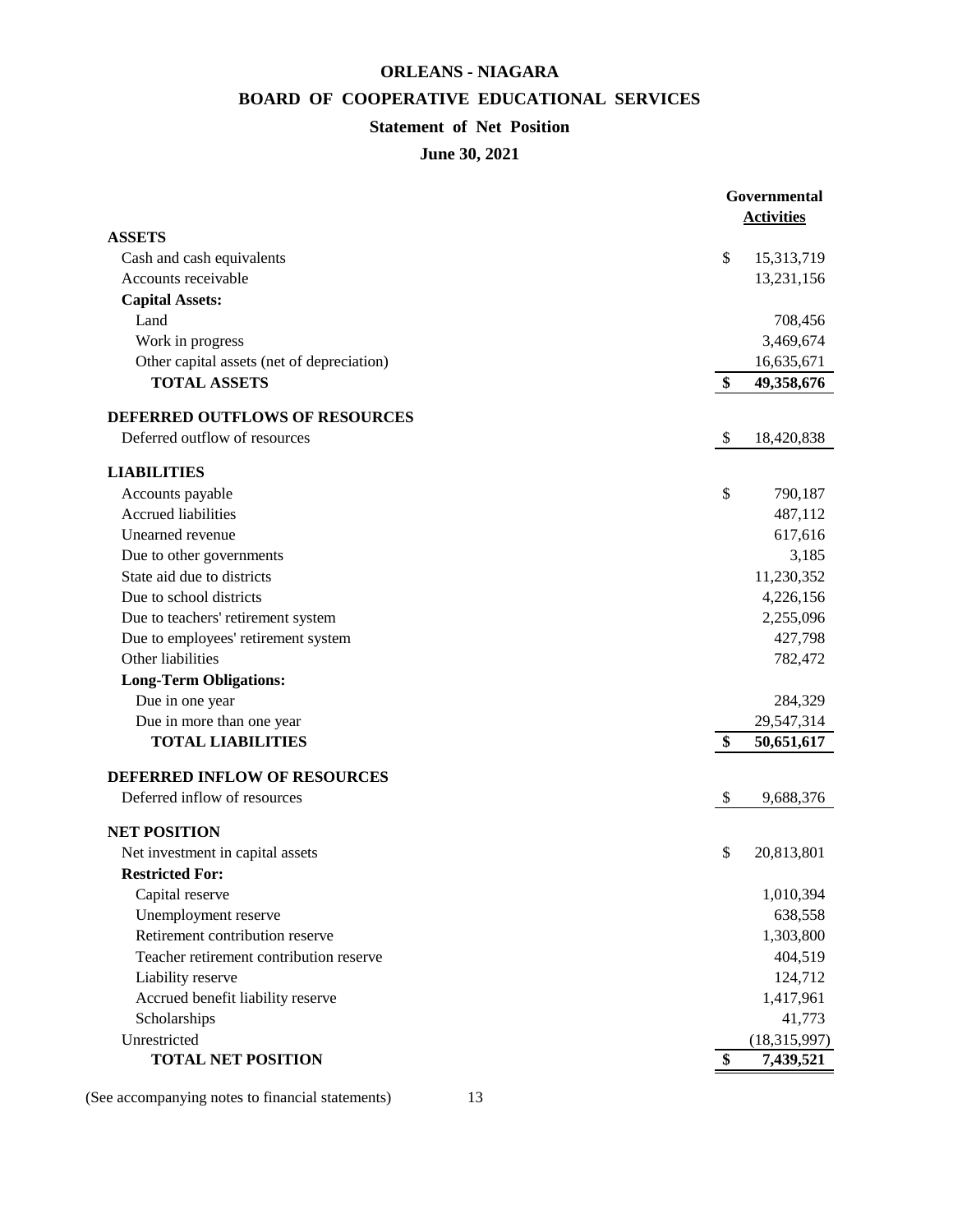# **ORLEANS - NIAGARA BOARD OF COOPERATIVE EDUCATIONAL SERVICES**

# **Statement of Activities and Changes in Net Position**

**For Year Ended June 30, 2021**

| <b>Functions/Programs</b><br><b>Primary Government -</b> | <b>Expenses</b>                  |              | <b>Charges for</b><br><b>Services</b>             | <b>Program Revenues</b><br><b>Operating</b><br><b>Grants</b> and<br><b>Contributions</b> | Capital<br><b>Grants</b> and<br><b>Contributions</b> | Net (Expense)<br><b>Revenue and</b><br><b>Changes</b> in<br><b>Net Position</b><br>Governmental<br><b>Activities</b> |
|----------------------------------------------------------|----------------------------------|--------------|---------------------------------------------------|------------------------------------------------------------------------------------------|------------------------------------------------------|----------------------------------------------------------------------------------------------------------------------|
| Administration                                           | \$<br>3,302,736                  | $\mathbb{S}$ | 4,687,961                                         | \$                                                                                       | \$                                                   | \$<br>1,385,225                                                                                                      |
| Career & tech education                                  | 17,646,925                       |              | 13,397,437                                        | 1,358,631                                                                                |                                                      | (2,890,857)                                                                                                          |
| Instruction for the handicapped                          | 28,729,309                       |              | 28,208,803                                        |                                                                                          |                                                      | (520, 506)                                                                                                           |
| Itinerant services                                       | 2,791,100                        |              | 2,700,517                                         |                                                                                          |                                                      | (90, 583)                                                                                                            |
| General instruction                                      | 3,311,183                        |              | 3,039,166                                         |                                                                                          |                                                      | (272, 017)                                                                                                           |
| Instructional support                                    | 14,388,228                       |              | 11,534,263                                        | 2,534,273                                                                                |                                                      | (319, 692)                                                                                                           |
| Other services                                           | 9,890,306                        |              | 9,882,979                                         |                                                                                          | 5,000                                                | (2,327)                                                                                                              |
| <b>Total Primary Government</b>                          | 80,059,787                       | \$           | 73,451,126                                        | \$<br>3,892,904                                                                          | \$<br>5,000                                          | \$<br>(2,710,757)                                                                                                    |
|                                                          | <b>General Revenues:</b>         |              |                                                   |                                                                                          |                                                      |                                                                                                                      |
|                                                          | <b>Interest and Earnings</b>     |              |                                                   |                                                                                          |                                                      | \$<br>22,316                                                                                                         |
|                                                          | Miscellaneous                    |              |                                                   |                                                                                          |                                                      | 1,394                                                                                                                |
|                                                          | <b>Total General Revenues</b>    |              |                                                   |                                                                                          |                                                      | \$<br>23,710                                                                                                         |
|                                                          | Changes in Net Position          |              |                                                   |                                                                                          |                                                      | \$<br>(2,687,047)                                                                                                    |
|                                                          |                                  |              | <b>Net Position, Beginning of Year (restated)</b> |                                                                                          |                                                      | 10,126,568                                                                                                           |
|                                                          | <b>Net Position, End of Year</b> |              |                                                   |                                                                                          |                                                      | \$<br>7,439,521                                                                                                      |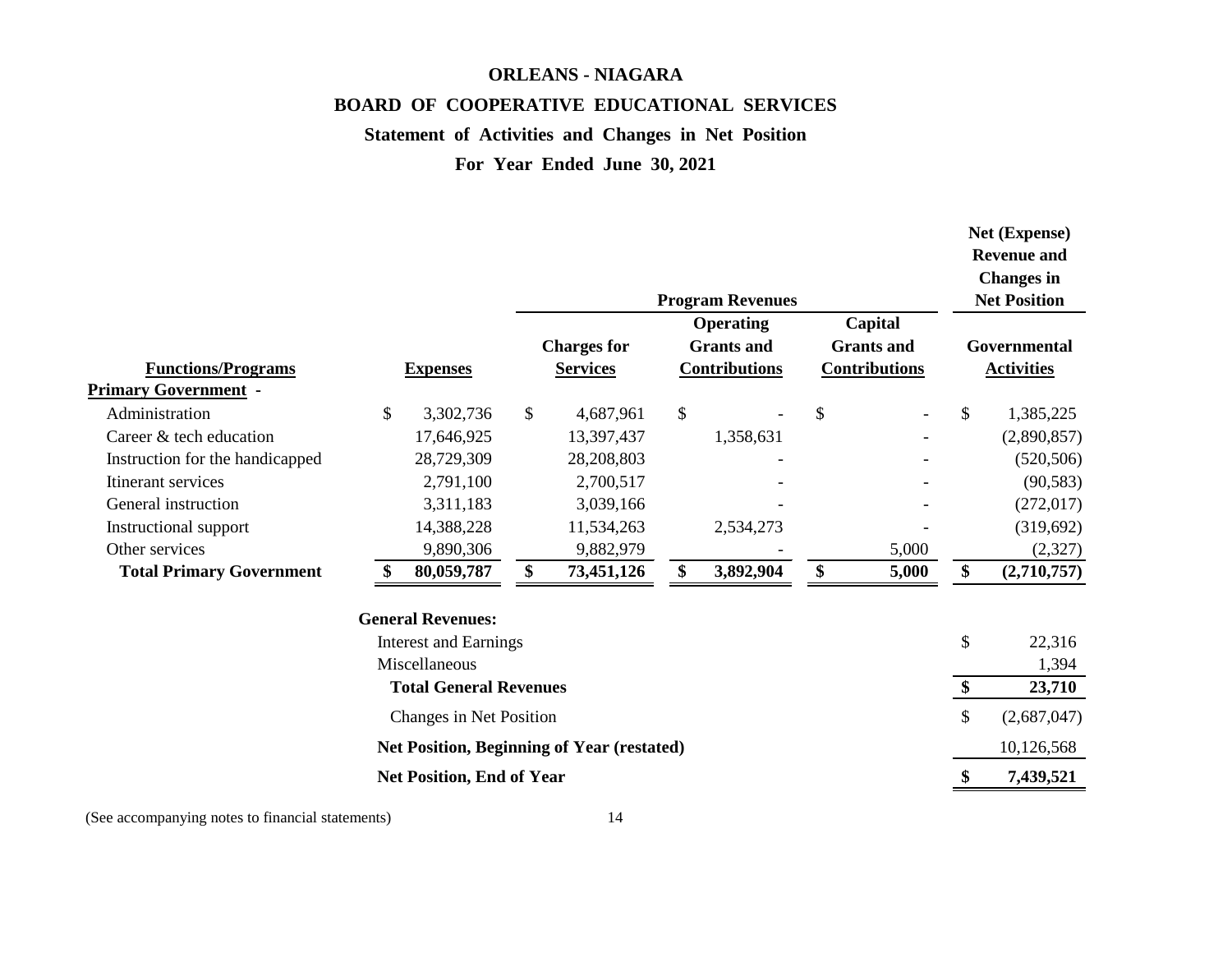# **ORLEANS - NIAGARA BOARD OF COOPERATIVE EDUCATIONAL SERVICES**

# **Balance Sheet**

# **Governmental Funds**

**June 30, 2021**

|                                     |               |                | Nonmajor   |              | <b>Total</b> |              |  |
|-------------------------------------|---------------|----------------|------------|--------------|--------------|--------------|--|
|                                     |               | <b>General</b> |            | Governemntal | Governmental |              |  |
| <b>ASSETS</b>                       |               | Fund           |            | <b>Funds</b> |              | <b>Funds</b> |  |
| Cash and cash equivalents           | \$            | 13,059,470     | \$         | 2,254,249    | \$           | 15,313,719   |  |
| Due from other funds                |               | 835,934        |            | 31,609       |              | 867,543      |  |
| Receivables                         |               | 11,569,294     |            | 1,661,862    |              | 13,231,156   |  |
| <b>TOTAL ASSETS</b>                 |               | 25,464,698     | \$         | 3,947,720    | \$           | 29,412,418   |  |
| <b>LIABILITIES AND FUND BALANCE</b> |               |                |            |              |              |              |  |
| Liabilities -                       |               |                |            |              |              |              |  |
| Accounts payable                    | \$            | 725,444        | \$         | 64,743       | \$           | 790,187      |  |
| <b>Accrued liabilities</b>          |               | 354,713        |            | 132,399      |              | 487,112      |  |
| Due to other funds                  |               | 164,379        |            | 703,164      |              | 867,543      |  |
| Due to other governments            |               | 3,185          |            |              |              | 3,185        |  |
| State aid due to districts          |               | 11,230,352     |            |              |              | 11,230,352   |  |
| Due to districts                    |               | 4,226,156      |            |              |              | 4,226,156    |  |
| Due to TRS                          |               | 2,120,506      |            | 134,590      |              | 2,255,096    |  |
| Due to ERS                          |               | 399,659        |            | 28,139       |              | 427,798      |  |
| Other liabilities                   |               | 782,472        |            |              |              | 782,472      |  |
| Unearned revenues                   |               |                |            | 617,616      |              | 617,616      |  |
| <b>TOTAL LIABILITIES</b>            | $\mathbf{\$}$ | 20,006,866     | \$         | 1,680,651    | \$           | 21,687,517   |  |
| <b>Fund Balances -</b>              |               |                |            |              |              |              |  |
| Restricted                          | \$            | 4,899,944      | \$         | 41,773       | \$           | 4,941,717    |  |
| Assigned                            |               | 557,888        |            | 2,225,296    |              | 2,783,184    |  |
| <b>TOTAL FUND BALANCE</b>           | \$            | 5,457,832      | $\pmb{\$}$ | 2,267,069    | \$           | 7,724,901    |  |
| <b>TOTAL LIABILITIES AND</b>        |               |                |            |              |              |              |  |
| <b>FUND BALANCES</b>                | $\triangleq$  | 25,464,698     | \$         | 3,947,720    |              |              |  |
|                                     |               |                |            |              |              |              |  |

# **Amounts reported for governmental activities in the Statement of Net Position are different because:**

| <b>Net Position of Governmental Activities</b>      | \$<br>7,439,521 |
|-----------------------------------------------------|-----------------|
| Deferred Inflow of Resources - OPEB                 | (1,133,076)     |
| Deferred Inflow of Resources - pension              | (8,555,300)     |
| Net Pension Liability                               | (3,490,563)     |
| Deferred Outflow of Resources - OPEB                | 1,478,534       |
| Deferred Outflow of Resources - pension             | 16,942,304      |
| Compensated absences                                | (1,137,314)     |
| <b>OPEB</b>                                         | (25,203,766)    |
| reported in the governmental funds:                 |                 |
| payable in the current period and therefore are not |                 |
| The following long-term obligations are not due and |                 |
| reported in the funds.                              | 20,813,801      |
| not financial resources and therefore are not       |                 |
| Capital assets used in governmental activities are  |                 |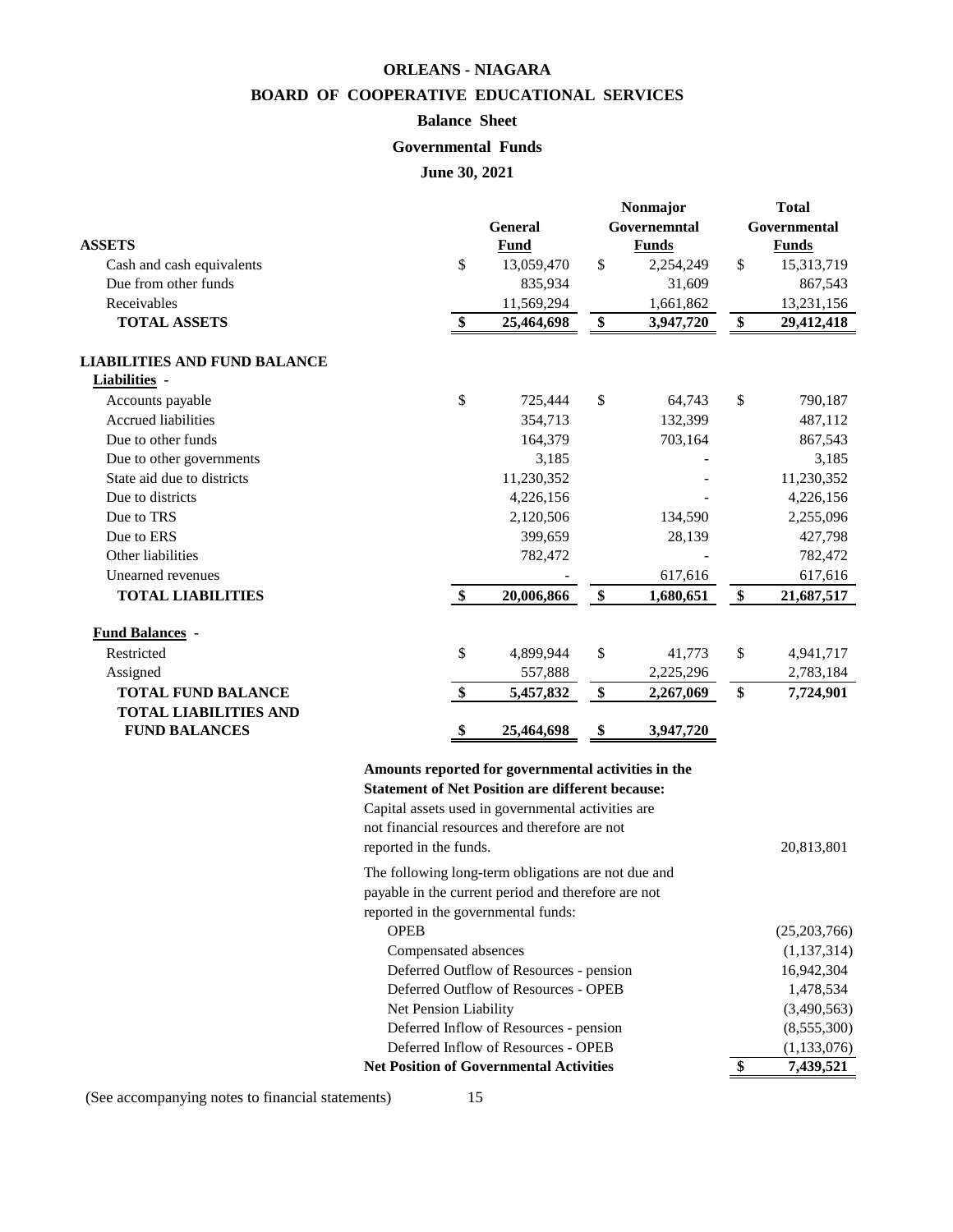# **ORLEANS - NIAGARA**

# **BOARD OF COOPERATIVE EDUCATIONAL SERVICES**

# **Statement of Revenues, Expenditures and Changes in Fund Balances**

# **Governmental Funds**

# **For Year Ended June 30, 2021**

|                                                          | General<br><b>Fund</b> | Nonmajor<br>Governemntal<br><b>Funds</b> | <b>Total</b><br>Governmental<br><b>Funds</b> |
|----------------------------------------------------------|------------------------|------------------------------------------|----------------------------------------------|
| <b>REVENUES</b>                                          |                        |                                          |                                              |
| Charges for services                                     | \$<br>95,022           | \$<br>306,632                            | \$<br>401,654                                |
| Charges to components                                    | 75,205,824             |                                          | 75,205,824                                   |
| Chargest to non-components and other BOCES               | 932,472                |                                          | 932,472                                      |
| Interest and earnings                                    | 18,638                 | 50                                       | 18,688                                       |
| Sale of property and compensation for loss               | 7,685                  | 18,821                                   | 26,506                                       |
| Miscellaneous                                            | 1,197,976              | 1,331,280                                | 2,529,256                                    |
| Interfund revenues                                       |                        | 1,650,000                                | 1,650,000                                    |
| State sources                                            |                        | 2,030,872                                | 2,030,872                                    |
| Federal sources                                          |                        | 1,862,032                                | 1,862,032                                    |
| <b>TOTAL REVENUES</b>                                    | \$<br>77,457,617       | \$<br>7,199,687                          | \$<br>84,657,304                             |
| <b>EXPENDITURES</b>                                      |                        |                                          |                                              |
| Administration                                           | \$<br>4,677,860        | \$                                       | \$<br>4,677,860                              |
| Career and tech education                                | 12,846,344             | 2,160,120                                | 15,006,464                                   |
| Instruction for the handicapped                          | 27,198,552             | 909,377                                  | 28,107,929                                   |
| Itinerant services                                       | 2,700,249              |                                          | 2,700,249                                    |
| General instruction                                      | 3,034,452              |                                          | 3,034,452                                    |
| Instructional support                                    | 11,327,304             | 2,719,968                                | 14,047,272                                   |
| Other services                                           | 9,866,822              | 80,704                                   | 9,947,526                                    |
| Capital outlay                                           |                        | 510,031                                  | 510,031                                      |
| <b>TOTAL EXPENDITURES</b>                                | \$<br>71,651,583       | \$<br>6,380,200                          | \$<br>78,031,783                             |
| <b>EXCESS (DEFICIENCY) OF REVENUES</b>                   |                        |                                          |                                              |
| <b>OVER EXPENDITURES</b>                                 | \$<br>5,806,034        | \$<br>819,487                            | \$<br>6,625,521                              |
| OTHER CHANGES IN FUND BALANCE                            |                        |                                          |                                              |
| Surplus to be distributed                                | (4,533,687)            |                                          | (4,533,687)                                  |
| E-rate distribution/other BOCES refunds                  | (1, 105, 949)          |                                          | (1, 105, 949)                                |
| Net unemployment reserve transactions                    | (1,253)                |                                          | (1,253)                                      |
| Net capital reserve transactions                         | 424                    |                                          | 424                                          |
| Net retirement contribution reserve transactions         | 2,000                  |                                          | 2,000                                        |
| Net teacher's retirement reserve transactions            | 631                    |                                          | 631                                          |
| Net liability reserve transactions                       | 61                     |                                          | 61                                           |
| Net change in employee accrued benefit liability reserve | 339                    |                                          | 339                                          |
| FUND BALANCE, BEGINNING                                  |                        |                                          |                                              |
| <b>OF YEAR (restated)</b>                                | 5,289,232              | \$<br>1,447,582                          | 6,736,814                                    |
| <b>FUND BALANCE, END OF YEAR</b>                         | 5,457,832              | \$<br>2,267,069                          | \$<br>7,724,901                              |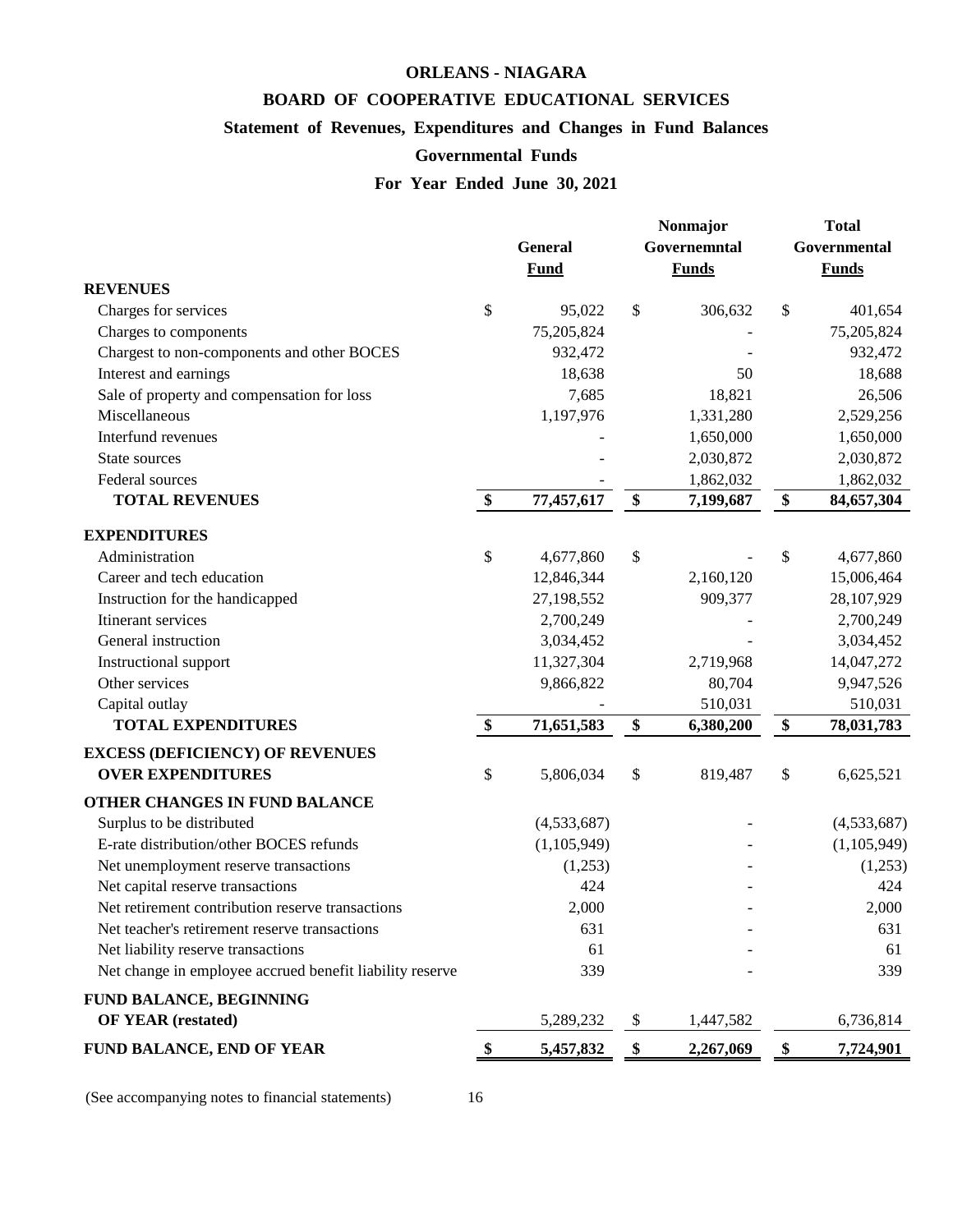# **ORLEANS - NIAGARA**

# **BOARD OF COOPERATIVE EDUCATIONAL SERVICES**

**Reconciliation of Governmental Funds Statement of Revenues, Expenditures, and Changes in**

# **Fund Balances of Governmental Funds to Statement of Activities**

# **For Year Ended June 30, 2021**

| NET CHANGE IN FUND BALANCES -<br><b>TOTAL GOVERNMENTAL FUNDS</b>                                            |                                                                                                                                                                                                                                                                                                                                      |               | \$<br>988,087 |
|-------------------------------------------------------------------------------------------------------------|--------------------------------------------------------------------------------------------------------------------------------------------------------------------------------------------------------------------------------------------------------------------------------------------------------------------------------------|---------------|---------------|
|                                                                                                             | Amounts reported for governmental activities in the Statement of Activities are different because:                                                                                                                                                                                                                                   |               |               |
| of depreciation in the current period:                                                                      | Governmental funds report capital outlays as expenditures. However, in the Statement of Activities<br>the cost of those assets is allocated over their estimated useful lives and reported as depreciation<br>expense. The following are the amounts by which capital outlays and additions of assets in excess                      |               |               |
|                                                                                                             | Capital Outlay                                                                                                                                                                                                                                                                                                                       | \$<br>510,031 |               |
|                                                                                                             | Additions to Assets, Net                                                                                                                                                                                                                                                                                                             | 127,718       |               |
|                                                                                                             | Depreciation                                                                                                                                                                                                                                                                                                                         | (1,448,667)   |               |
|                                                                                                             |                                                                                                                                                                                                                                                                                                                                      |               | (810,918)     |
| reported as an expenditure in the governmental funds.<br>revenues or expenditures in the governmental funds | The net OPEB liability does not require the use of current financial resources and, therefore, is not<br>(Increase) decrease in proportionate share of net pension asset/liability reported in the Statement of Activities<br>do not provide for or require the use of current financial resources and therefore are not reported as |               | (541, 774)    |
|                                                                                                             | <b>Teachers' Retirement System</b>                                                                                                                                                                                                                                                                                                   |               | (2,687,372)   |
|                                                                                                             | <b>Employees' Retirement System</b>                                                                                                                                                                                                                                                                                                  |               | 397,740       |
| these items as presented in the governmental activities:                                                    | In the Statement of Activities, vacation pay, teachers' retirement incentive and judgments and claims<br>are measured by the amount accrued during the year. In the governmental funds, expenditures for<br>these items are measured by the amount actually paid. The following provides the differences of                          |               |               |
|                                                                                                             | <b>Compensated Absences</b>                                                                                                                                                                                                                                                                                                          |               | (32, 810)     |
|                                                                                                             | CHANGE IN NET POSITION OF GOVERNMENTAL ACTIVITIES                                                                                                                                                                                                                                                                                    |               | (2,687,047)   |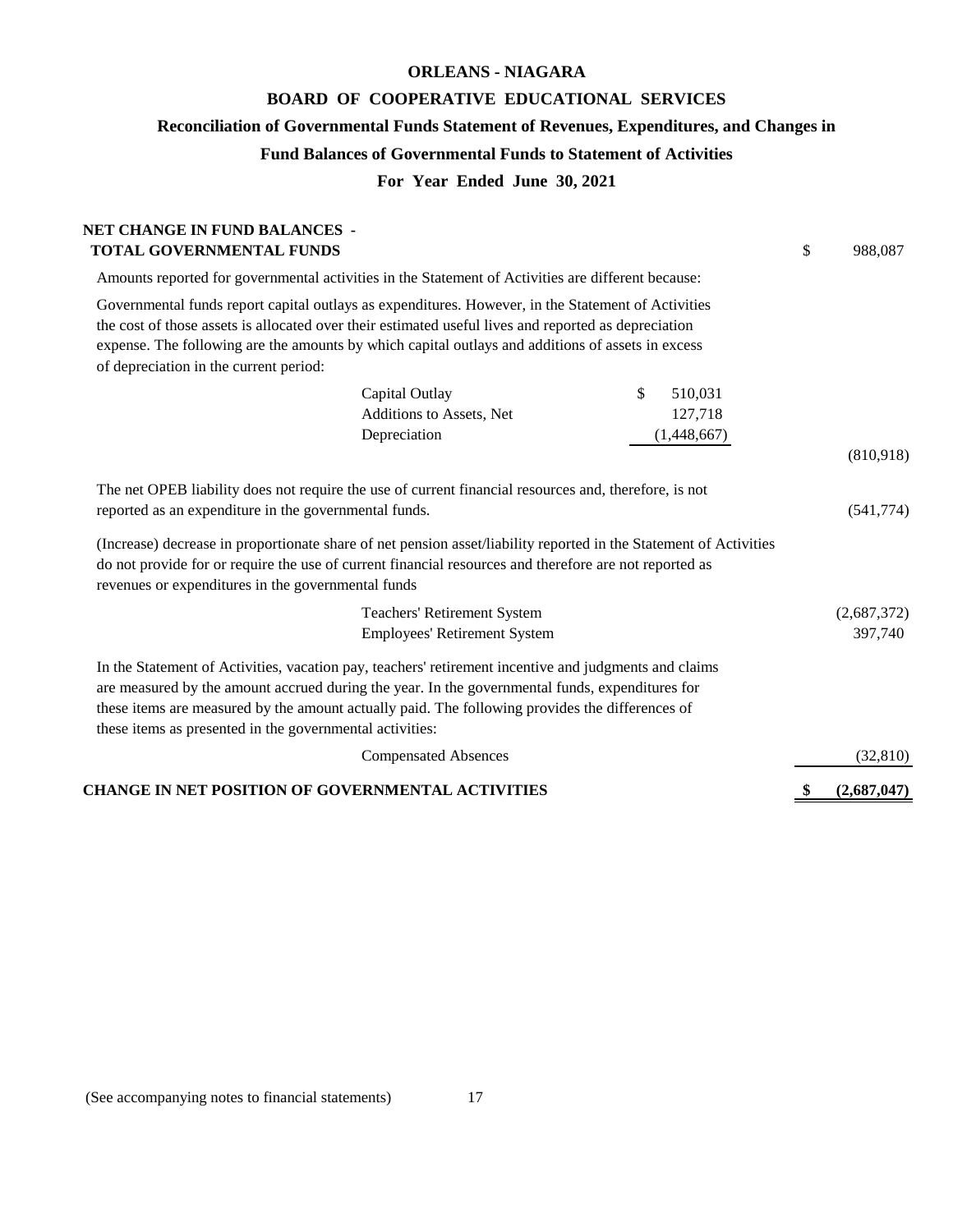# **BOARD OF COOPERATIVE EDUCATIONAL SERVICES ORLEANS - NIAGARA Statement of Fiduciary Net Position Fiduciary Funds June 30, 2021**

|                                                   | <b>Custodial</b> |              |
|---------------------------------------------------|------------------|--------------|
|                                                   |                  | <b>Funds</b> |
| <b>ASSETS</b>                                     |                  |              |
| Cash and cash equivalents                         | \$               | 73,769       |
| <b>TOTAL ASSETS</b>                               | \$               | 73,769       |
|                                                   |                  |              |
| <b>NET POSITION</b>                               |                  |              |
| <b>Restricted for:</b>                            |                  |              |
| Individuals, organizations, and other governments | \$               | 73,769       |
| <b>TOTAL NET POSITION</b>                         | \$               | 73,769       |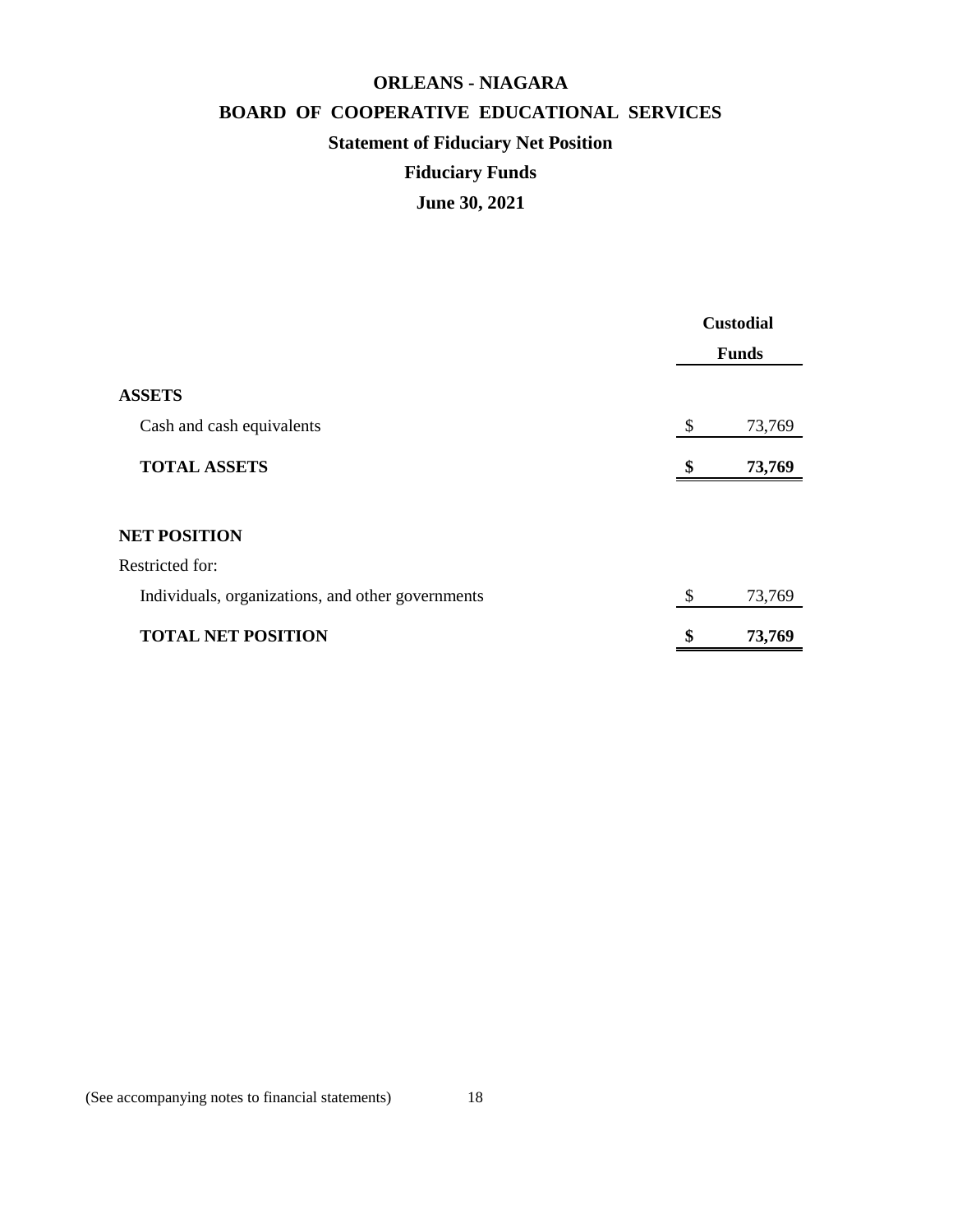# **ORLEANS - NIAGARA BOARD OF COOPERATIVE EDUCATIONAL SERVICES Statement of Changes in Fiduciary Net Position Fiduciary Funds**

**For Year Ended June 30, 2021**

|                                            |                           | <b>Custodial</b> |
|--------------------------------------------|---------------------------|------------------|
|                                            |                           | <b>Funds</b>     |
| <b>ADDITIONS</b>                           |                           |                  |
| <b>Extracurricular Activities</b>          | $\boldsymbol{\mathsf{S}}$ | 41,556           |
| <b>TOTAL ADDITIONS</b>                     | $\boldsymbol{\mathsf{S}}$ | 41,556           |
| <b>DEDUCTIONS</b>                          |                           |                  |
| <b>Extracurricular Activities</b>          | \$                        | 58,337           |
| <b>TOTAL DEDUCTIONS</b>                    | \$                        | 58,337           |
| Change in net position                     | \$                        | (16,781)         |
| <b>NET POSITION - BEGINNING (restated)</b> |                           | 90,550           |
| <b>NET POSITION - ENDING</b>               | \$                        | 73,769           |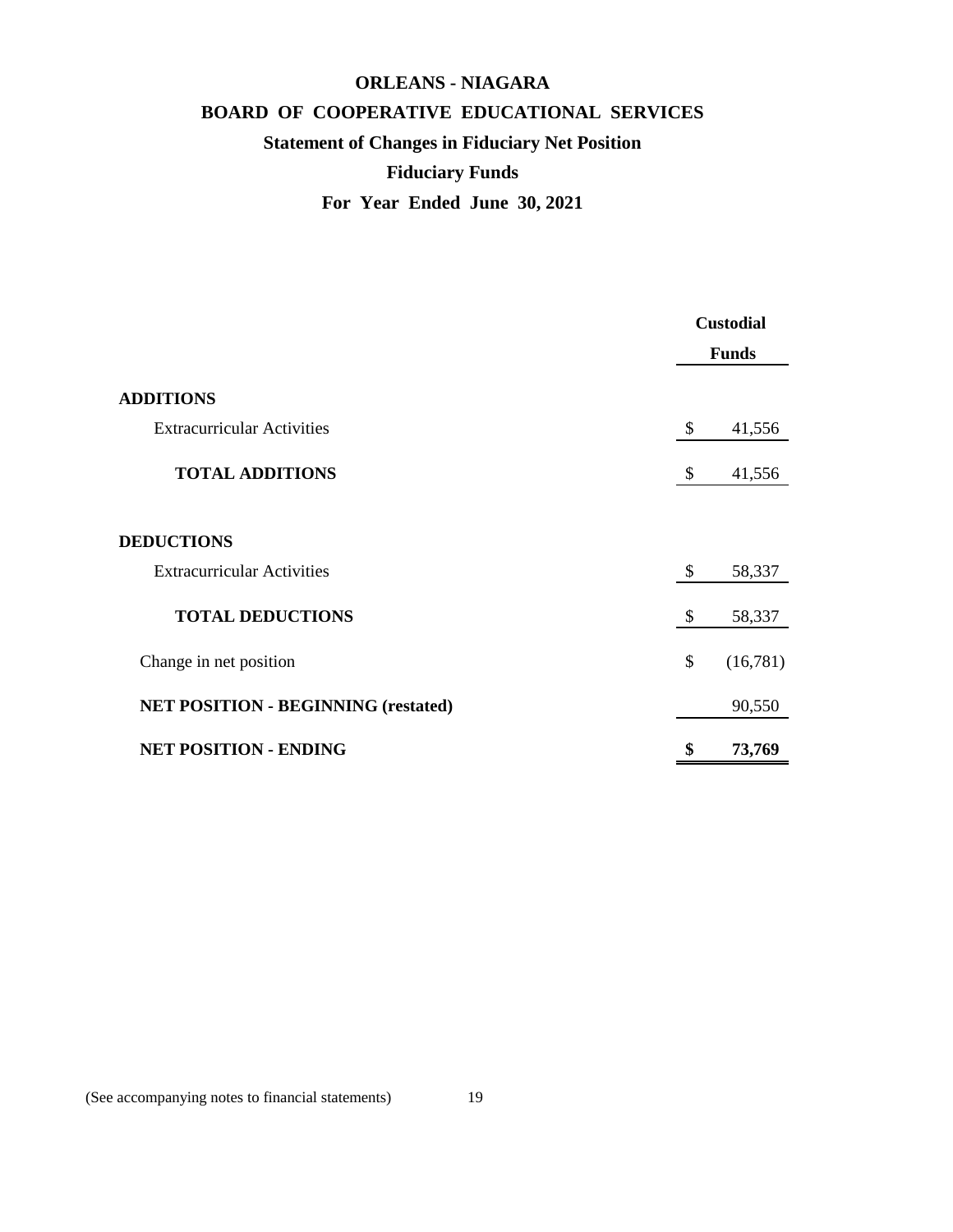# **ORLEANS - NIAGARA**

# **BOARD OF COOPERATIVE EDUCATIONAL SERVICES**

# **Notes To The Basic Financial Statements**

#### **June 30, 2021**

# **I. Summary of Significant Accounting Policies:**

The financial statements of the Orleans-Niagara Board of Cooperative Educational Services, New York (the BOCES) have been prepared in conformity with generally accepted accounting principles (GAAP) as applied to government units. The Governmental Accounting Standards Board (GASB) is the accepted standard setting body for establishing governmental accounting and financial reporting principles. The more significant of the BOCES' accounting policies are described below.

# **A. Reporting Entity**

The Orleans-Niagara Board of Cooperative Educational Services is governed by the laws of New York State. The BOCES is an independent entity governed by an elected Board consisting of thirteen members. The President of the Board serves as the chief fiscal officer and the Superintendent is the chief executive officer. The Board is responsible for, and controls all activities related to public school education within the BOCES. Board members have authority to make decisions, power to appoint management, and have primary accountability for all fiscal matters.

The reporting entity of the BOCES is based upon criteria set forth by GASB Statement 14, *The Financial Reporting Entity*, as amended by GASB Statement 39, *Component Units* and GASB Statement No. 61, *The Financial Reporting Entity*. The financial reporting entity consists of the primary government, organizations for which the primary government is financially accountable and other organizations for which the nature and significance of their relationship with the primary government are such that exclusion would cause the reporting entity's financial statements to be misleading or incomplete.

Boards of Cooperative Educational Services were established by New York State legislation in 1948 to enable smaller school districts to offer more breadth in their educational programs by sharing teachers. In 1955, Legislation was passed allowing BOCES to provide career and technical and special education. A BOCES is a voluntary, cooperative association of school districts in a geographic area that share planning, services and programs to provide educational and support activities more economically, efficiently and equitably than could be provided locally. BOCES provides instructional and support programs and services to the following thirteen school districts:

| Albion          | Barker                    | Lewiston Porter    |
|-----------------|---------------------------|--------------------|
| Lockport        | Lyndonville               | Medina             |
| Newfane         | Niagara Falls City School | Niagara Wheatfield |
| North Tonawanda | Royalton Hartland         | Starpoint          |
| Wilson          |                           |                    |

BOCES programs and services include special education, career and technical education, academic and alternative programs, summer schools, staff development, computer services (management and instructional), educational communication and cooperative purchasing.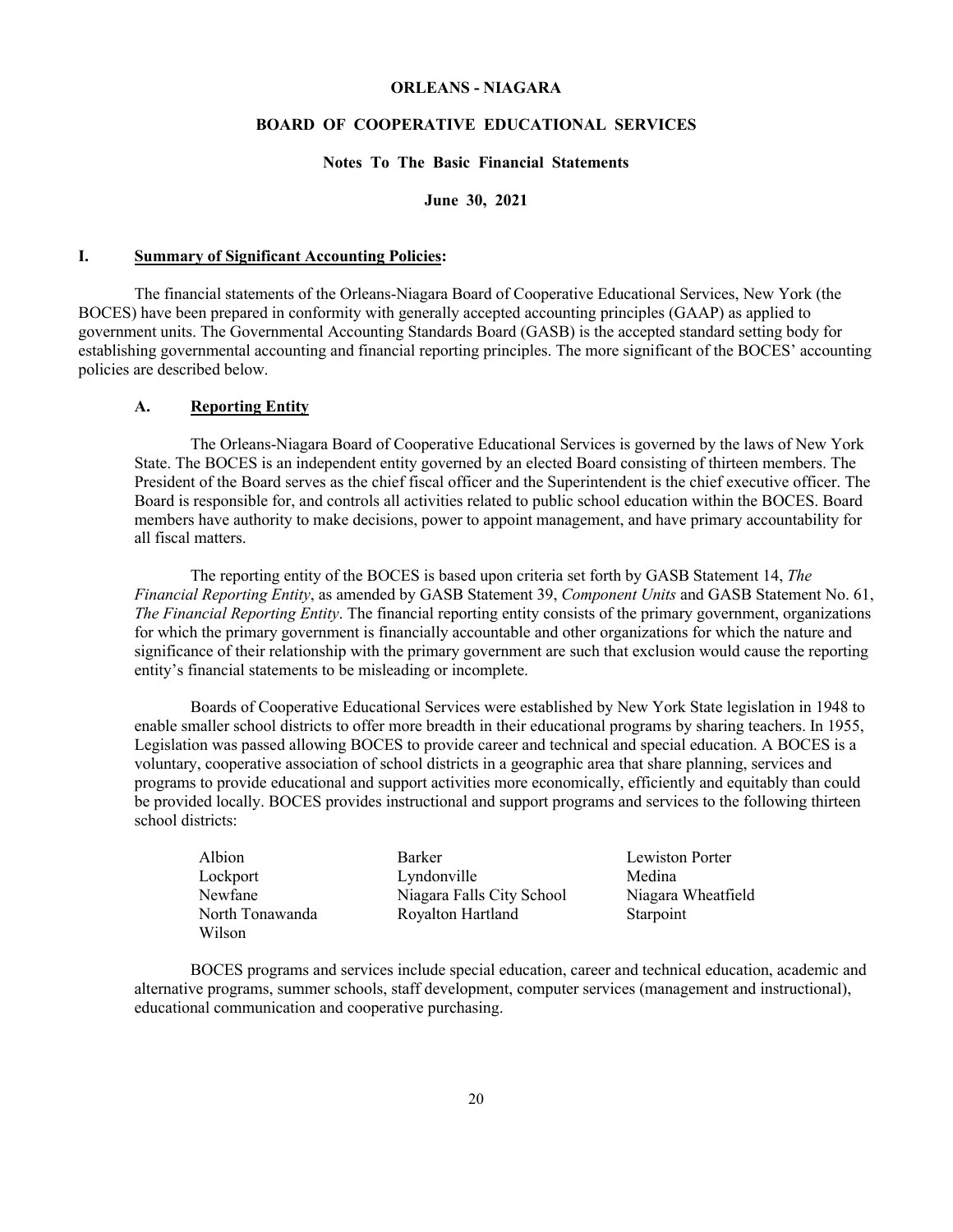The decision to include a potential component unit in the BOCES' reporting entity is based on several criteria including legal standing, fiscal dependency, and financial accountability. Based on the application of these criteria, the following is a brief review of certain entities included in the BOCES' reporting entity:

# **1. Extraclassroom Activity Funds**

The extraclassroom activity funds of the BOCES represent funds of the students of the BOCES. The Board exercises general oversight of these funds. The extraclassroom activity funds are independent of the BOCES with respect to its financial transactions, and the designation of student management and the cash and investment balances are reported in the agency fund of the BOCES. Separate audited financial statements (cash basis) of the extraclassroom activity funds can be found at the BOCES' business office.

# **B. Basic Financial Statements**

# **1. BOCES-wide Financial Statements**

The Statement of Net Assets and the Statement of Activities present financial information about the BOCES' governmental activities. These statements include the financial activities of the overall government in its entirety, except those that are fiduciary. Eliminations have been made to minimize the double counting of internal transactions. Governmental activities generally are financed through component tuition, sale of property and equipment, investment revenues and miscellaneous revenues which consist primarily of refunds from other BOCES. Operating grants include operatingspecific and discretionary (either operating or capital) grants, while the capital grants column reflects capital specific grants.

The Statement of Activities presents a comparison between direct expenses and program revenues for each function of the BOCES' governmental activities. Direct expenses are those that are specifically associated with and are clearly identifiable to a particular function. Program revenues include charges paid by the recipients of goods or services offered by the programs, and grants and contributions that are restricted to meeting the operational or capital requirements of a particular program. Revenues that are not classified as program revenues, are presented as general revenues. Indirect expenses, principally employee benefits, are allocated to functional areas in proportion to the payroll expended for those areas.

# **2. Fund Financial Statements**

The fund statements provide information about the BOCES funds, including fiduciary funds. Separate statements for each fund category (governmental and fiduciary) are presented. The emphasis of fund financial statements is on major governmental funds, each displayed in a separate column.

Non-major funds are summarized into a single column. GASB Statement No. 34 sets forth minimum criteria (percentage of the assets, liabilities, revenues or expenditures/expenses of either fund category of the governmental and enterprise combined) for the determination of major funds. The nonmajor funds are combined in a column in the fund financial statements.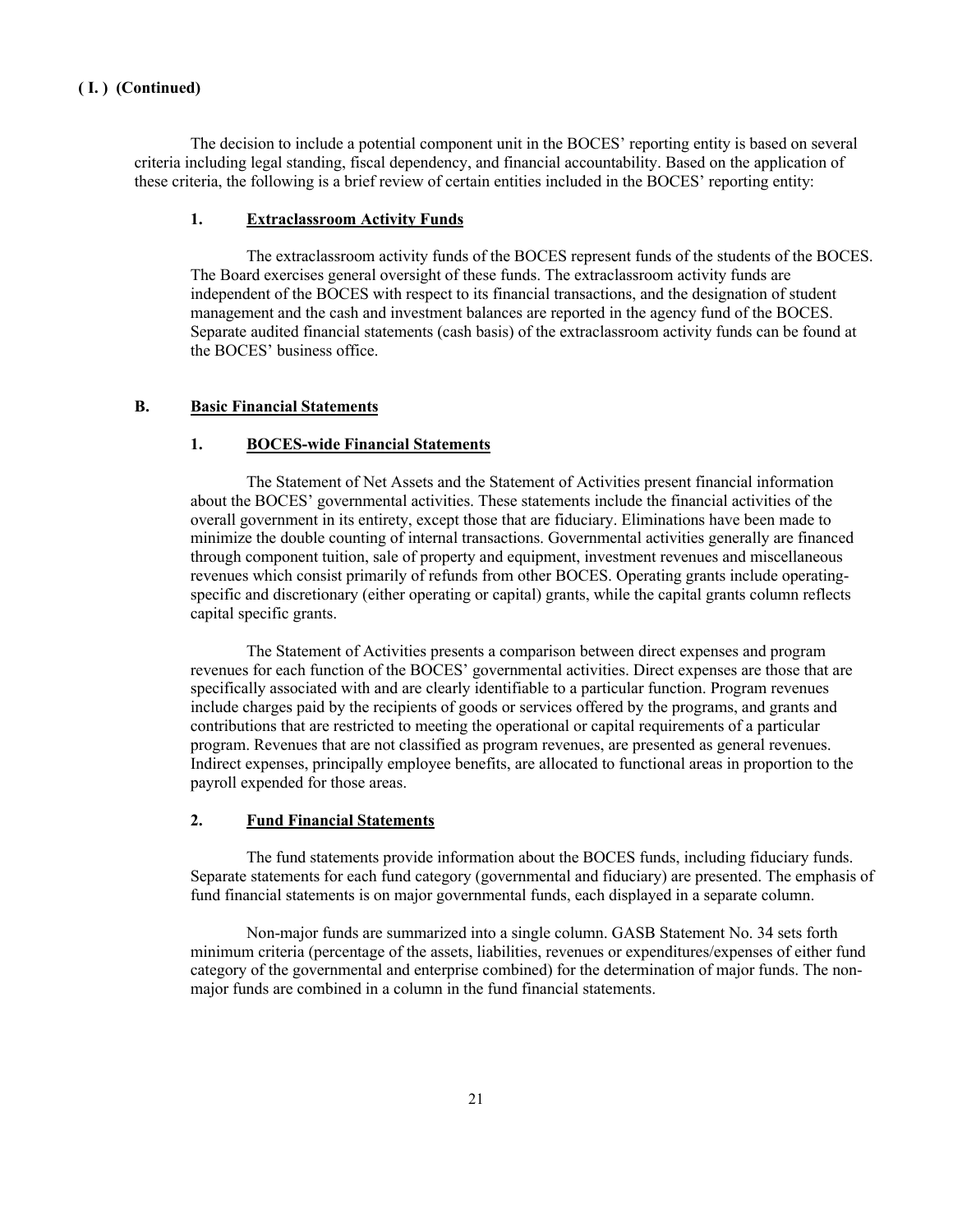The BOCES reports the following funds:

# **a. Major Governmental Funds**

**General Fund -** This is the BOCES primary operating fund. It accounts for all financial transactions that are not required to be accounted for in another fund.

# **b. Non-Major Governmental Funds**

**Capital Projects Fund** - This fund is used to account for and report financial resources to be used for acquisition, construction, or renovation of major capital facilities or equipment.

**Special Aid Fund -** This fund accounts for the proceeds of specific revenue sources, such as federal and state grants, that are legally restricted to expenditures for specified purposes, and other activities whose funds are restricted as to use. These legal restrictions may be imposed either by governments that provide the funds, or by outside parties.

**Miscellaneous Special Revenue Fund** – Used to account for and report those revenues that are restricted or committed to expenditures for specified purposes.

**c. Fiduciary -** Fiduciary activities are those in which the BOCES acts as trustee or agent for resources that belong to others. These activities are not included in the BOCES-wide financial statements, because their resources do not belong to the BOCES, and are not available to be used.

**Custodial Funds -** These funds are strictly custodial in nature and do not involve the measurement of results of operations. Assets are held by the BOCES as agent for various student groups or extraclassroom activity funds.

#### **C. Measurement Focus, Basis of Accounting, and Financial Statement Presentation**

Accounting and financial reporting treatment is determined by the applicable measurement focus and basis of accounting. Measurement focus indicates the type of resources being measured such as current financial resources or economic resources. The basis of accounting indicates the timing of transactions or events for recognition in the financial statements.

The BOCES-Wide and fiduciary fund financial statements are reported using the economic resources measurement focus and the accrual basis of accounting. Revenues are recorded when earned and expenses are recorded at the time liabilities are incurred, regardless of when the related cash transaction takes place. Nonexchange transactions, in which the BOCES gives or receives value without directly receiving or giving equal value in exchange, include property taxes, grants and donations. Component tuitions together with state and federal aid for grants are susceptible to accrual and have been recognized as revenues of the current fiscal period.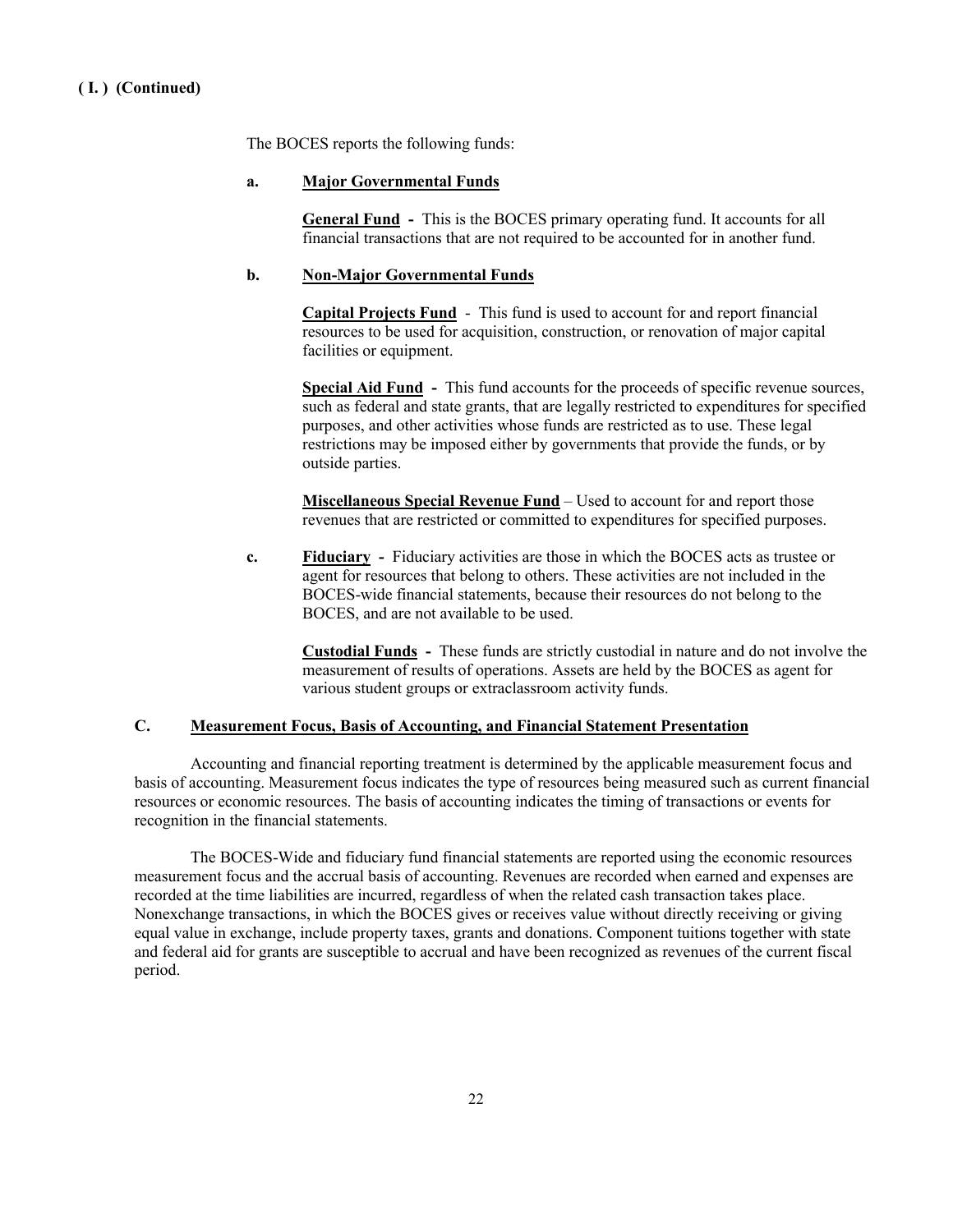The fund financial statements are reported using the current financial resources measurement focus and the modified accrual basis of accounting. Under this method, revenues are recognized when measureable and available. The BOCES considers all revenues reported in the governmental funds to be available if the revenues are collected within one year after the end of the fiscal year.

Expenditures are recorded when the related fund liability is incurred, except for principal and interest on general long-term debt, claims and judgments, and compensated absences, which are recognized as expenditures to the extent they have matured. General capital asset acquisitions are reported as expenditures in governmental funds. Proceeds of general long-term debt and acquisitions under capital leases are reported as other financing sources.

# **D. Restricted Resources**

When an expense is incurred for purposes for which both restricted and unrestricted net position are available, the BOCES policy concerning which to apply first varies with the intended use, and with associated legal requirements, many of which are described elsewhere in these notes.

# **E. Interfund Transactions**

The operations of the BOCES include transactions between funds. These transactions may be temporary in nature, such as with interfund borrowing. The BOCES typically loans resources between funds for the purpose of providing cash flow. These interfund receivables and payables are expected to be repaid within one year. Permanent transfers of funds include the transfer of expenditures and revenues to provide financing or other services.

In the BOCES-wide statements, the amounts reported on the Statement of Net Position for interfund receivables and payables represent amounts due between different fund types (governmental activities and fiduciary funds). Eliminations have been made for all interfund receivables and payables between the funds.

The governmental funds report all interfund transactions as originally recorded. Interfund receivables and payables may be netted on the accompanying governmental funds balance sheet when it is the BOCES' practice to settle these amounts at a net balance based upon the right of legal offset.

Refer to Note VIII for a detailed disclosure by individual fund for interfund receivables, payables, expenditures, and revenues activity.

# **F. Estimates**

The preparation of financial statements in conformity with accounting principles generally accepted in the United States of America requires management to make estimates and assumptions that affect the reported amount of assets, deferred outflows of resources, liabilities, and deferred inflows of resources and disclosure of contingent assets and liabilities at the date of the financial statements and the reported revenues and expenses/expenditures during the reporting period. Actual results could differ from those estimates. Estimates and assumptions are made in a variety of areas, including computation of encumbrances, compensated absences, potential contingent liabilities and useful lives of long-lived assets.

### **G. Cash and Cash Equivalents / Investments**

The BOCES' cash and cash equivalents are considered to be cash on hand, demand deposits and shortterm investments with original maturities of three months or less from the date of acquisition.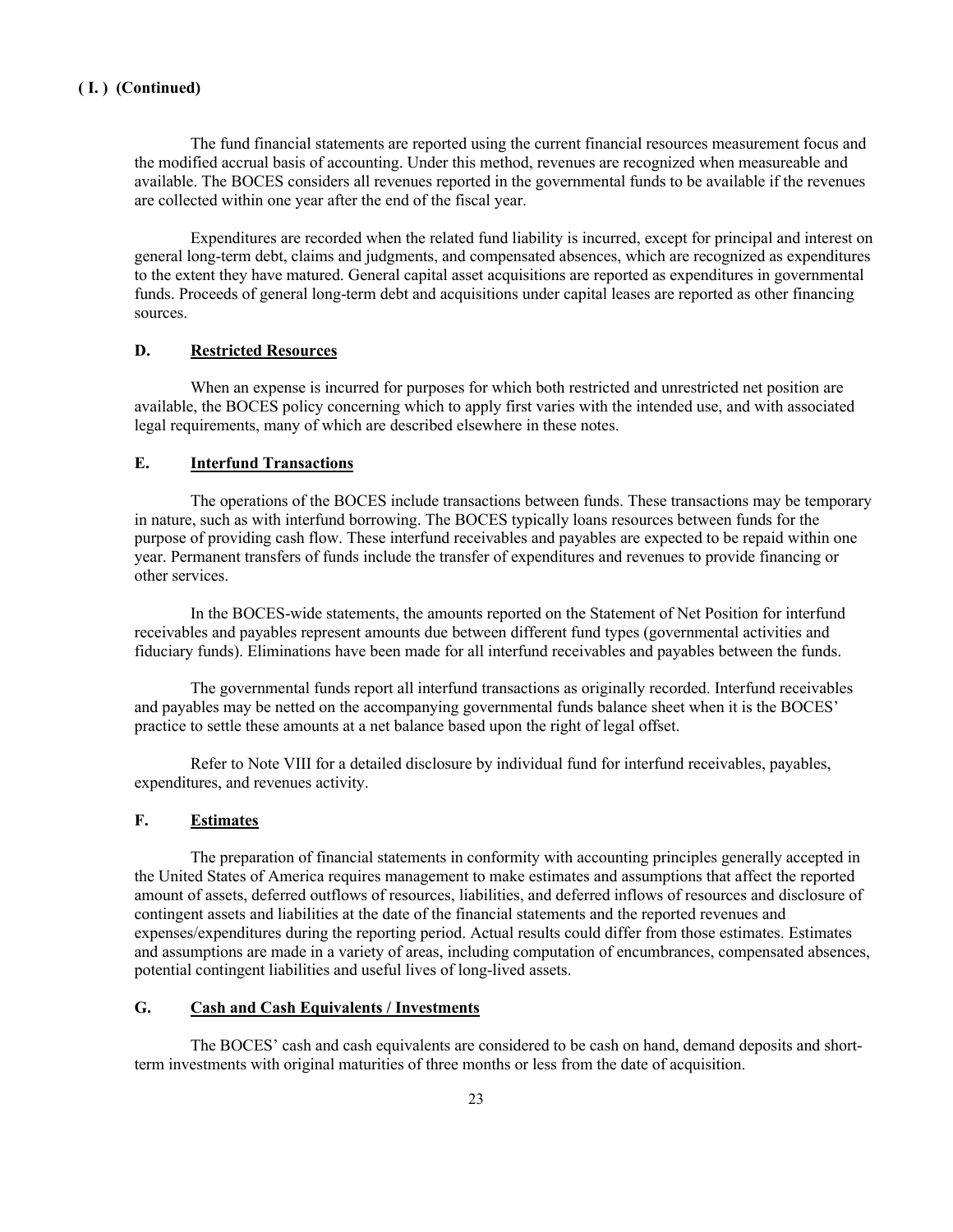New York State Law governs the BOCES' investment policies. Resources must be deposited in FDICinsured commercial banks or trust companies located within the State. Permissible investments include obligations of the United States Treasury, United States Agencies, repurchase agreements and obligations of New York State or its localities.

Collateral is required for demand and time deposits and certificates of deposit not covered by FDIC insurance. Obligations that may be pledged as collateral are obligations of the United States and its agencies and obligations of the State and its municipalities and BOCES.

# **H. Receivables**

Receivables are shown net of an allowance for uncollectible accounts, when applicable.

Accounts receivable are shown gross, with uncollectible amounts recognized under the direct write-off method. No allowance for uncollectible accounts has been provided since it is believed that such allowance would not be material.

# **I. Prepaid Items**

Prepaid items represent payments made by the BOCES for which benefits extend beyond year end. These payments to vendors reflect costs applicable to future accounting periods and are recorded as prepaid items in both the BOCES-wide and fund financial statements. These items are reported as assets on the statement of net position or balance sheet using the consumption method. A current asset for the prepaid amounts is recorded at the time of purchase and an expense/expenditure is reported in the year the goods or services are consumed.

#### **J. Capital Assets - Property, Plant and Equipment**

In the BOCES-wide financial statements, capital assets are accounted for at historical cost or estimated historical cost if actual is unavailable, except for donated capital assets which are recorded at their acquisition value at the date of donation.

Depreciation of all exhaustible capital assets is recorded as an allocated expense in the Statement of Activities, with accumulated depreciation reflected in the Statement of Net Position. Depreciation is provided over the assets' estimated useful lives using the straight-line method of depreciation. A capitalization threshold of \$5,000 is used to report capital assets. The range of estimated useful lives by type of assets is as follows:

|                         | Capitalization   | <b>Depreciation</b> | <b>Estimated</b>   |
|-------------------------|------------------|---------------------|--------------------|
| Class                   | <b>Threshold</b> | <b>Method</b>       | <b>Useful Life</b> |
| <b>Buildings</b>        | 50.000           | SL.                 | $15-50$ Years      |
| Machinery and Equipment | 5.000            | SL.                 | 5-25 Years         |

The investment in infrastructure type assets have not been segregated for reporting purposes since all costs associated with capital projects are consolidated and reported as additions to buildings and improvements.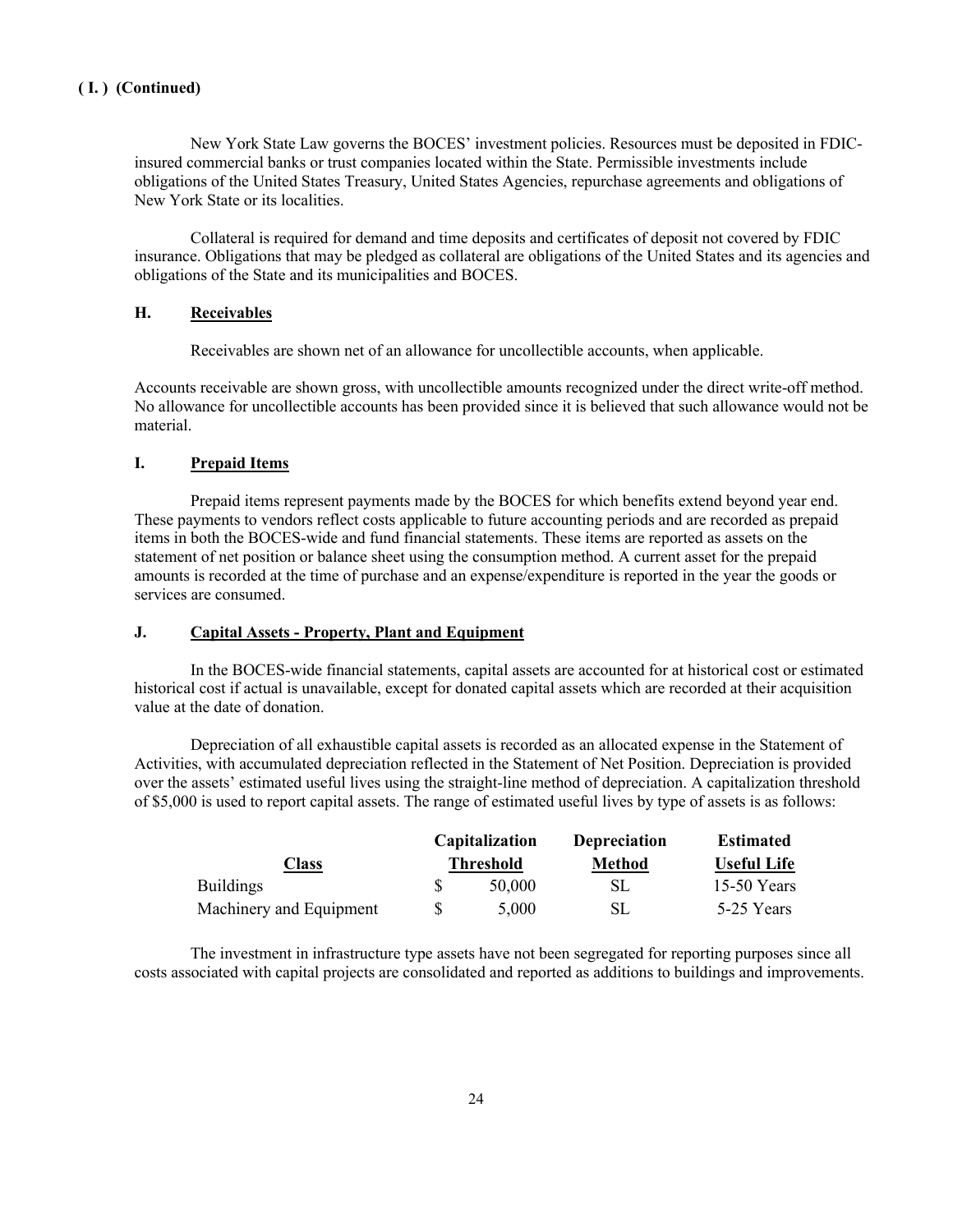# **K. Unearned Revenue**

The BOCES reports unearned revenues on its Statement of Net Position and its Balance Sheet. On the Statement of Net Position, unearned revenue arises when resources are received by the BOCES before it has legal claim to them, as when grant monies are received prior to incurrence of qualifying expenditures. In subsequent periods, when the BOCES has legal claim to resources, the liability for unearned revenue is removed and revenue is recognized.

# **L. Vested Employee Benefits**

# **1. Compensated Absences**

It is BOCES' policy to pay employees for unused vacation and compensatory time when there is a separation from service. For governmental activities the unfunded compensated absences are not considered current financial resources and are not reported in the governmental funds. On the BOCESwide Statement of Net Assets these amounts are reported as long-term obligations with the current amount reported as due in one year and the long term portion is reported as due in more than one year.

# **M. Other Benefits**

BOCES employees participate in the New York State Employees' Retirement System and the New York State Teachers' Retirement System.

In addition to providing pension benefits, the BOCES provides post-employment health coverage to retired employees in accordance with the provision of various employment contracts in effect at the time of retirement. Substantially all of the BOCES' employees may become eligible for these benefits if they reach normal retirement age while working for the BOCES. Health care benefits are provided through plans whose premiums are based on the benefits paid during the year. The cost of providing post-retirement benefits may be shared between the BOCES and the retired employee. The BOCES recognizes the cost of providing health insurance by recording its share of insurance premiums as an expenditure.

# **N. Accrued Liabilities and Long-Term Obligations**

Payables, accrued liabilities, and long-term obligations are reported in the BOCES-wide financial statements. In the governmental funds, payables and accrued liabilities are paid in a timely manner and in full from current financial resources. Claims and judgments, other postemployment benefits payable and compensated absences that will be paid from governmental funds are reported as a liability in the funds financial statements only to the extent that they are due for payment in the current year. Bonds and other long-term obligations that will be paid from governmental funds are recognized as a liability in the fund financial statements when due.

Long-term obligations represent the BOCES' future obligations or future economic outflows. The liabilities are reported as due in one year or due within more than one year in the Statement of Net Position.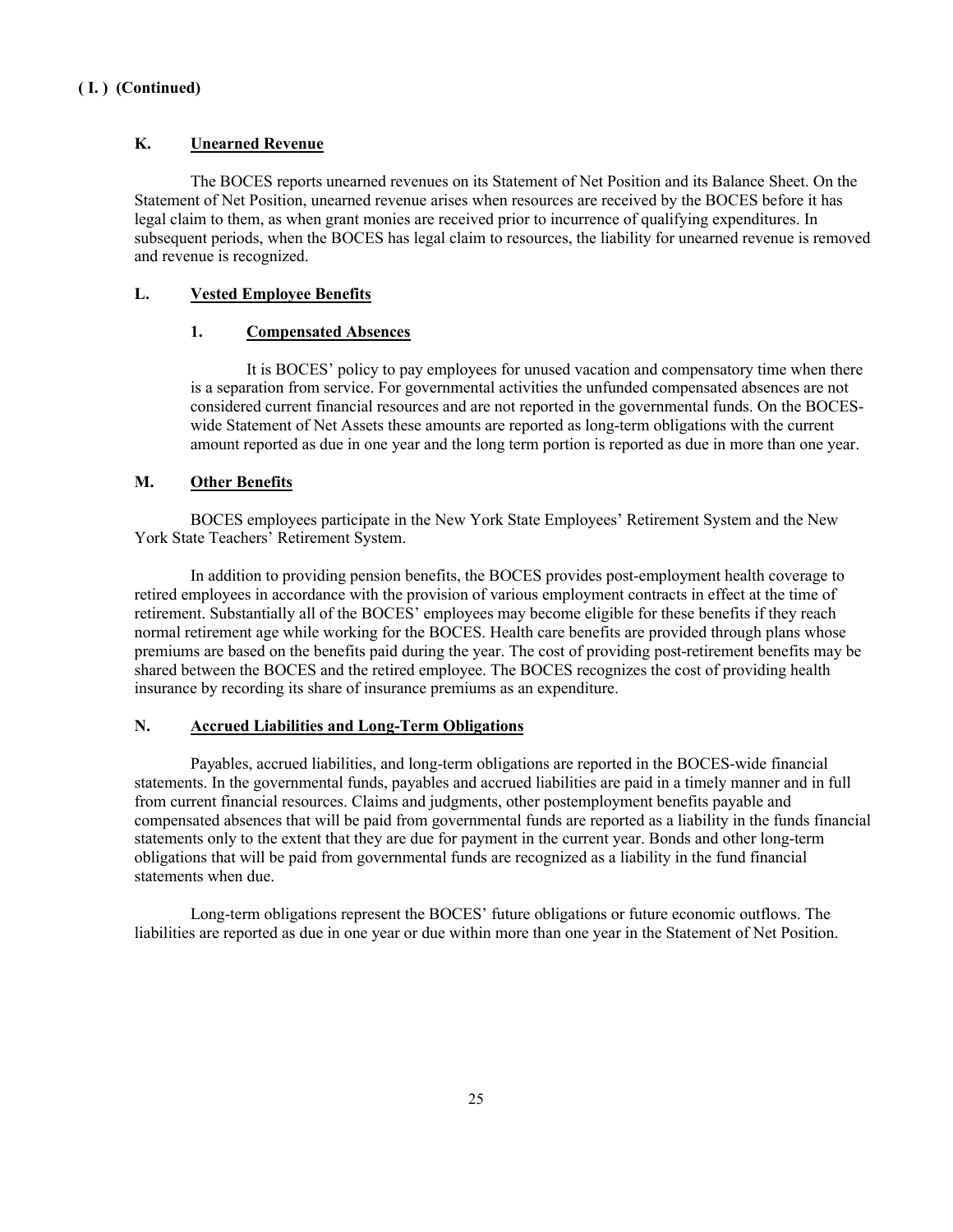# **O. Deferred Outflows and Inflows of Resources**

In addition to assets, the Statement of Net Position will sometimes report a separate section for deferred outflows of resources. This separate financial statement element, *deferred outflows of resources*, represents a consumption of net position that applies to a future period and so will not be recognized as an outflow of resources (expenses/expenditure) until then.

In addition to liabilities, the statement of net position will sometimes report a separate section for deferred inflows of resources. This separate financial statement element, *deferred inflows of resources*, represents an acquisition of net position that applies to a future period(s) and so will not be recognized as an inflow of resources (revenue) until that time.

# **P. Equity Classifications**

# **1. BOCES-Wide Statements**

In the BOCES-wide statements there are three classes of net position:

**a. Net Investment in Capital Assets -** consists of net capital assets (cost less accumulated depreciation) reduced by outstanding balances of related debt obligations from the acquisition, constructions or improvements of those assets.

**b. Restricted Net Position** - reports net position when constraints placed on the assets or deferred outflows of resources are either externally imposed by creditors (such as through debt covenants), grantors, contributors, or laws or regulations of other governments, or imposed by law through constitutional provisions or enabling legislation.

**c. Unrestricted Net Position -** reports the balance of net position that does not meet the definition of the above two classifications. The reported deficit of \$18,315,997 at year end is the result of full implantation of GASB #75 regarding retiree health obligations and the New York State Pension system unfunded pension obligation.

# **2. Fund Statements**

In the fund basis statements there are five classifications of fund balance:

**a. Nonspendable Fund Balance** – Includes amounts that cannot be spent because they are either not in spendable form or legally or contractually required to be maintained intact. The BOCES had no nonspendable fund balance at June 30, 2021.

**b. Restricted Fund Balances** – Includes amounts with constraints placed on the use of resources either externally imposed by creditors, grantors, contributors, or laws or regulations of other governments; or imposed by law through constitutional provisions or enabling legislation. All encumbrances of funds other than the general fund are classified as restricted fund balance. The BOCES has established the following restricted fund balances:

**Career & Technical Education Equipment Reserve -** established to fund the purchase of equipment in accordance with New York State guidelines.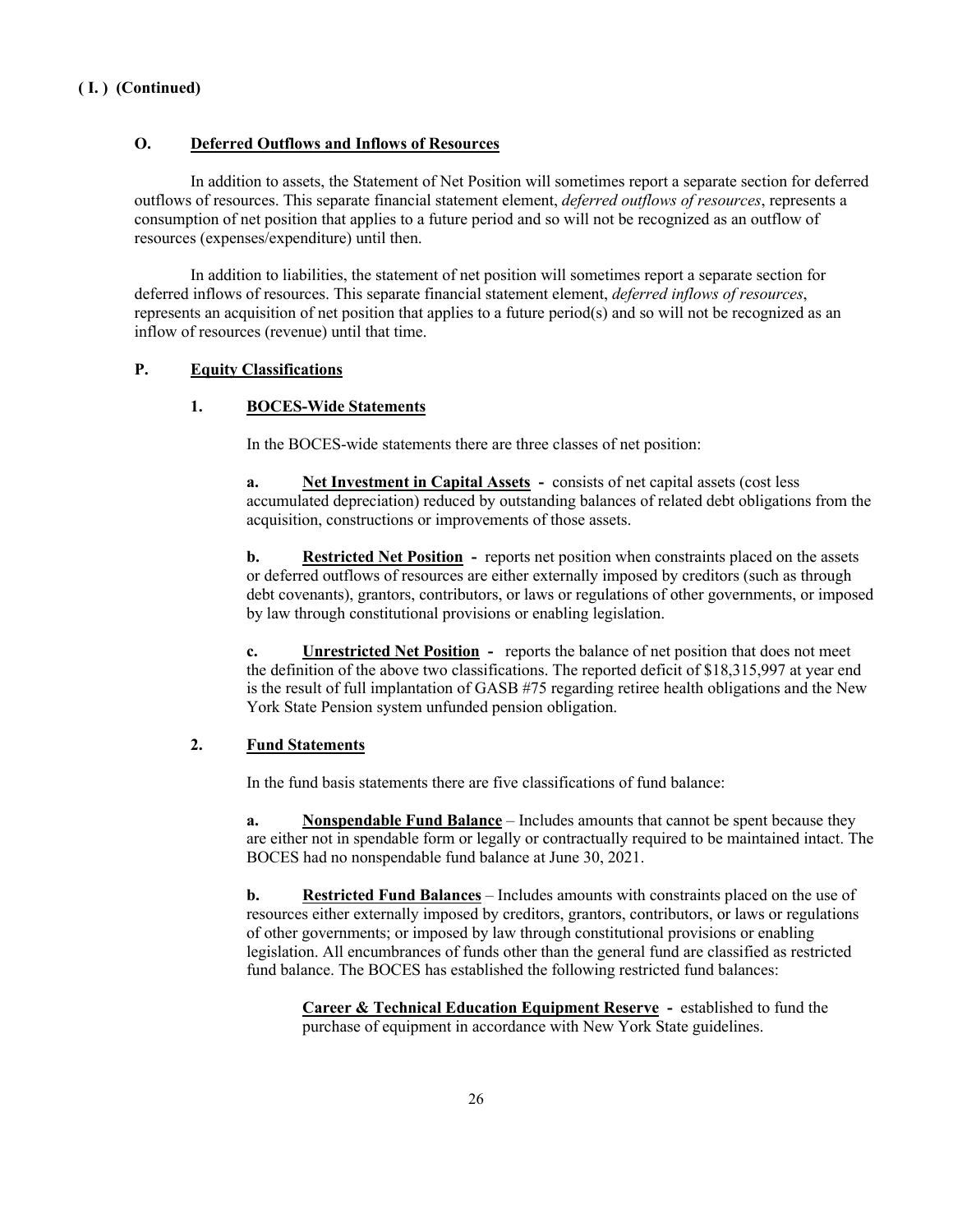**Unemployment Insurance Reserve -** as allowed by General Municipal Law Section 6-m, is used to pay the cost of reimbursement to the State Unemployment Insurance Fund for payments made to claimants where the employer has elected to use the benefit reimbursement method. The reserve may be established by Board action and is funded by budgetary appropriations and such other funds as may be legally appropriated.

**Retirement Contribution Reserve -** as allowed by General Municipal Law Section 6-r, is used for the purpose of financing retirement contributions. The reserve must be accounted for separate and apart from all other funds, and a detailed report of the operation and condition of the fund must be provided to the Board.

**Reserve for Liability -** is established to pay for unanticipated liability claims incurred against the BOCES.

**Employee Benefit Accrued Liability Reserve -** as allowed by General Municipal Law Section 6-p, is used to reserve funds for the payment of accrued employee benefits due to an employee upon termination of the employee's service. This reserve may be established by a majority vote of the Board, and is funded by budgetary appropriations and such other reserves and funds that may be legally appropriated. The reserve is accounted for in the General Fund.

**Teachers' Retirement Reserve** – General Municipal Law §6r was amended to include a Teachers' Retirement Reserve (TRS) sub-fund. The reserve has an annual funding limit of 2% of the prior year TRS salaries and a maximum cumulative total balance of 10% of the previous years' TRS salary.

Restricted fund balances include the following:

|                                             | Total |           |  |  |
|---------------------------------------------|-------|-----------|--|--|
| <b>General Fund -</b>                       |       |           |  |  |
| Capital Reserves                            | S     | 1,010,394 |  |  |
| <b>Employee Benefit Accrued Liability</b>   |       | 1,417,961 |  |  |
| Liability                                   |       | 124,712   |  |  |
| <b>Employees' Retirement Contribution</b>   |       | 1,303,800 |  |  |
| <b>Teachers' Retirement Contribution</b>    |       | 404,519   |  |  |
| Unemployment Insurance                      |       | 638,558   |  |  |
| <b>Miscellaneous Special Revenue Fund -</b> |       |           |  |  |
| Other restricted fund balance               |       | 41,773    |  |  |
| <b>Total Restricted Fund Balance</b>        |       | 4,941,717 |  |  |

**b. Committed** - Includes amounts that can only be used for the specific purposes pursuant to constraints imposed by formal action of the BOCES' highest level of decision making authority, i.e., the Board of Education. The BOCES has no committed fund balances as of June 30, 2021.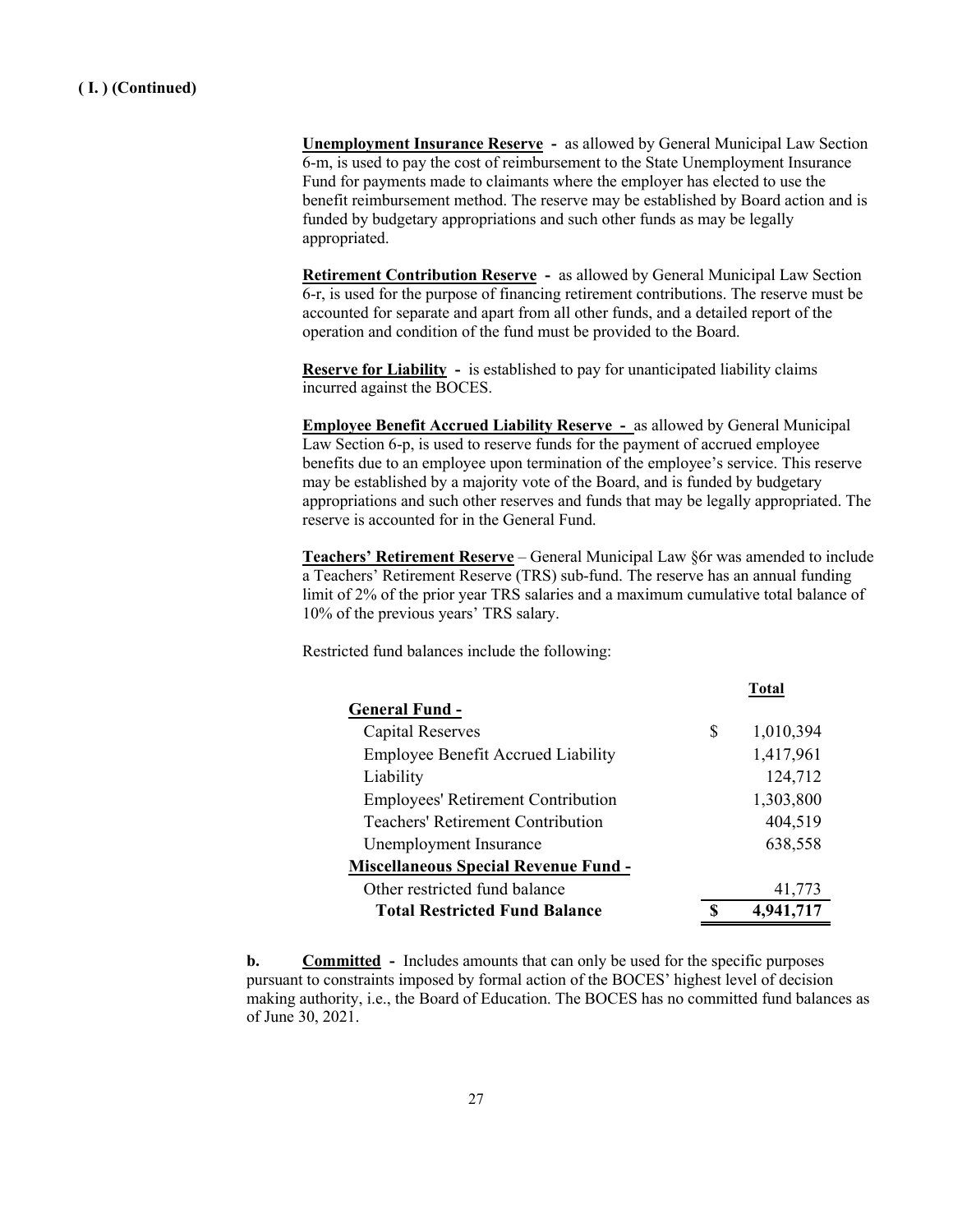**c. Assigned Fund Balance** – Includes amounts that are constrained by the BOCES' intent to be used for specific purposes, but are neither restricted nor committed. All encumbrances of the General Fund are classified as assigned fund balance. Encumbrances represent purchase commitments made by the BOCES' purchasing agent through their authorization of a purchase order prior to year end. The BOCES assignment is based on the functional level of expenditures.

Management has determined significant encumbrances for the General Fund to be \$102,000. The BOCES reports the following significant encumbrances: Career and Tech Education \$281,491, and Instruction for the Handicapped \$114,797. There were no significant encumbrances in the Capital Fund or the Special Aid Fund.

Assigned fund balances include the following:

|                                    |    | 1 otal    |
|------------------------------------|----|-----------|
| Assigned for Encumbrances          | -S | 557,888   |
| Capital Projects                   |    | 1,777,768 |
| Special Aid Fund                   |    | 447,528   |
| <b>Total Assigned Fund Balance</b> | S  | 2,783,184 |

**Total**

# **3. Order of Use of Fund Balance**

The BOCES' policy is to apply expenditures against nonspendable fund balance, restricted fund balance, committed fund balance, assigned fund balance, and unassigned fund balance at the end of the fiscal year. For all funds, nonspendable fund balances are determined first and then restricted fund balances for specific purposes are determined. Any remaining fund balance amounts for funds other than the general fund are classified as restricted fund balance. In the general fund, the remaining amounts are reported as unassigned. Assignments of fund balance cannot cause a negative unassigned fund balance.

# **Q. New Accounting Standards**

The BOCES has adopted all current Statements of the Governmental Accounting Standards Board (GASB) that are applicable. At June 30, 2021, the BOCES implemented the following new standards issued by GASB:

GASB has issued Statement 84, *Fiduciary Activities*.

GASB has issued Statement No. 90, *Majority Equity Interests, an amendment of GASB Statements No. 14 and No. 61*, which will be effective for reporting periods beginning after December 15, 2019.

# **R. Future Changes in Accounting Standards**

GASB has issued Statement 87, *Leases*, which will be effective for the periods beginning after June 15, 2021.

GASB has issued Statement 89, *Accounting for Interest Cost Incurred before the End of a Construction Period*, which will be effective for reporting periods beginning after December 15, 2020.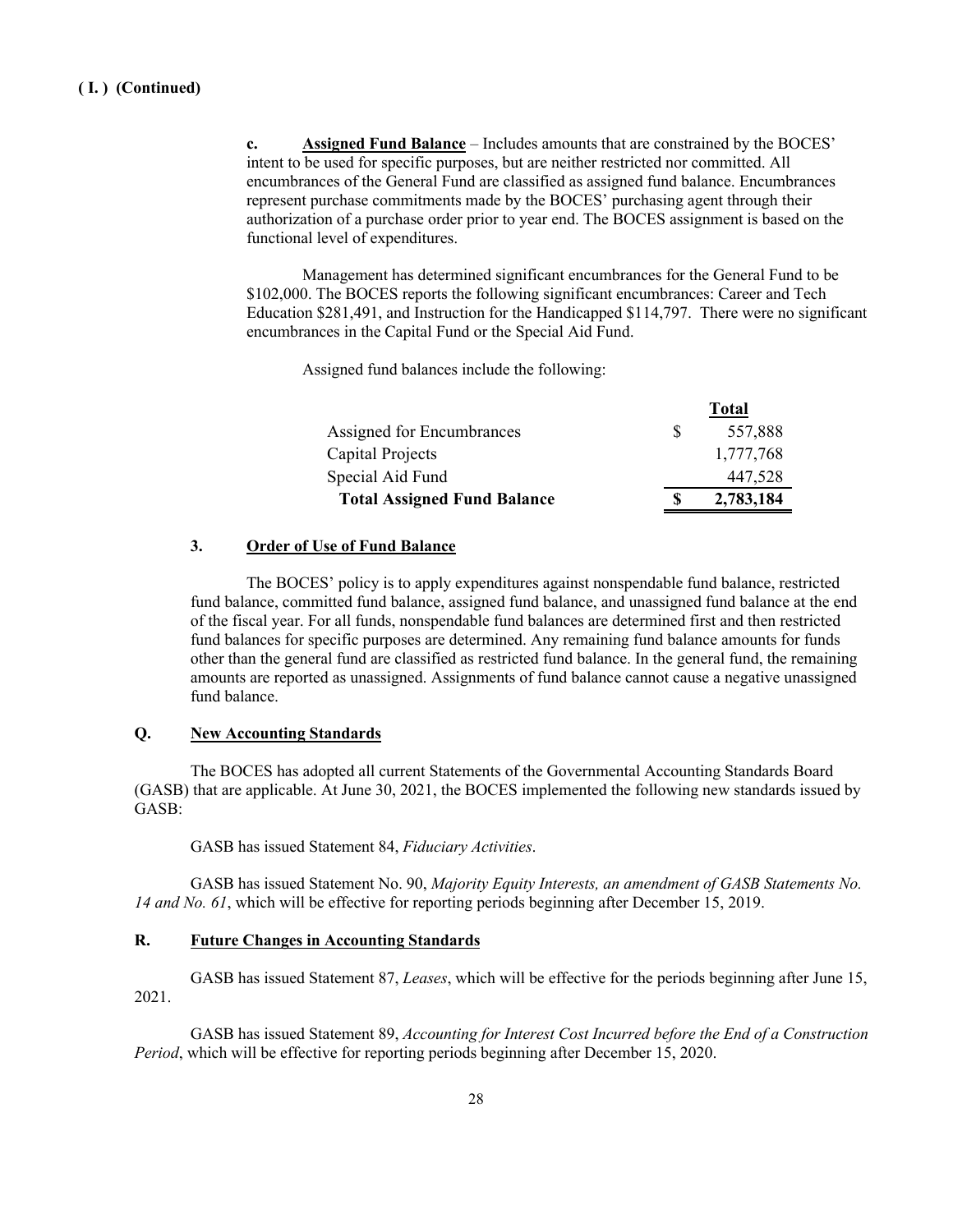GASB has issued Statement No. 91, *Conduit Debt Obligations*, which will be effective for reporting periods beginning after December 15, 2021.

GASB has issued Statement No. 92, *Omnibus 2020, Paragraphs 6, 7, 8, 9, 10, 12*, which will be effective for reporting periods beginning after June 15, 2021.

GASB has issued Statement No. 93, *Replacement of Interbank Offered Rates, Paragraphs 1-11a, and 12*, which will be effective for reporting periods beginning after June 15, 2020.

GASB has issued Statement No. 93, *Replacement of Interbank Offered Rates, Paragraphs 13 and 14*, which will be effective for reporting periods beginning after June 15, 2021.

GASB has issued Statement No. 93, *Replacement of Interbank Offered Rates, Paragraphs 11b*, which will be effective for reporting periods beginning after December 15, 2021.

GASB has issued Statement No. 94, *Public-Privatee and Public-Public Partnerships and Availability Payment Arrangements*, which will be effective for reporting periods beginning after June 15, 2022.

GASB has issued Statement No. 96, *Subscription Based Information Technology*, which will be effective for reporting periods beginning after June 15, 2022.

GASB has issued Statement No. 97, Certain Component Unit Criteria, and Accounting and Financial Reporting for Internal Revenue Code Section 457 Deferred Compensation Plans, which will be effective for reporting periods beginning after June 15, 2021.

The BOCES will evaluate the impact each of these pronouncements may have on its financial statements and will implement them as applicable and when material.

# **II. Restatement of Net Position**

For the year ended June 30, 2021, the BOCES implemented GASB Statement No. 84, *Fiduciary Activities*. The District's net position has been restated as follows:

|                                                                   |   | Government-Wide<br><b>Statements</b> |   | Governmental<br><b>Funds</b> | <b>Fiduciary</b><br><b>Funds</b> |          |  |
|-------------------------------------------------------------------|---|--------------------------------------|---|------------------------------|----------------------------------|----------|--|
| Net position beginning of year, as previously stated              | S | 10,081,285                           | S | 6,691,531                    | S                                | 49,189   |  |
| Adjustments for activities previously<br>recorded in Agency Fund: |   |                                      |   |                              |                                  |          |  |
| <b>Student Activity Balance</b>                                   |   |                                      |   |                              |                                  | 90,550   |  |
| Adjustments for activities previously                             |   |                                      |   |                              |                                  |          |  |
| recorded in Private Purpose Trust:<br>Scholarships                |   | 45,283                               |   | 45,283                       |                                  | (49,189) |  |
|                                                                   |   |                                      |   |                              |                                  |          |  |
| Net position beginning of year, as restated                       |   | 10,126,568                           |   | 6,736,814                    |                                  | 90,550   |  |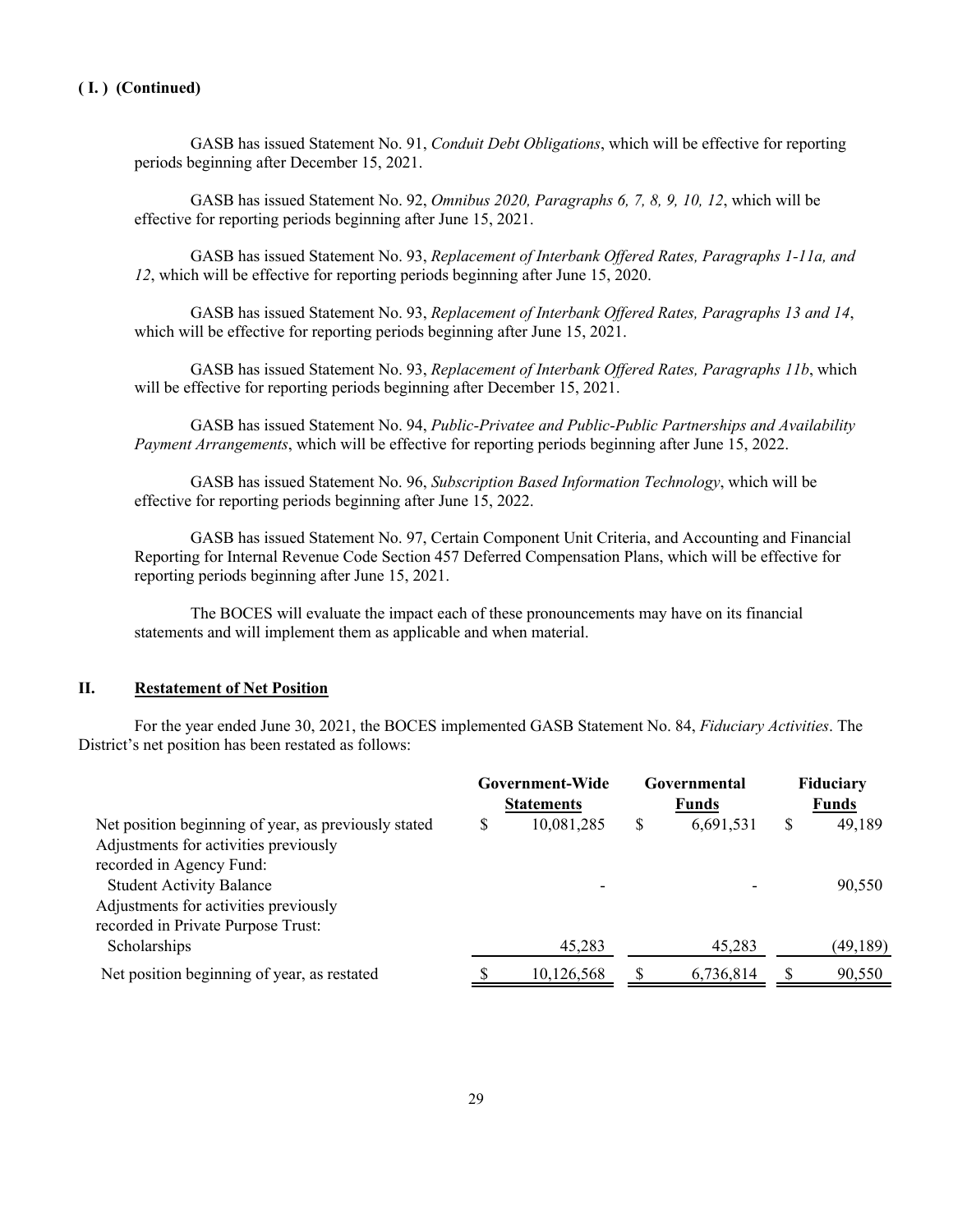# **III. Changes in Accounting Principles**

For the year ended June 30, 2021, the BOCES implemented GASB Statement No. 84, Fiduciary Activity. The implementation of the statement changes the reporting for certain activity previously reported in the Fiduciary Fund. The BOCES is now required to report some or all of that activity in the Governmental funds. See Note II for the financial statement impact of implementation of the Statement.

# **IV. Stewardship, Compliance and Accountability:**

By its nature as a local government unit, the BOCES is subject to various federal, state and local laws and contractual regulations. An analysis of the BOCES' compliance with significant laws and regulations and demonstration of its stewardship over BOCES resources follows.

# **A. Budgetary Information**

Section 1950 §4(b) of the Education Law required adoption of a final budget by no later than May 15, of the ensuing year.

BOCES administration prepares a proposed administrative, capital and program budget, as applicable, for approval by members of the BOCES board for the general fund.

Appropriations for educational services are adopted at the program level and lapse at the end of each fiscal year.

A tentative administrative budget is provided to the component BOCES for adoption by resolution. Approval of the tentative administrative budget requires the approval of a majority of the component school boards actually voting. During the current year, the administrative budget was approved by a majority of its voting component school boards.

Budgets are adopted annually on a basis consistent with generally accepted accounting principles. Appropriations authorized for the current year are increased by the amount of encumbrances carried forward from the prior year. The Special Revenue Funds have not been included in the budget and actual comparison because they do not have legally authorized (appropriated) budgets.

The BOCES Board can approve budget revisions based upon requests for additional services and surplus revenues.

# **B. Encumbrances**

Encumbrance accounting is used for budget control and monitoring purposes and is reported as a part of the governmental funds. Under this method, purchase orders, contracts, and other commitments for the expenditure of monies are recorded to reserve applicable appropriations. Outstanding encumbrances as of yearend are presented as reservations of fund balance and do not represent expenditures or liabilities. These commitments will be honored in the subsequent period. Related expenditures are recognized at that time, as the liability is incurred or the commitment is paid.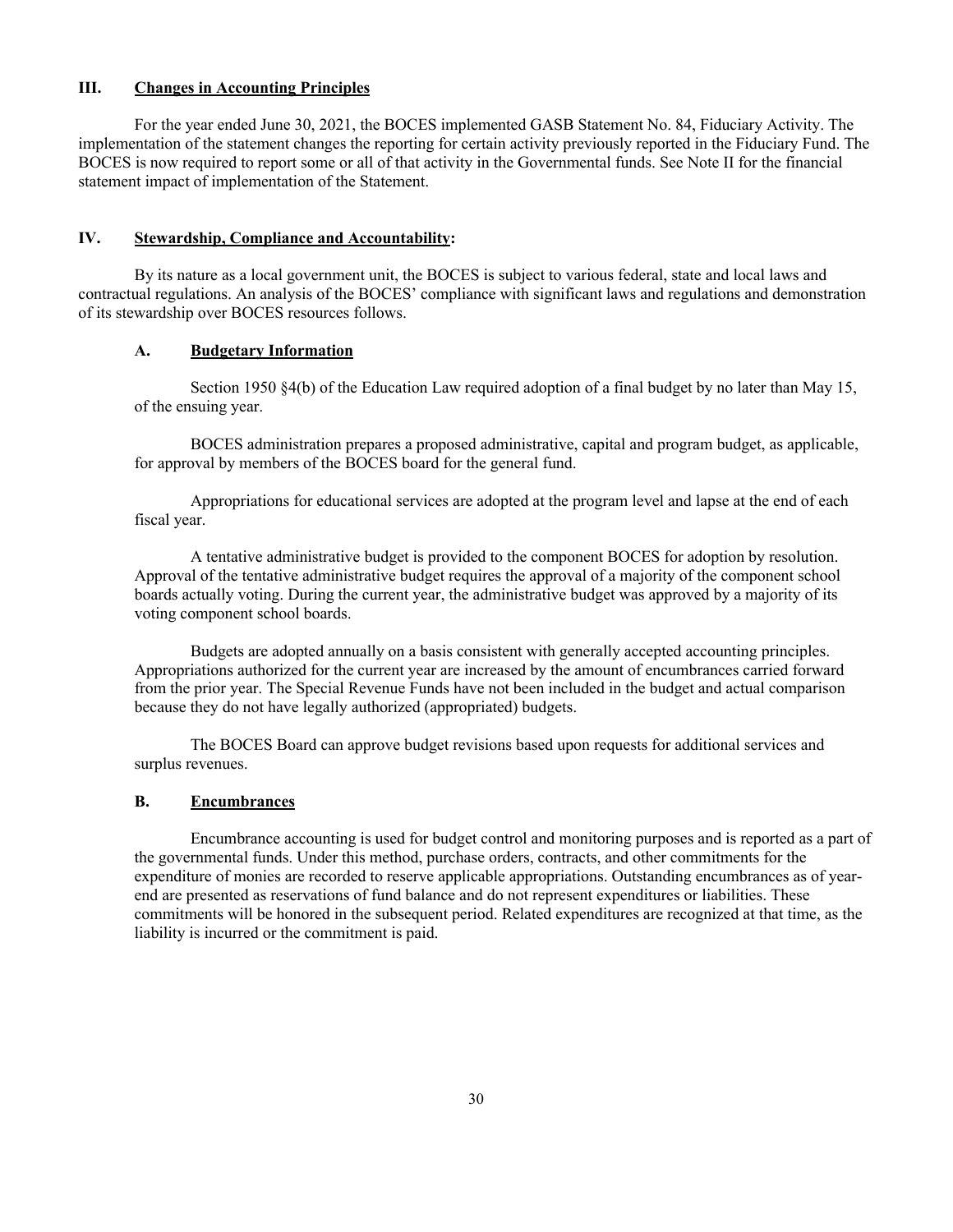# **V. Cash and Cash Equivalents**

**Credit risk:** In compliance with the State Law, BOCES investments are limited to obligations of the United States of America, obligations guaranteed by agencies of the Unites States of America where the payment of principal and interest are guaranteed by the United States of America, obligations of the State, time deposit accounts and certificates of deposit issued by a bank or trust company located in, and authorized to do business in, the State, and obligations issued by other municipalities and authorities within the State.

**Concentration of Credit risk:** To promote competition in rates and service cost, and to limit the risk of institutional failure, BOCES deposits and investments are placed with multiple institutions. The BOCES's investment policy limits the amounts that may be deposited with any one financial institution.

**Interest rate risk:** The BOCES has an investment policy that limits investment maturities as a means of managing its exposure to fair value losses arising from rising interest rates.

The BOCES' aggregate bank balances (disclosed in the financial statements), included balances not covered by depository insurance at year end, collateralized as follows:

| Uncollateralized                                    | S  |           |
|-----------------------------------------------------|----|-----------|
| Collateralized with Securities held by the Pledging |    |           |
| <b>Financial Institution</b>                        |    | 7,418,958 |
| Collateralized within Trust Department or Agent     |    | 649,132   |
| <b>Total</b>                                        | \$ | 8,068,090 |

Restricted cash represents cash and cash equivalents where use is limited by legal requirements. These assets represent amounts required by statute to be reserved for various purposes. Restricted cash as of year-end included \$4,611,204 within the governmental funds and \$73,769 in the fiduciary funds.

# **VI. Investment Pool**

The BOCES participated in a multi-municipal cooperative investment pool agreement pursuant to New York State General Municipal Law Article 5-G, §119-O, whereby it holds a portion of the investments in cooperation with other participants. The investments are highly liquid and are considered to be cash equivalents.

Total investments of the cooperative as of year-end are \$109, 115, which consisted of \$37,099 in repurchase agreements, \$40,373 in U.S. Treasury Securities, and \$31,643 in collateralized bank deposits, with various rates ad due dates.

The following amounts are included as unrestricted and restricted cash:

|              | Bank    | Carrying  |                    |  |  |
|--------------|---------|-----------|--------------------|--|--|
| Fund         | Amount  | Amount    | <b>Description</b> |  |  |
| General Fund |         |           | NYLAF              |  |  |
| Federal Fund | 109,110 | \$109,110 | NYLAF              |  |  |
| T&A Fund     |         |           | NYI AF             |  |  |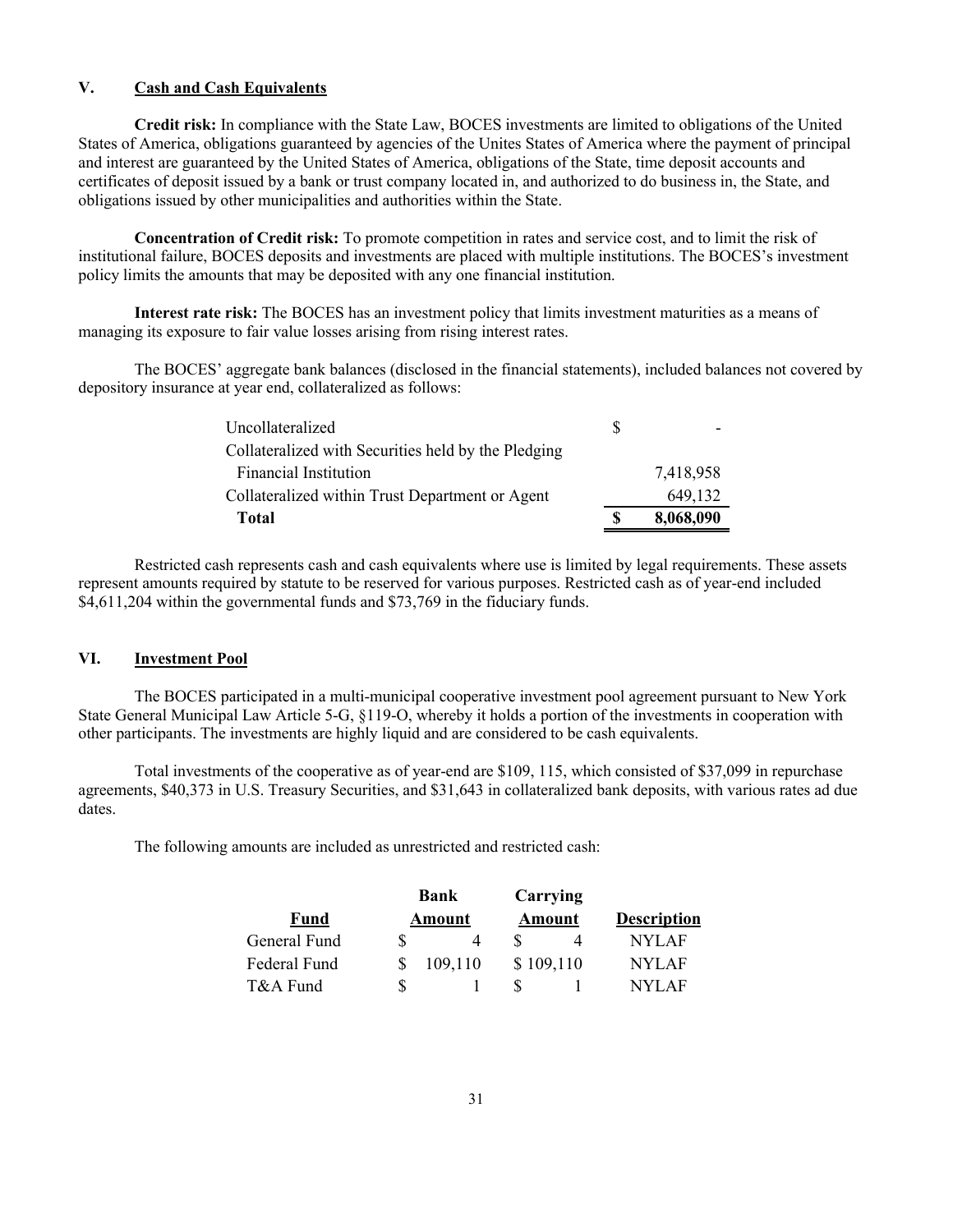# **VII. Receivables**

|                            | <b>Governmental Activities</b> |                    |   |            |
|----------------------------|--------------------------------|--------------------|---|------------|
|                            | General                        | <b>Special Aid</b> |   |            |
| <b>Description</b>         | <u>Fund</u>                    | <u>Fund</u>        |   | Total      |
| <b>Accounts Receivable</b> | 338,942                        | 251.219            | S | 590,161    |
| Due From State and Federal | 11,230,352                     | 1,410,643          |   | 12,640,995 |
| <b>Total Receivables</b>   | 11.569.294                     | 1,661,862          |   | 13,231,156 |

Receivables at June 30, 2021 for individual major funds and non-major funds, are as follows:

# **VIII. Interfund Receivables and Payables**

Interfund Receivables and Payables at June 30, 2021 were as follows:

|                |   | Interfund          |   |                 |  |  |  |  |  |
|----------------|---|--------------------|---|-----------------|--|--|--|--|--|
|                |   | <b>Receivables</b> |   | <b>Pavables</b> |  |  |  |  |  |
| General Fund   |   | 835,934            | S | 164.379         |  |  |  |  |  |
| Nonmajor Funds |   | 31.609             |   | 703,164         |  |  |  |  |  |
| Total          | S | 867,543            | S | 867,543         |  |  |  |  |  |

Interfund receivables and payables between governmental activities are eliminated on the Statement of Net Position. The BOCES typically loans resources between funds for the purpose of mitigating the effects of transient cash flow issues. All interfund payables are not necessarily expected to be repaid within one year.

Transfers are used to finance certain special aid programs and support capital project expenditures.

# **IX. Changes In Capital Assets**

Capital asset balances and activity were as follows:

| <b>Balance</b> |              |               |                  |    |         | <b>Balance</b>   |            |  |
|----------------|--------------|---------------|------------------|----|---------|------------------|------------|--|
| 7/1/20         |              |               | <b>Additions</b> |    |         |                  | 6/30/21    |  |
|                |              |               |                  |    |         |                  |            |  |
|                |              |               |                  |    |         |                  |            |  |
| \$             | 708,456      | \$            |                  | \$ |         |                  | 708,456    |  |
|                | 2,959,643    |               | 510,031          |    |         |                  | 3,469,674  |  |
|                | 3,668,099    | <sup>\$</sup> | 510,031          | \$ |         |                  | 4,178,130  |  |
|                |              |               |                  |    |         |                  |            |  |
| \$             | 38,502,972   | \$            |                  | \$ |         |                  | 38,502,972 |  |
|                | 3,642,164    |               | 250,032          |    | 326,578 |                  | 3,565,618  |  |
|                | 42, 145, 136 | <sup>\$</sup> | 250,032          | \$ | 326,578 |                  | 42,068,590 |  |
|                |              |               |                  |    |         |                  |            |  |
| \$             | 22,077,791   | S.            | 1,212,108        | \$ |         |                  | 23,289,899 |  |
|                | 2,110,725    |               | 236,559          |    | 204,264 |                  | 2,143,020  |  |
| S              | 24,188,516   | \$.           | 1,448,667        | \$ | 204,264 | S                | 25,432,919 |  |
|                |              |               |                  |    |         |                  |            |  |
| \$             | 17,956,620   | <sup>S</sup>  | (1, 198, 635)    | \$ | 122,314 | S                | 16,635,671 |  |
| S              | 21,624,719   |               | (688, 604)       | S  | 122,314 | S                | 20,813,801 |  |
|                |              |               |                  |    |         | <b>Deletions</b> |            |  |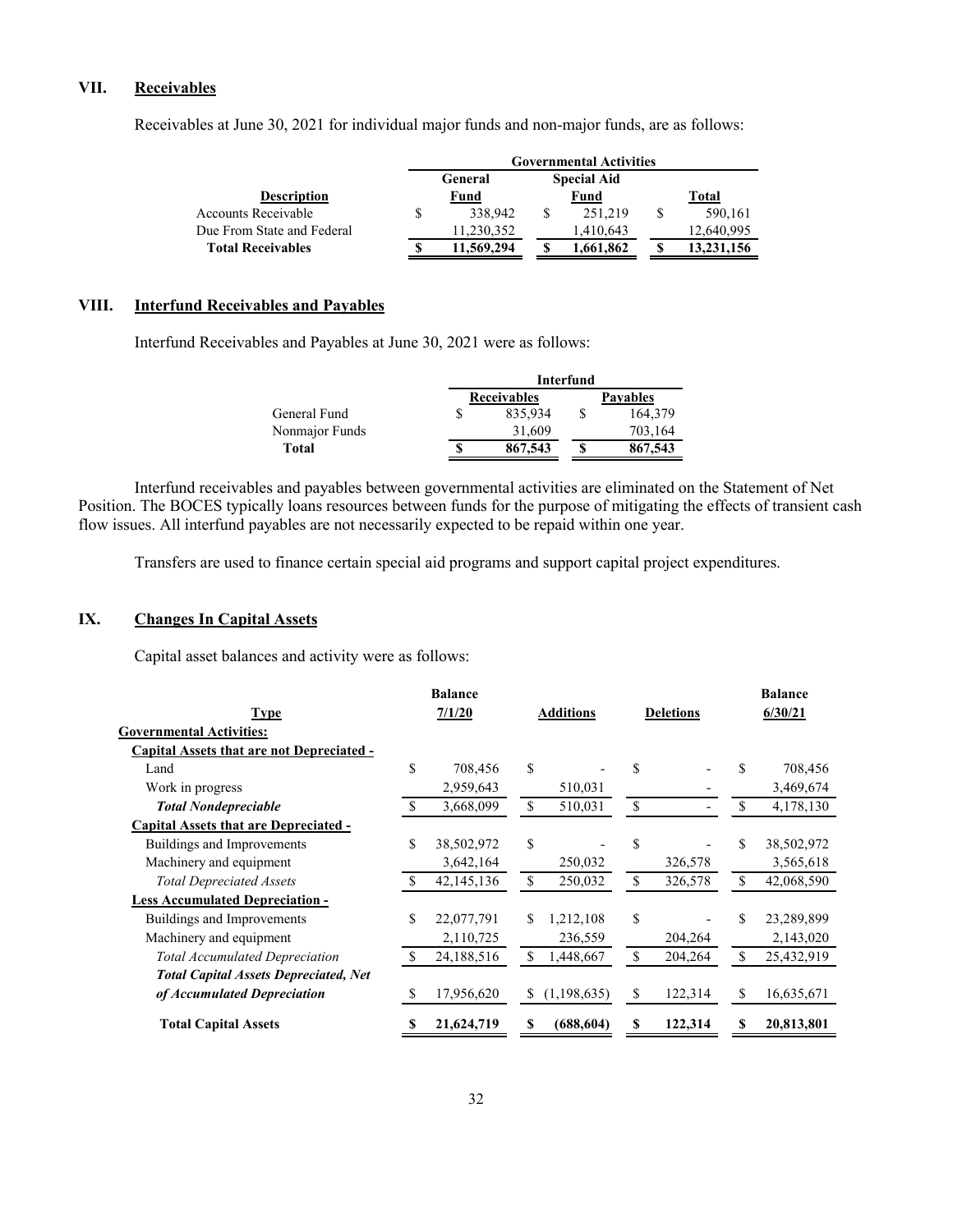Depreciation expense for the period was charged to functions/programs as follows:

| <b>Governmental Activities:</b>   |           |
|-----------------------------------|-----------|
| Administration                    | 150,227   |
| Career and Tech Education         | 971,766   |
| Instruction for the Handicapped   | 238,740   |
| General Instruction               | 45,923    |
| <b>Instructional Support</b>      | 35,637    |
| Other Services                    | 6,374     |
| <b>Total Depreciation Expense</b> | 1,448,667 |

# **X Long-Term Debt**

Long-term liability balances and activity for the year are summarized below:

| <b>Governmental Activities:</b><br><b>Other Liabilities -</b> | <b>Balance</b><br>7/1/20 | <b>Additions</b>         | <b>Deletions</b> | <b>Balance</b><br>6/30/21 |    | Due Within<br><b>One Year</b> |
|---------------------------------------------------------------|--------------------------|--------------------------|------------------|---------------------------|----|-------------------------------|
| Net Pension Liability                                         | 5,924,724                | <b>Contract Contract</b> | 2.434.161        | 3,490,563                 | \$ |                               |
| <b>OPEB</b>                                                   | 23,448,410               | 1,755,356                |                  | 25, 203, 766              |    |                               |
| <b>Compensated Absences</b>                                   | 1,104,504                | 32,810                   |                  | 1,137,314                 |    | 284,329                       |
| <b>Total Other Liabilities</b>                                | 30,477,638               | ,788,166                 | 2,434,161        | 29,831,643                |    | 284,329                       |
| <b>Total Long-Term Obligations</b>                            | 30,477,638               | ,788,166                 | 2,434,161        | 29,831,643                | S  | 284,329                       |
|                                                               |                          |                          |                  |                           |    |                               |

The General fund has typically been used to liquidate long-term liabilities such as compensated absences.

# **XI. Deferred Inflows/Outflows of Resources**

The following is a summary of the deferred inflows/outflows of resources:

|              |   | <b>Deferred</b> |   | <b>Deferred</b> |
|--------------|---|-----------------|---|-----------------|
|              |   | <b>Outflows</b> |   | Inflows         |
| Pension      | S | 16,942,304      | S | 8,555,300       |
| OPEB         |   | 1,478,534       |   | 1,133,076       |
| <b>Total</b> | S | 18,420,838      | S | 9,688,376       |

# **XII. Pension Plans**

# **A. General Information**

The BOCES participates in the New York State Teachers' Retirement System (TRS) and the New York State and Local Employees' Retirement System (ERS). These are cost-sharing multiple employer public employee retirement systems. The Systems offer a wide range of plans and benefits, which are related to years of service and final average salary, vesting of retirement benefits, death, and disability.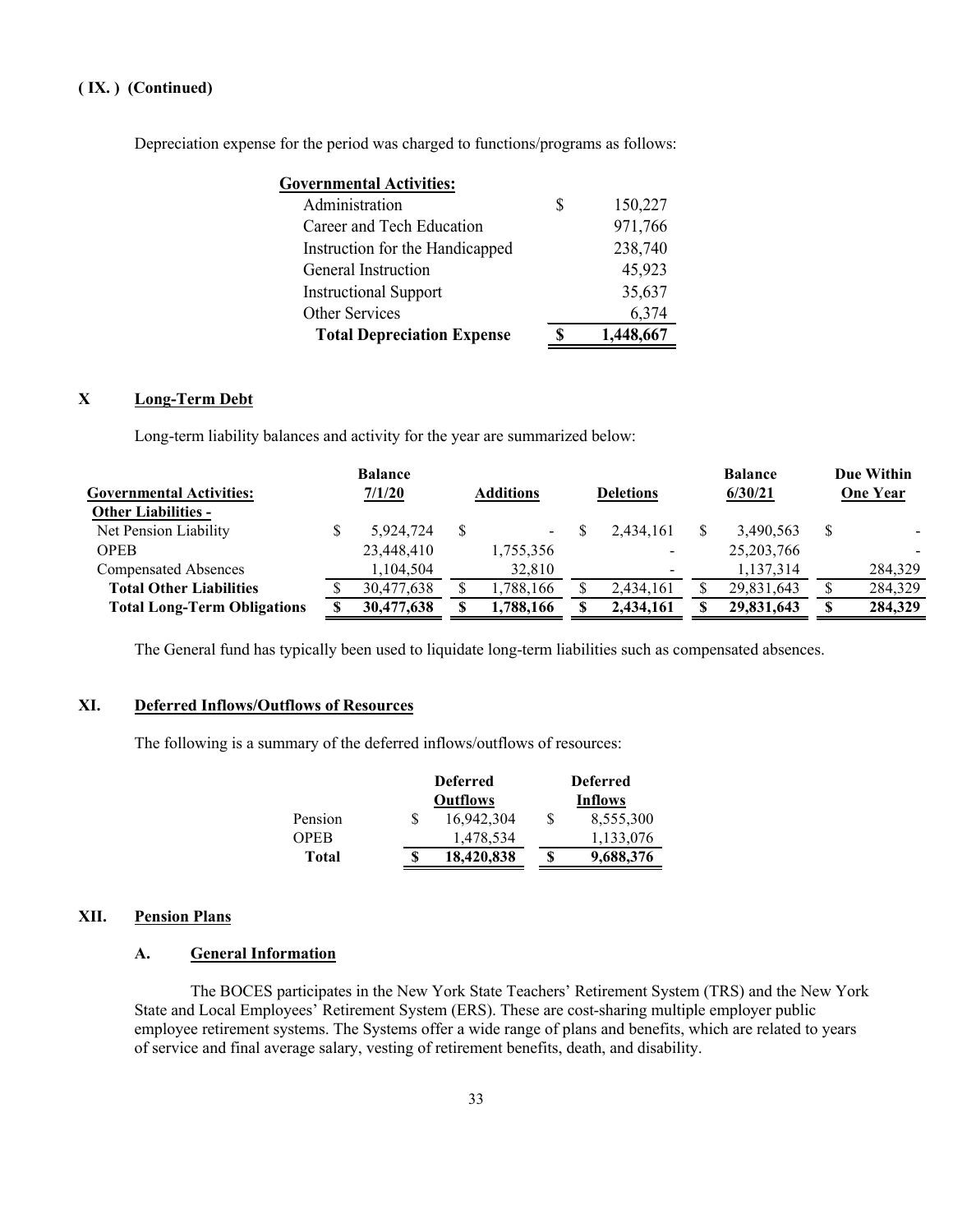#### **B. Provisions and Administration**

A 10 member Board of Trustees of the New York State Teachers' Retirement Board administers TRS. TRS provides benefits to plan members and beneficiaries as authorized by the Education Law and the New York State Retirement and Social Security Law (NYSRSSL). Membership is mandatory and automatic for all fulltime teachers, teaching assistants, guidance counselors and administrators employed in New York Public Schools and BOCES who elected to participate in TRS. Once a public employer elects to participate in the system, the election is irrevocable. The New York State Constitution provides that pension membership is a contractual relationship and plan benefits cannot be diminished or impaired. Benefits can be changed for future members only by enactment of a State statute. TRS issues a publicly available financial report that contains financial statements and required supplementary information. The report may be obtained by writing to NYRS, 10 Corporate Woods Drive, Albany, New York 12211-2395 or by referring to the TRS Comprehensive Annual Financial report, which can be found on the System's website at www.nystrs.org.

ERS provides retirement benefits as well as death and disability benefits. The net position of the System is held in the New York State Common Retirement Fund (the Fund), which was established to hold all net assets and record changes in plan net position allocated to the System. The Comptroller of the State of New York serves as the trustee of the Fund and is the administrative head of the System. NYSRSSL govern obligations of employers and employees to contribute, and benefits to employees. Once a public employer elects to participate in the System, the election is irrevocable. The New York State Constitution provides that pension membership is a contractual relationship and plan benefits cannot be diminished or impaired. Benefits can be changed for future members only by enactment of a State statute. The BOCES also participates in the Public Employees' Group Life Insurance Plan (GLIP), which provides death benefits in the form of life insurance. The System is included in the State's financial report as a pension trust fund. ERS issues a publicly available financial report that includes financial statements and required supplementary information. That report may be obtained by writing to NYSERS, Office of the State Comptroller, 110 State Street, Albany, New York 12244 or by referring to the ERS Comprehensive Annual Report, which can be found at www.osc.state.ny.us/retire/publications/index.php.

# **C. Funding Policies**

The Systems are noncontributory except for employees who joined after July 27, 1976, who contribute 3 percent of their salary for the first ten years of membership, and employees who joined on or after January 1, 2010 who generally contribute 3.0 to 3.5 percent of their salary for their entire length of service. In addition, employee contribution rates under ERS tier VI vary based on a sliding salary scale. For TRS, contribution rates are established annually by the New York State Teachers' Retirement Board pursuant to Article 11 of the Education Law. For ERS, the Comptroller annually certifies the actuarially determined rates expressly used in computing the employers' contributions for the ERS' fiscal year ended March 31. The BOCES paid 100% of the required contributions as billed by the TRS and ERS for the current year.

The BOCES' share of the required contributions, based on covered payroll paid for the BOCES' year ended June 30, 2021:

| Contributions | ERS       | <b>TRS</b> |
|---------------|-----------|------------|
| 2021          | 1,032,194 | 2,255,096  |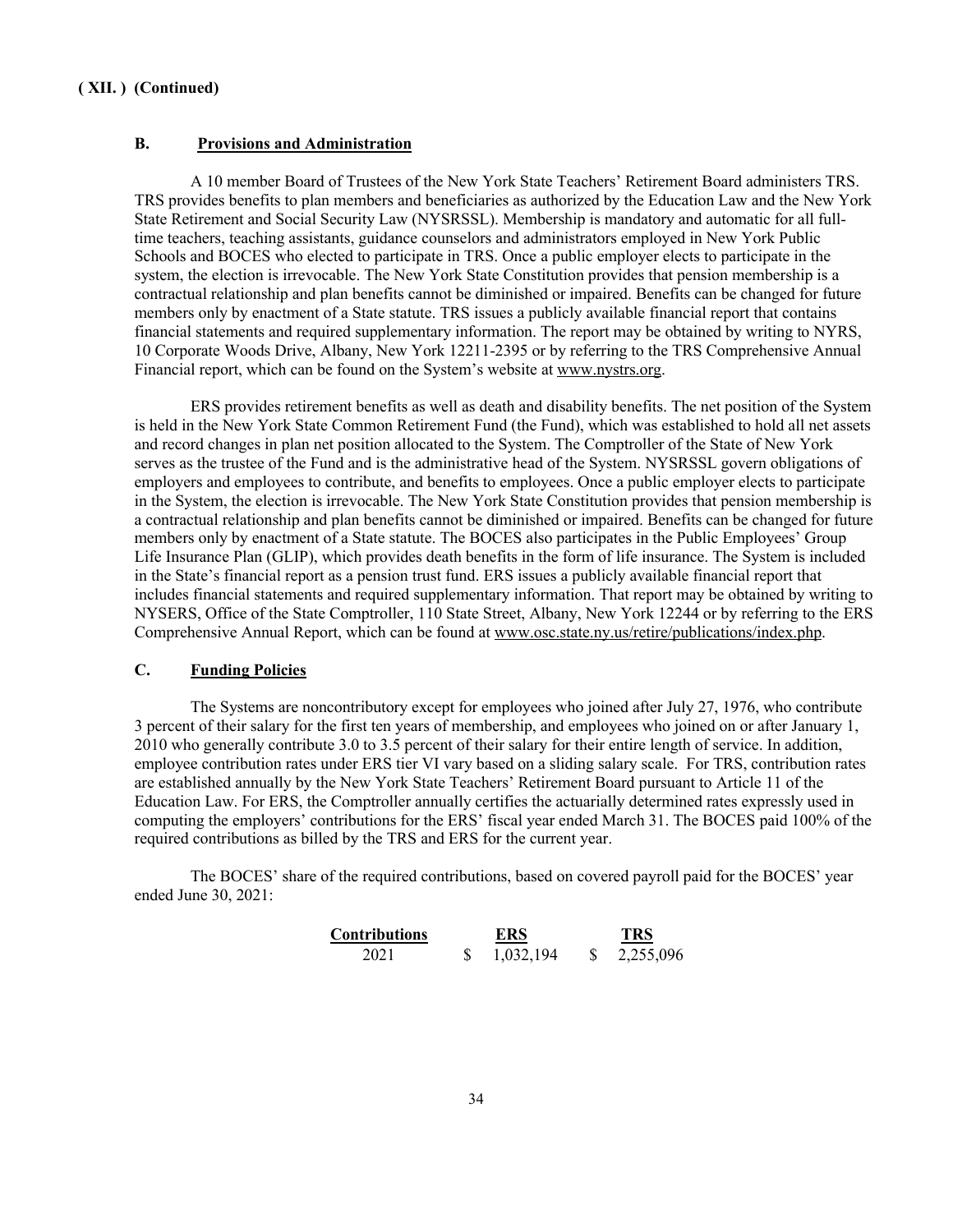# **D. Pension Liabilities, Pension Expense, and Deferred Outflows of Resources and Deferred Inflows of Resources related to Pensions**

At June 30, 2021, the BOCES reported the following asset/(liability) for its proportionate share of the net pension asset /(liability) for each of the Systems. The net pension asset/(liability) was measured as of March 31, 2021 for ERS and June 30, 2020 for TRS. The total pension asset/(liability) used to calculate the net pension asset/(liability) was determined by an actuarial valuation. The BOCES' proportion of the net pension asset/(liability) was based on a projection of the BOCES' long-term share of contributions to the Systems relative to the projected contributions of all participating members, actuarially determined. This information was provided by the TRS and ERS Systems in reports provided to the BOCES.

|                                        |    | <b>ERS</b>     |              | <b>TRS</b>    |
|----------------------------------------|----|----------------|--------------|---------------|
| Measurement date                       |    | March 31, 2021 |              | June 30, 2020 |
| Net pension assets/(liability)         | S. | (22,626)       | <sup>S</sup> | (3,467,937)   |
| District's portion of the Plan's total |    |                |              |               |
| net pension asset/(liability)          |    | 0.0227225%     |              | 0.125501%     |

For the year ended June 30, 2021, the BOCES recognized pension expenses of \$677,276 for ERS and \$4,651,084 for TRS. At June 30, 2021, the BOCES' reported deferred outflows of resources and deferred inflows of resources related to pensions from the following sources:

|                                                                                   | <b>Deferred Outflows</b><br>of Resources |            | <b>Deferred Inflows</b><br>of Resources |            |    |            |    |            |
|-----------------------------------------------------------------------------------|------------------------------------------|------------|-----------------------------------------|------------|----|------------|----|------------|
|                                                                                   |                                          | <b>ERS</b> |                                         | <b>TRS</b> |    | <b>ERS</b> |    | <b>TRS</b> |
| Differences between expected and                                                  |                                          |            |                                         |            |    |            |    |            |
| actual experience                                                                 | \$                                       | 276,321    | \$                                      | 3,038,607  | \$ |            | \$ | 177,725    |
| Changes of assumptions                                                            |                                          | 4,160,136  |                                         | 4,386,134  |    | 78,461     |    | 1,563,428  |
| Net difference between projected and<br>actual earnings on pension plan           |                                          |            |                                         |            |    |            |    |            |
| investments                                                                       |                                          |            |                                         | 2,264,867  |    | 6,499,433  |    |            |
| Changes in proportion and differences<br>between the District's contributions and |                                          |            |                                         |            |    |            |    |            |
| proportionate share of contributions                                              |                                          | 327,669    |                                         | 98,084     |    | 2,219      |    | 234,034    |
| Subtotal                                                                          |                                          | 4,764,126  | S                                       | 9,787,692  | \$ | 6,580,113  |    | 1,975,187  |
| District's contributions subsequent to the<br>measurement date                    |                                          | 427,798    |                                         | 1,962,688  |    |            |    |            |
| <b>Grand Total</b>                                                                |                                          | 5,191,924  |                                         | 11,750,380 |    | 6,580,113  |    | 1,975,187  |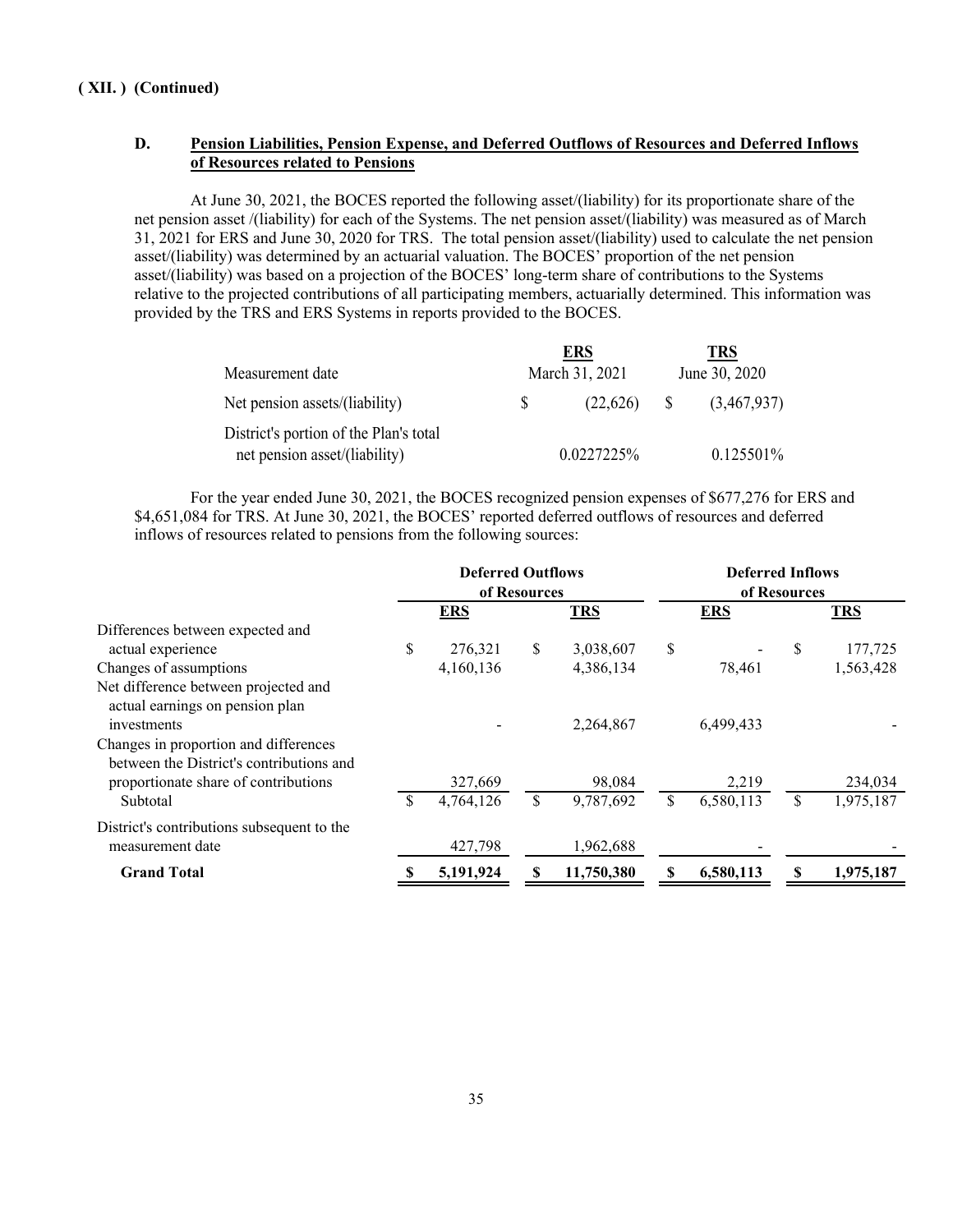BOCES contributions subsequent to the measurement date which will be recognized as a reduction of the net pension liability in the year ended June 30, 2021. Other amounts reported as deferred outflows of resources and deferred inflows of resources related to pensions will be recognized in pension expense as follows:

| Year         | ERS         |   | <b>TRS</b> |
|--------------|-------------|---|------------|
| 2021         | \$          | S | 1,332,973  |
| 2022         | (257, 478)  |   | 2,709,136  |
| 2023         | (44, 781)   |   | 2,209,526  |
| 2024         | (289, 076)  |   | 1,368,677  |
| 2025         | (1,224,652) |   | 37,296     |
| Thereafter   |             |   | 154,897    |
| <b>Total</b> | (1,815,987) |   | 7,812,505  |

# **E. Actuarial Assumptions**

The total pension liability as of the measurement date was determined by using an actuarial valuation as noted in the table below, with update procedures used to roll forward the total pension liability to the measurement date. The actuarial valuations used the following actuarial assumptions:

| <b>ERS</b>                                                     | <b>TRS</b>                                                   |
|----------------------------------------------------------------|--------------------------------------------------------------|
| March 31, 2021                                                 | June 30, 2020                                                |
| April 1, 2020                                                  | June 30, 2019                                                |
| 5.90%                                                          | 7.10%                                                        |
| 4.50%                                                          | 4.72%-1.90%                                                  |
| April 1, 2015-<br>March 31, 2020<br><b>System's Experience</b> | July 1, 2009-<br>June 30, 2014<br><b>System's Experience</b> |
| 2.70%                                                          | 2.20%                                                        |
| 1.40%                                                          | 1.30%                                                        |
|                                                                |                                                              |

For ERS, annuitant mortality rates are based on April 1, 2010 – March 31, 2015 System experience with adjustments for mortality improvements based on the Society of Actuaries' Scale MP-2018. For TRS, annuitant mortality rates are based on plan member experience adjustments for mortality improvements based on Society of Actuaries Scale MP-2018.

The long term rate of return on pension plan investments was determined using a building block method in which best estimate ranges of expected future real rates of return (expected returns net of investment expense and inflation) are developed for each major asset class. These ranges are combined to produce the long term expected rate of return by weighting the expected future real rates of return by the target asset allocation percentage and by adding expected inflation. Best estimates of the arithmetic real rates of return for each major asset class included in the target asset allocation as of March 31, 2021 are summarized as follows: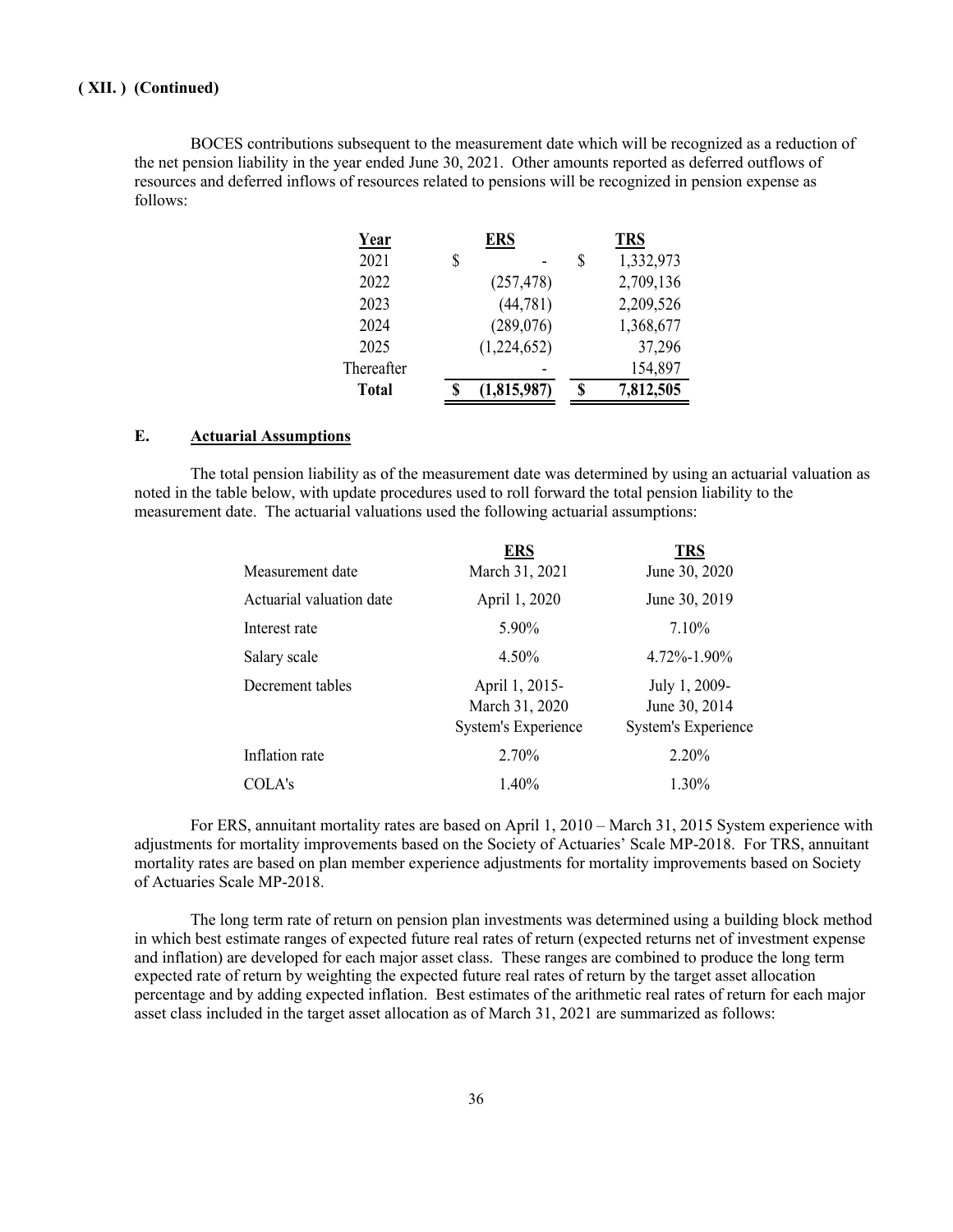|                                    | <b>Long Term Expected Rate of Return</b> |               |
|------------------------------------|------------------------------------------|---------------|
|                                    | <u>ERS</u>                               | <b>TRS</b>    |
| Measurement date                   | March 31, 2021                           | June 30, 2020 |
| <u> Asset Type -</u>               |                                          |               |
| Domestic equity                    | 4.05%                                    | 7.10%         |
| International equity               | 6.30%                                    | 7.70%         |
| Global equity                      | $0.00\%$                                 | 7.40%         |
| Private equity                     | 6.75%                                    | 10.40%        |
| Real estate                        | 4.95%                                    | 6.80%         |
| Absolute return strategies *       | 4.50%                                    | $0.00\%$      |
| Opportunistic portfolios           | 4.50%                                    | $0.00\%$      |
| Real assets                        | 5.95%                                    | $0.00\%$      |
| Bonds and mortgages                | $0.00\%$                                 | $0.00\%$      |
| Cash                               | 0.50%                                    | $0.00\%$      |
| Inflation-indexed bonds            | 0.50%                                    | $0.00\%$      |
| Private debt                       | $0.00\%$                                 | 5.20%         |
| Real estate debt                   | $0.00\%$                                 | 3.60%         |
| High-yield fixed income securities | $0.00\%$                                 | 3.90%         |
| Domestic fixed income securities   | $0.00\%$                                 | 1.80%         |
| Global fixed income securities     | $0.00\%$                                 | 1.00%         |
| Short-term                         | $0.00\%$                                 | 0.70%         |
| Credit                             | 3.63%                                    | $0.00\%$      |

The real rate of return is net of the long-term inflation assumption of 2.0% for ERS and 2.2% for TRS.

\* Excludes equity-oriented long-only funds. For investment management purposes, these funds are included in domestic equity and international equity.

# **F. Discount Rate**

The discount rate used to calculate the total pension liability was 5.90% for ERS and 7.10% for TRS. The projection of cash flows used to determine the discount rate assumes that contributions from plan members will be made at the current contribution rates and that contributions from employers will be made at statutorily required rates, actuarially. Based upon the assumptions, the Systems' fiduciary net position was projected to be available to make all projected future benefit payments of current plan members. Therefore, the long term expected rate of return on pension plan investments was applied to all periods of projected benefit payments to determine the total pension liability.

# **G. Sensitivity of the Net Pension Liability to the Discount Rate Assumption**

The following presents the District's proportionate share of the net pension liability calculated using the discount rate of 5.90% for ERS and 7.10% for TRS, as well as what the District's proportionate share of the net pension asset/(liability) would be if it were calculated using a discount rate that is 1-percentagepoint lower (4.90% for ERS and 6.90% for TRS ) or 1-percentage-point higher (6.10% for ERS and 8.10% for TRS) than the current assumption :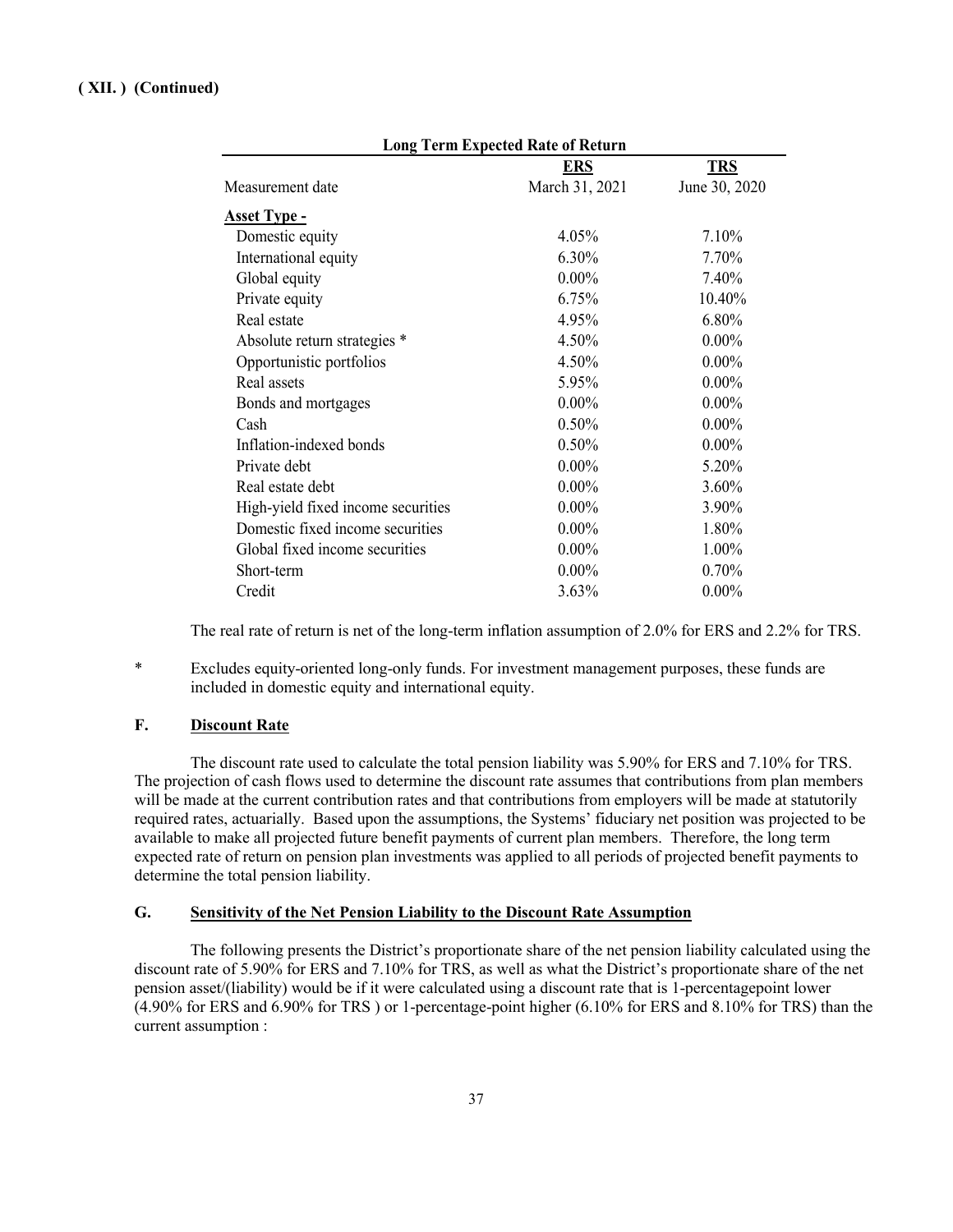| ERS<br>Employer's proportionate<br>share of the net pension | 1% Decrease<br>$(4.90\%)$ | <b>Current</b><br><b>Assumption</b><br>$(5.90\%)$ | 1% Increase<br>$(6.90\%)$ |
|-------------------------------------------------------------|---------------------------|---------------------------------------------------|---------------------------|
| asset (liability)                                           | S                         | S                                                 | S                         |
|                                                             | (6,280,018)               | (22,626)                                          | 5,748,155                 |
| TRS<br>Employer's proportionate                             | 1% Decrease<br>$(6.10\%)$ | Current<br><b>Assumption</b><br>$(7.10\%)$        | 1% Increase<br>$(8.10\%)$ |
| share of the net pension                                    | (21,905,766)              | S                                                 | S                         |
| asset (liability)                                           |                           | (3,467,937)                                       | 12,006,073                |

# **H. Pension Plan Fiduciary Net Position**

The components of the current year net pension asset/(liability) of the employers as of the respective valuation dates, were as follows:

|                                                                                 | (In Thousands) |                |   |               |  |
|---------------------------------------------------------------------------------|----------------|----------------|---|---------------|--|
|                                                                                 |                | <b>ERS</b>     |   | <b>TRS</b>    |  |
| Measurement date                                                                |                | March 31, 2021 |   | June 30, 2019 |  |
| Employers' total pension liability                                              | S              | 220,680,157    | S | 123,242,776   |  |
| Plan net position                                                               |                | 220,580,583    |   | 120,479,505   |  |
| Employers' net pension asset/(liability)                                        |                | (99.574)       | S | (2,763,271)   |  |
| Ratio of plan net position to the<br>employers' total pension asset/(liability) |                | 99.95%         |   | 97.80%        |  |

# **I. Payables to the Pension Plan**

For ERS, employer contributions are paid annually based on the System's fiscal year which ends on March 31<sup>st</sup>. Accrued retirement contributions as of June 30, 2021 represent the projected employer contribution for the period of April 1, 2021 through June 30, 2021 based on paid ERS wages multiplied by the employer's contribution rate, by tier. Accrued retirement contributions as of June 30, 2021 amounted to \$427,798.

For TRS, employer and employee contributions for the fiscal year ended June 30, 2021 are paid to the System in September, October and November 2021 through a state aid intercept. Accrued retirement contributions as of June 30, 2021 represent employee and employer contributions for the fiscal year ended June 30, 2021 based on paid TRS wages multiplied by the employer's contribution rate, by tier and employee contributions for the fiscal year as reported to the TRS System. Accrued retirement contributions as of June 30, 2021 amounted to \$2,255,096.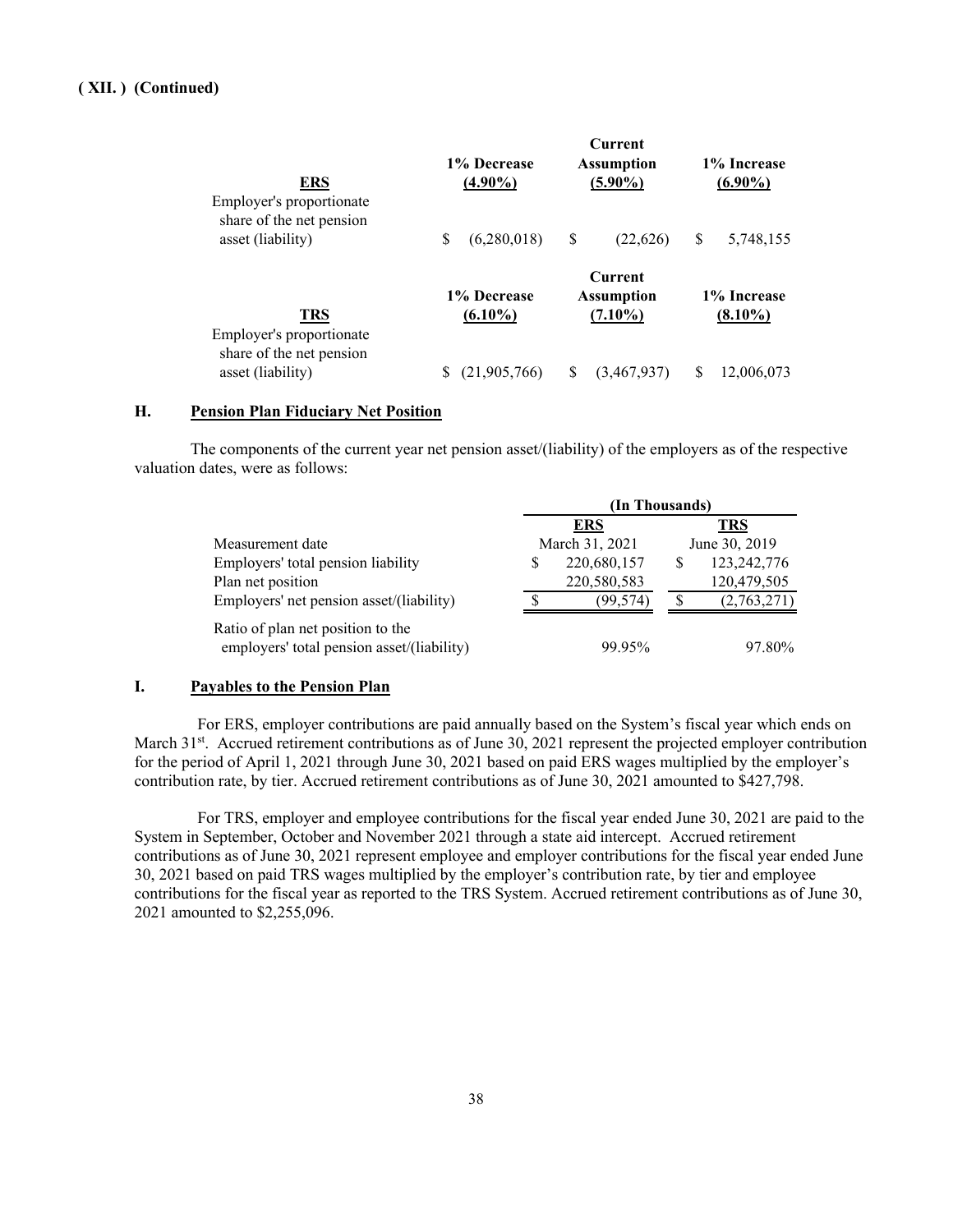# **XIII. Postemployment Benefits**

#### **A. General Information About the OPEB Plan**

*Plan Description* – The BOCES' defined benefit OPEB plan, provides OPEB for all permanent fulltime general and public safety employees of the BOCES. The plan is a single-employer defined benefit OPEB plan administered by the BOCES. Article 11 of the State Compiled Statutes grants the authority to establish and amend the benefit terms and financing requirements to the BOCES Board. No assets are accumulated in a trust that meets the criteria in paragraph 4 of Statement 75.

*Benefits Provided* – The BOCES provides healthcare and life insurance benefits for retirees and their dependents. The benefit terms are dependent on which contract each employee falls under. The specifics of each contract are on file at the BOCES offices and are available upon request.

*Employees Covered by Benefit Terms* – At June 30, 2021, the following employees were covered by the benefit terms:

| Inactive employees or beneficiaries currently receiving benefit payments |     |
|--------------------------------------------------------------------------|-----|
| Active Employees                                                         | 468 |
| Total                                                                    | 541 |

# **B. Total OPEB Liability**

The BOCES' total OPEB liability of \$25,203,766 was measured as of June 30, 2021, and was determined by an actuarial valuation as of that date.

*Actuarial Assumptions and Other Inputs* – The total OPEB liability in the June 30, 2021 actuarial valuation was determined using the following actuarial assumptions and other inputs, applied to all periods included in the measurement, unless otherwise specified:

| Inflation                                | 2.25%                                                                                                                                        |
|------------------------------------------|----------------------------------------------------------------------------------------------------------------------------------------------|
| <b>Salary Increases</b>                  | $2.50\%$                                                                                                                                     |
| Discount Rate                            | 192%                                                                                                                                         |
| <b>Healthcare Cost Trend Rates</b>       | Initial rate of 6.75% for pre-65 medical and 4.40% for post-65 medical,<br>decreasing to an ultimate rate of 3.784% for 2075 and later years |
| Retirees' Share of Benefit-Related Costs | BOCES pays 82-99% for a varying number of years based on<br>contract, after which the retiree pays                                           |

The discount rate was based on the Bond Buyer General Obligation 20-year Municipal Bond index.

Mortality rates were based on the sex distinct and job category-specific headcount-weighted Pub-2010 Public Retirement Plans Mortality Tables for employees and healthy retirees adjusted for mortality improvements with Scale MP-2019 mortality improvement scale on a generational basis.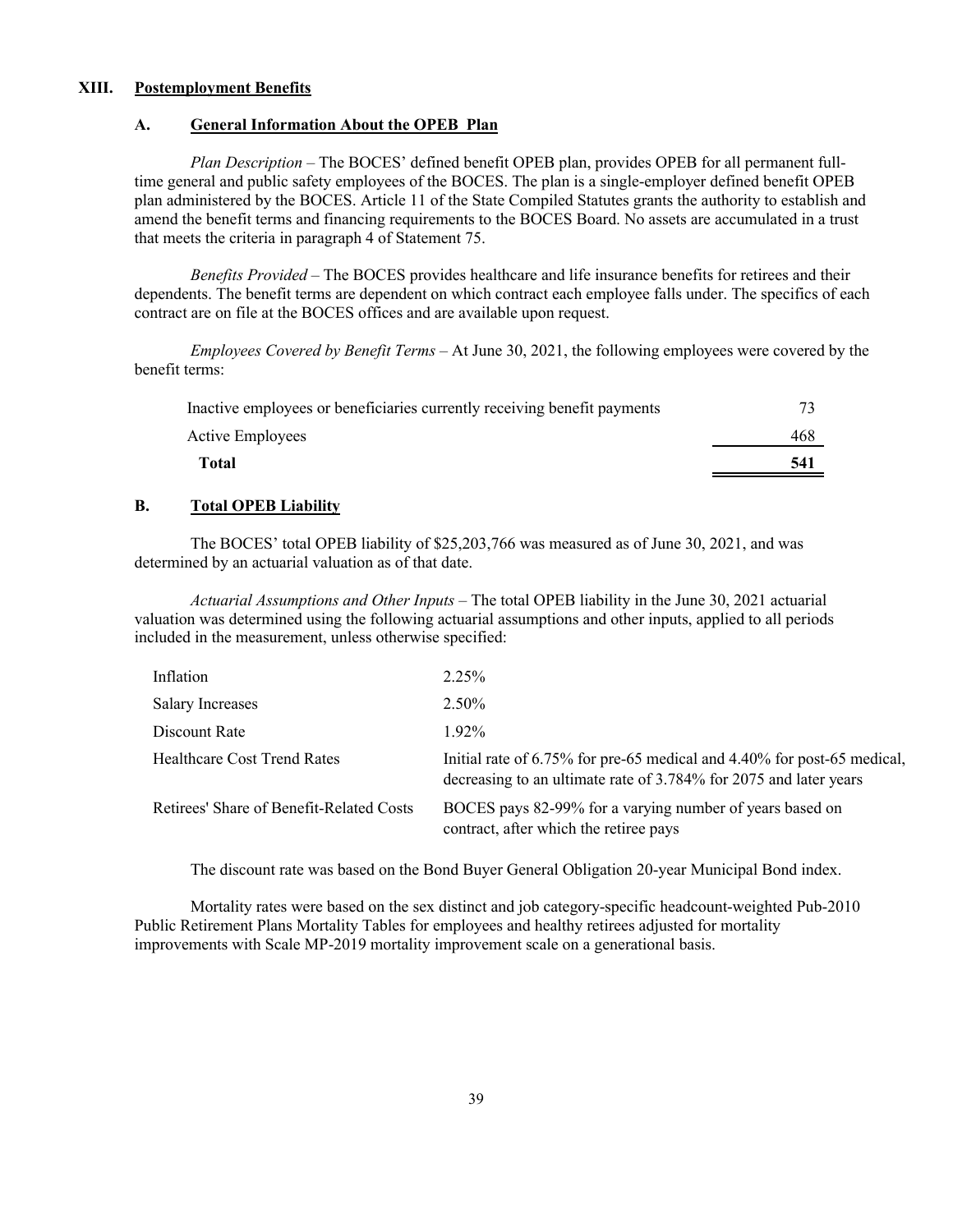# **C. Changes in the Total OPEB Liability**

| Balance at June 30, 2020               |    | 23,448,410  |
|----------------------------------------|----|-------------|
| Changes for the Year -                 |    |             |
| Service cost                           | \$ | 1,411,897   |
| Interest                               |    | 591,503     |
| Changes of benefit terms               |    | (53,954)    |
| Changes in assumptions or other inputs |    | 1,240,565   |
| Benefit payments                       |    | (1,434,655) |
| Net Changes                            |    | 1,755,356   |
| <b>Balance at June 30, 2021</b>        | S  | 25,203,766  |

Changes of assumptions and other inputs reflect a change in the discount rate from 2.45 percent in 2020 to 1.92% percent in 2021.

Changes in benefit terms: As of June 30<sup>th</sup>, 2021, changes in retiree contribution percentages for Administrators, Staff Specialists, and Teacher Aides were values as plan changes

*Sensitivity of the Total OPEB Liability to Changes in the Discount Rate* – The following presents the total OPEB liability of the BOCES, as well as what the BOCES' total OPEB liability would be if it were calculated using a discount rate that is 1-percentage-point lower (0.92 percent) or 1-percentage-point higher (2.92 percent) than the current discount rate:

|                             |               | <b>Discount</b> |             |
|-----------------------------|---------------|-----------------|-------------|
|                             | 1% Decrease   | Rate            | 1% Increase |
|                             | $(0.92\%)$    | $(1.92\%)$      | $(2.92\%)$  |
| <b>Total OPEB Liability</b> | \$ 27,061,721 | \$ 25,203,766   | 23,458,962  |

*Sensitivity of the Total OPEB Liability to Changes in the Healthcare Cost Trend Rates* – The following presents the total OPEB liability of the BOCES, as well as what the BOCES' total OPEB liability would be if it were calculated using healthcare cost trend rates that are 1-percentage-point lower or 1-percentage-point higher than the current healthcare cost trend rate:

|                             |             | <b>Healthcare</b>       |             |
|-----------------------------|-------------|-------------------------|-------------|
|                             | 1% Decrease | <b>Cost Trend Rates</b> | 1% Increase |
| <b>Total OPEB Liability</b> | 22.640.409  | 25, 203, 766            | 28.246.515  |

**Healthcare**

# **D. OPEB Expense and Deferred Outflows of Resources and Deferred Inflows of Resources Related to OPEB**

For the year ended June 30, 2021, the BOCES recognized OPEB expense of \$1,976,429. At June 30, 2021, the BOCES reported deferred outflows of resources and deferred inflows of resources related to OPEB from the following sources: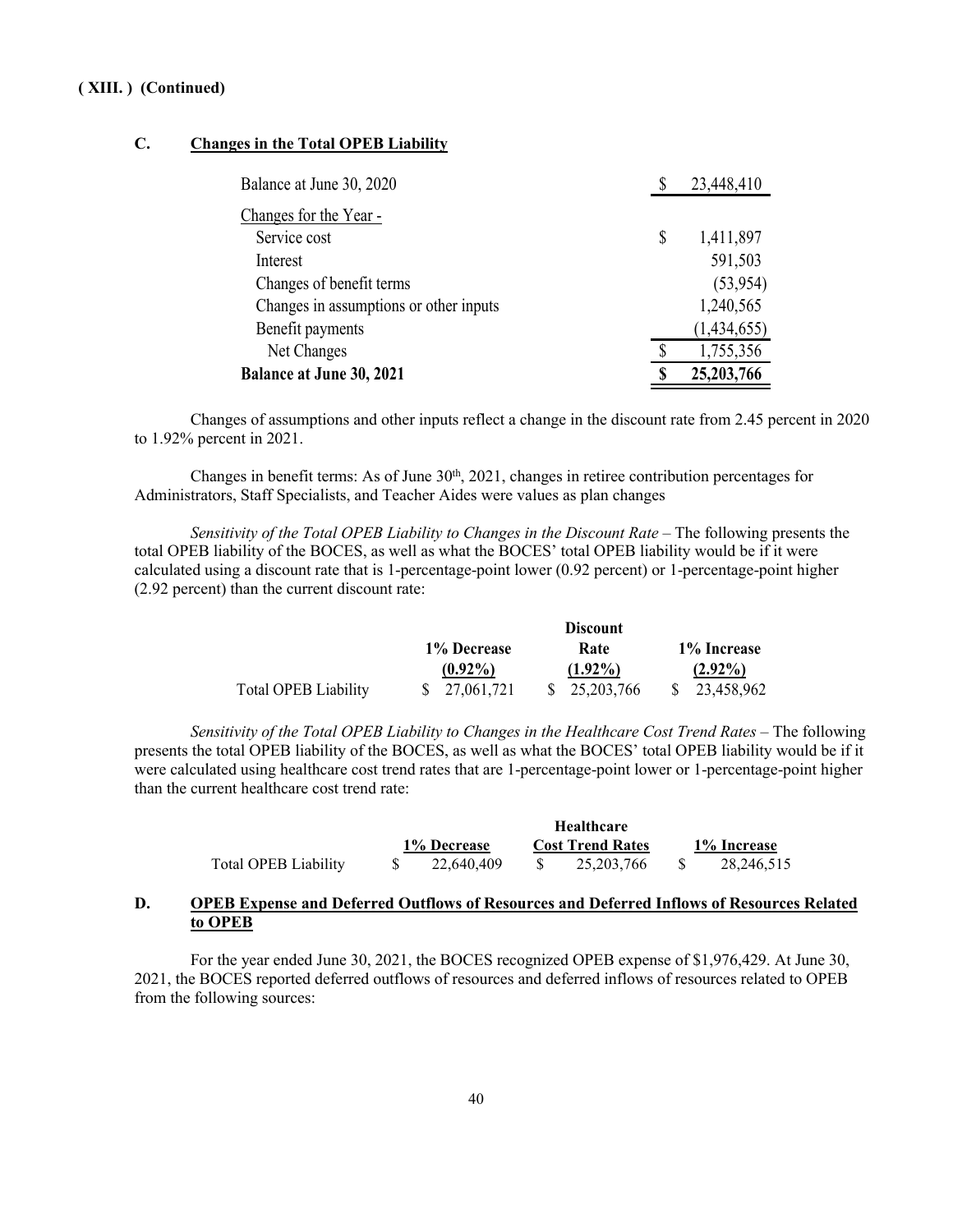|                                  | <b>Deferred Outflows</b><br>of Resources | <b>Deferred Inflows</b><br>of Resources |
|----------------------------------|------------------------------------------|-----------------------------------------|
| Differences between expected and |                                          |                                         |
| actual experience                |                                          | 1,075,207                               |
| Changes of assumptions           | 1,478,534                                | 57,869                                  |
| <b>Total</b>                     | 1,478,534                                | 1,133,076                               |

# **XIV. Risk Management**

# **A. General Information**

The BOCES is exposed to various risks of loss related to injuries to employees, theft, damages, natural disasters, etc. These risks are covered by commercial insurance purchased from independent third parties. Settled claims from these risks have not exceeded commercial insurance coverage for the past three years.

# **B. Health Plan**

The BOCES incurs costs related to the Orleans-Niagara Experience Rated Health Insurance Group Plan (Plan) sponsored by the Orleans-Niagara Board of Cooperative Educational Services and its component districts. The Plan's objectives are to formulate, develop and administer a program of insurance to obtain lower costs for that coverage. Membership in the Plan may be offered to only public school districts and BOCES served by Blue Cross/Blue Shield of Western New York or by any other health or medical insurance organizations as determined by the Board of Governors. There is a required waiting period of one year from request of enrollment to actual enrollment date. Also, during the year prior to requested membership acceptance the new members experience rating should equal or better the experience rating of the group as then constituted.

Voluntary withdrawal from the Plan is subject to the following constraints:

**1.** Irrevocable notice of withdrawal must be given in writing to the Chairperson of the Board of Directors and the Treasurer prior to January 1st.

**2.** Any withdrawing Participant shall be responsible for payment of its pro-rata share of any Plan deficit or entitled to receive any pro-rata share of surplus existing as of the last day of the Plan year.

Plan members include Orleans-Niagara BOCES and eight districts bearing an equal and proportionate share of the Plan's assets and claim liabilities. Pursuant to the Municipal Cooperative Agreement as signed by the participants, the Plan is a risk sharing pool and all monies paid to the Treasurer shall be pooled and administered as a common fund. No refunds shall be made to a participant and no assessment shall be charged to a participant other than the annual premium equivalent. If surplus funds exist at the end of any fiscal year, the distribution of such funds shall be determined by the Board of Directors.

The Plan purchases, on an annual basis, stop-loss insurance policies to limit its exposure for claims paid within any fiscal year.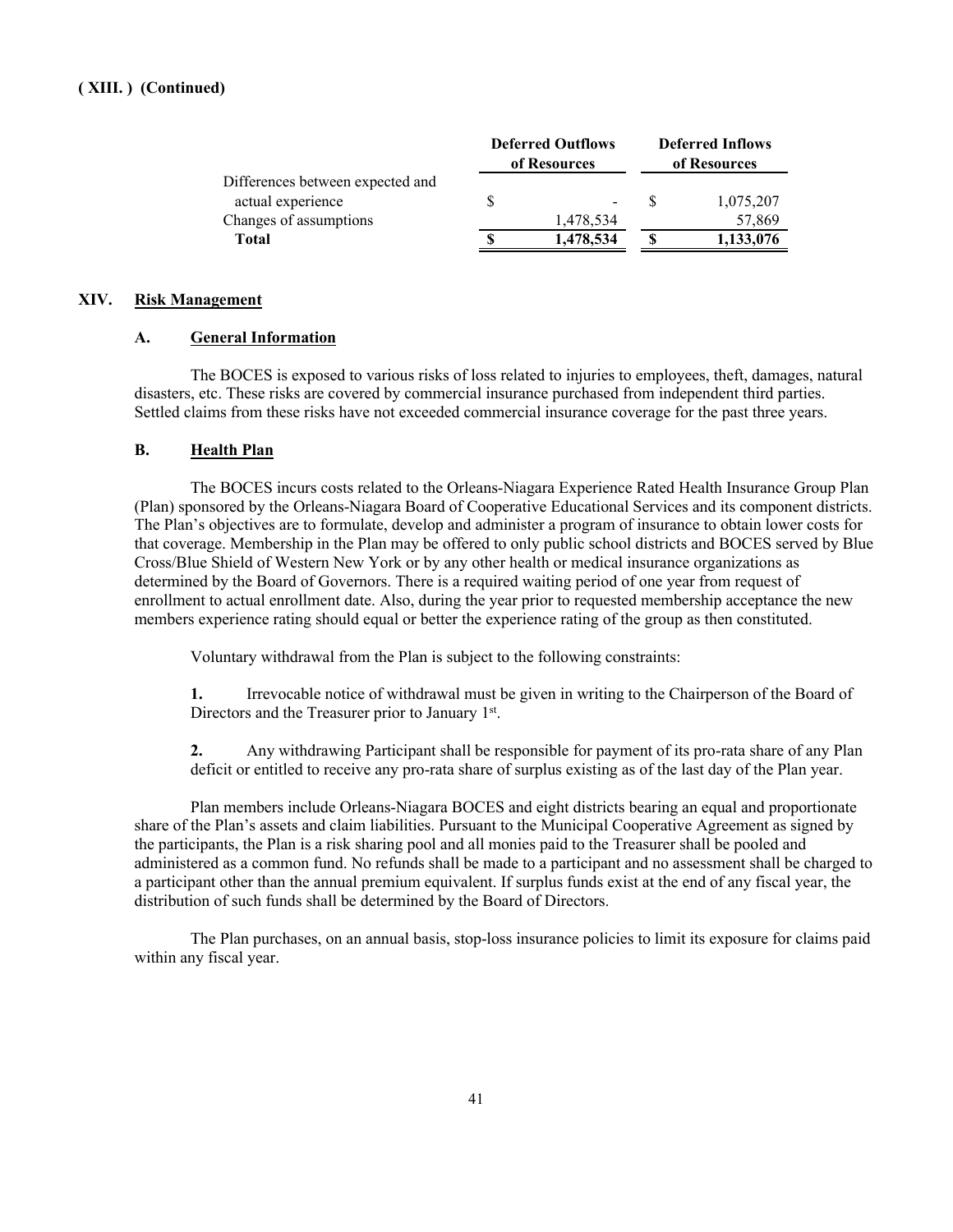The Plan establishes a liability for both reported and unreported insured events, which includes estimates of both future payments of losses and related claim adjustment expenses. However, because actual claims costs depend on complex factors, the process used in computing claims liabilities does not necessarily result in an exact amount. Such claims are based on the ultimate cost of claims (including future claim adjustment expenses) that have been reported but not settled, and claims that have been incurred but not reported. Adjustments to claims liabilities are charged or credited to expenses in the periods in which they are made. During the year ended June 30, 2021, the BOCES incurred premiums or contribution expenditures totaling \$10,869,317.

The Plan is audited on an annual basis and is available at the BOCES administrative offices. The most recent audit available for the year ended June 30, 2020, revealed that the Plan was fully funded.

# **C. Workers' Compensation**

The BOCES incurs costs related to the Orleans-Niagara Workers' Compensation Consortium sponsored by the Orleans-Niagara Board of Cooperative Educational Services and its component districts. The Consortium's objectives are to furnish workers' compensation benefits to participating districts at a significant cost savings. Membership in the Consortium may be offered to any component district of the Orleans-Niagara BOCES with the approval of the Board of Directors. Voluntary withdrawal from the Consortium may be effective only once annually on the last day of the Plan year as may be established by the Board of Directors. Notice of the Intention to Withdraw must be given in writing to the Chairman of the Board of Directors and the Treasurer not less than one year prior to the end of the Plan year.

Plan membership is currently comprised of BOCES and five districts. If a surplus of participants' assessments exists after the close of a Plan year, the Board may retain from such surplus an amount sufficient to establish and maintain a claim contingency fund. Surplus funds in excess of the amount transferred to or included in such contingency fund shall be applied in reduction of the next annual assessment or to the billing of Plan participants. All monies paid to the Treasurer by participants shall be commingled and administered as a common fund. No refunds shall be made to a participant and no assessments shall be charged to a participant other than the annual assessment. However, if it appears to the Board of Directors that the liabilities of the Plan will exceed its cash assets, after taking into account any "excess insurance", the Board shall determine the amount needed to meet such deficiency and shall assess such amount against all participants pro-rata per enrollee.

The Plan establishes a liability for both reported and unreported insured events, which includes estimates of both future payments of losses and related claim adjustment expenses. However, because actual claims costs depend on complex factors, the process used in computing claims liabilities does not necessarily result in an exact amount. Such claims are based on the ultimate cost of claims (including future claim adjustment expenses) that have been reported but not settled, and claims that have been incurred but not reported. Adjustments to claims liabilities are charged or credited to expenses in the periods in which they are made. During the year ended June 30, 2021, the BOCES incurred premiums or contribution expenditures totaling \$304,300.

The Plan is audited on an annual basis and is available at the BOCES administrative offices. The most recent audit available for the year ended June 30, 2020, revealed that the Plan is fully funded.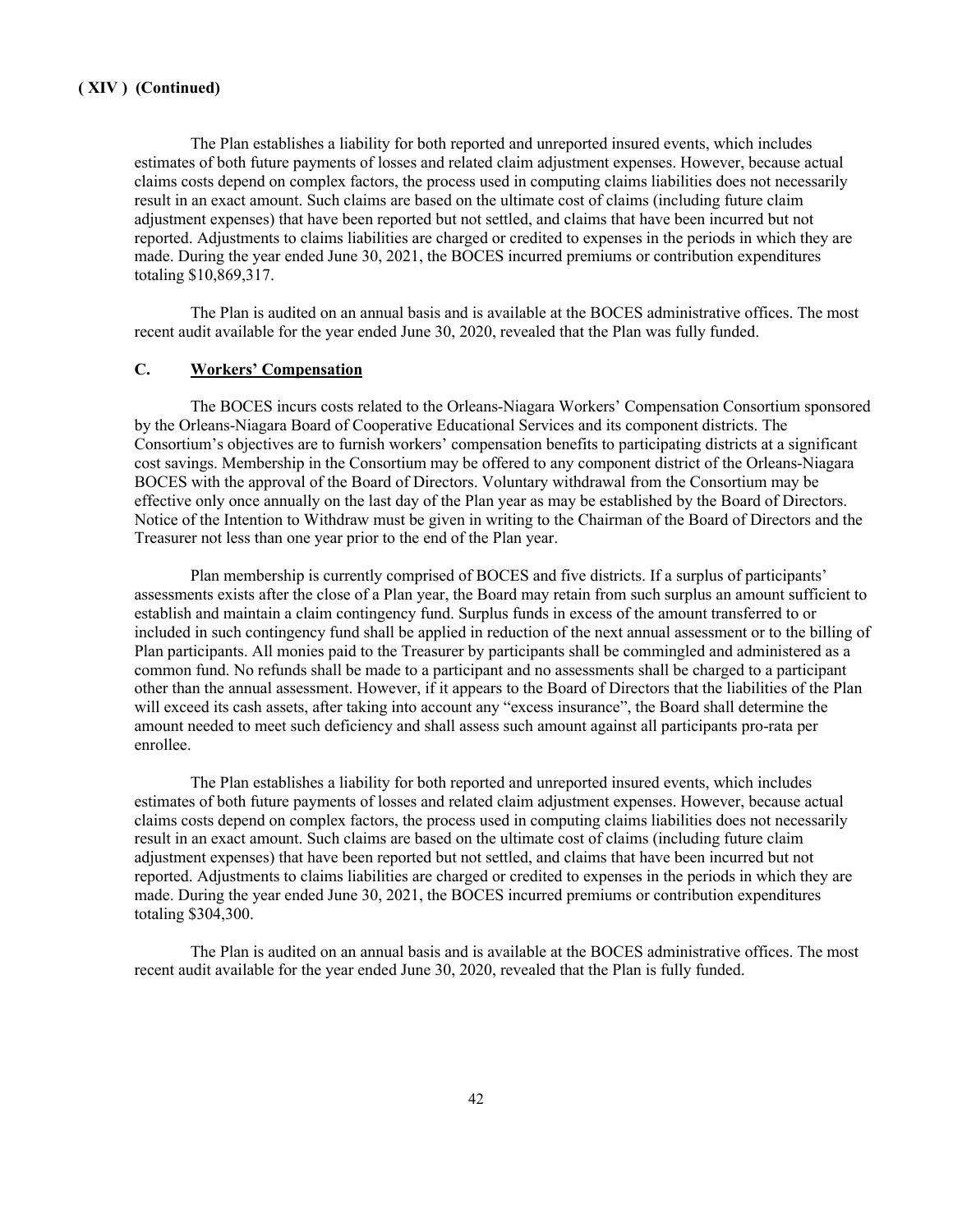# **D. Unemployment**

BOCES employees are entitled to coverage under the New York State Unemployment Insurance Law. The BOCES has elected to discharge its liability to the New York State Unemployment Insurance Fund (the Fund) by the benefit reimbursement method, a dollar-for-dollar reimbursement to the fund for benefits paid from the fund to former employees. The BOCES has established a self insurance fund to pay these claims. The claim and judgment expenditures of this program for the 2020-21 fiscal year totaled \$2,870. The balance of the fund at June 30, 2021 was \$638,558 and is recorded in the General Fund as an Unemployment Insurance Reserve. In addition, as of June 30, 2021, no loss contingencies existed or were considered probable or estimable for incurred but not reported claims payable.

# **XV. Commitments and Contingencies**

#### **A. Litigation**

There were two claims against BOCES as of the balance sheet date which are expected to be covered by insurance.

# **B. Lease Agreements**

# **1. Operating Leases**

The BOCES leases buildings and equipment under several leases extending to 2028.

Total rent expense under the noncancelable operating leases was \$851,020 during the year ended June 30, 2021. Minimum rental commitments as of June 30, 2021 for these leases are as follows:

|                                    |   | 2022    |  | 2023-27   | 2028          | Total     |  |  |
|------------------------------------|---|---------|--|-----------|---------------|-----------|--|--|
| 7170 Group LLC - 606 6th Street    | S | 214.454 |  | 1,072,270 | \$<br>214,454 | 1,501,178 |  |  |
| Royalton Hartland - ES             |   | 117,000 |  | 117,000   |               | 234,000   |  |  |
| North Tonawanda-MS                 |   | 164.250 |  | 164,250   |               | 328,500   |  |  |
| Newfane                            |   | 144.000 |  | 144,000   |               | 288,000   |  |  |
| Niagara Falls-JHS                  |   | 126,000 |  | 252,000   |               | 378,000   |  |  |
| <b>Total Long-Term Obligations</b> | S | 765,704 |  | 1,749,520 | \$<br>214,454 | 2,729,678 |  |  |

# **C. Grants and reimbursements**

The BOCES has received grants and reimbursements, which are subject to audit by agencies of the State and Federal Governments. Such audits may result in disallowances and a request for a return of funds. Based upon prior years' experience, the BOCES' administration believes disallowances, if any, will be immaterial.

#### **XVI. Leased Assets:**

The BOCES also leased out land for \$1,200 annually, and classrooms for \$5,000 annually at Saunders Settlement Road.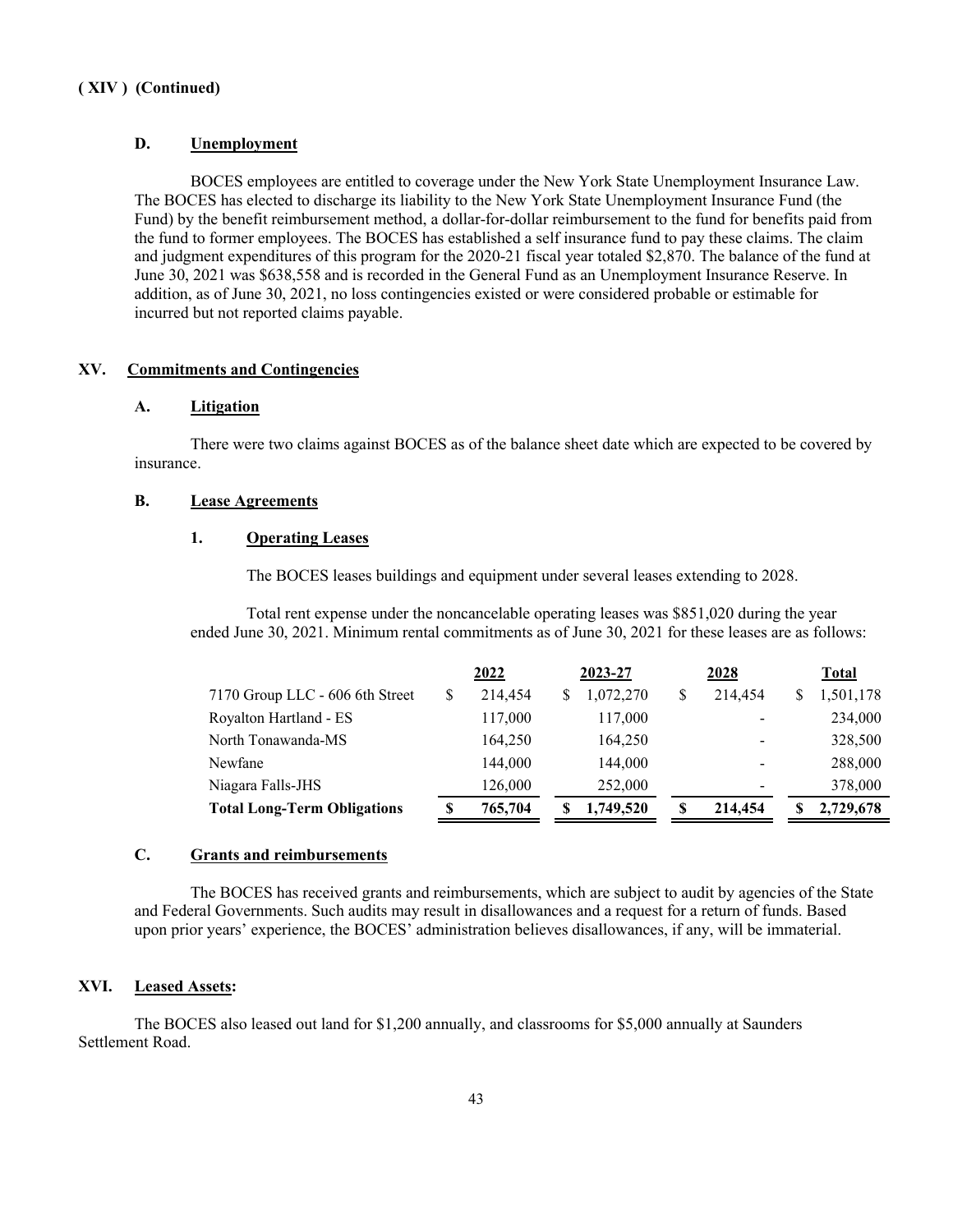# **XVII. Budget Revisions:**

|                              | Original        |                              |                |                 |
|------------------------------|-----------------|------------------------------|----------------|-----------------|
|                              | 2020-21         |                              |                | <b>Revised</b>  |
| Program                      | <b>Budget</b>   | <b>Purpose</b>               | Amount         | <b>Budget</b>   |
| Administration               | \$<br>3,709,497 | Carryover encumbrances       | \$<br>(21,007) | \$<br>3,688,490 |
| Career & Tech Education      | 14,007,396      | Increase in service requests | 88,969         | 14,096,365      |
| Handicapped Instruction      | 28, 327, 391    | Increase in enrollment       | 2,594,224      | 30,921,615      |
| Itinerant Service            | 2,810,304       | Increase in service requests | 210,589        | 3,020,893       |
| General Instruction          | 4,479,034       | Decrease in enrollment       | (1, 142, 457)  | 3,336,577       |
| <b>Instructional Support</b> | 7,608,805       | Increase in cross contract   | 3,775,155      | 11,383,960      |
| Other Services               | 9,033,418       | Increase in cross contract   | 1,180,478      | 10,213,896      |
| <b>Totals</b>                | 69,975,845      |                              | 6,685,951      | 76,661,796      |

# **XVIII. COVID-19**

On January 30, 2020, the World Health Organization ("WHO") announced a global health emergency because of a new strain of coronavirus (the "COVID-19 outbreak") and the risks to the international community as the virus spreads globally beyond its point of origin. In March 2020, the WHO classified the COVID-19 outbreak as a pandemic, based on the rapid increase in exposure globally. The full impact of the COVID-19 outbreak continues to evolve as of the date of this report. As such, it is uncertain as to the full magnitude that the pandemic will have on the School's financial condition, liquidity, voter approved budgets, and future results of operations. Management is actively monitoring the global situation on its financial condition, budgets, liquidity, operations, suppliers, industry, and workforce. Given the daily evolution of the COVID-19 outbreak and the global responses to curb its spread, the School is not able to estimate the effects of the COVID-19 outbreak on its results of operations, financial condition, or liquidity for fiscal year 2022.

In response to the COVID-19 outbreak, the Federal Government passed several COVID relief acts which include funding for elementary and secondary education. The School BOCES was awarded three different stimulus packages known as Coronavirus Aid, Relief and Economic Security Act (CARES), Coronavirus Response and Relief Supplemental Appropriations Act (CRRSA), and the American Rescue Plan Act (ARPA). New York State Required the CARES funds to be reported in the General fund, as an offset to state aid reductions, referred to as the Pandemic Adjustment, while the CRRSA and ARPA funds are required to be reported in the special aid fund.

The BOCES reported \$118,424 in CARES revenues and expenditures during the 2021 fiscal year and has submitted the CRRSA and ARPA funding applications to the New York State Education Department for approval. All three stimulus funds may be used for pre-award costs dating back to March 13, 2020, when the national emergency was declared.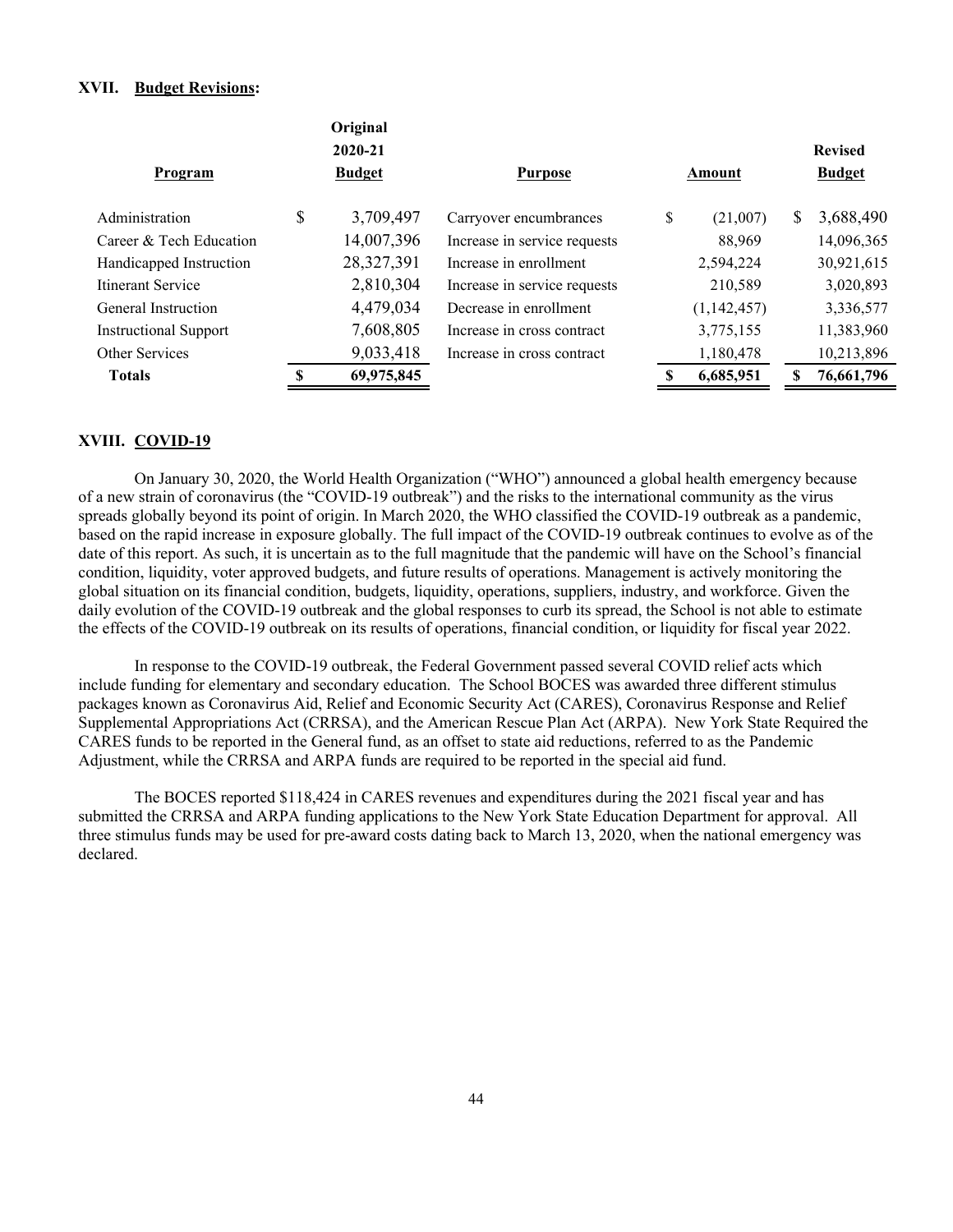# **BOARD OF COOPERATIVE EDUCATIONAL SERVICES Required Supplementary Information ORLEANS - NIAGARA Schedule of Changes in BOCES' Total OPEB Liability and Related Ratio For Year Ended June 30, 2021**

|                                                 | <b>TOTAL OPEB LIABILITY</b> |                  |                  |                    |
|-------------------------------------------------|-----------------------------|------------------|------------------|--------------------|
|                                                 | 2021                        | 2020             | 2019             | 2018               |
| Service cost                                    | \$<br>1,411,897             | \$<br>1,321,277  | \$<br>1,178,418  | \$<br>1,162,762    |
| Interest                                        | 591,503                     | 742,687          | 863,592          | 840,256            |
| Changes in benefit terms                        | (53,954)                    |                  | (112, 354)       | (3,993)            |
| Differences between expected                    |                             |                  |                  |                    |
| and actual experiences                          |                             | (1,341,017)      |                  |                    |
| Changes of assumptions or other inputs          | 1,240,565                   | 301,125          | 174,249          | (100, 577)         |
| Benefit payments                                | (1,434,655)                 | (1,539,494)      | (1,635,550)      | (1,685,828)        |
| <b>Net Change in Total OPEB Liability</b>       | \$<br>1,755,356             | \$<br>(515, 422) | \$<br>468,355    | \$<br>212,620      |
| <b>Total OPEB Liability - Beginning</b>         | 23,448,410                  | \$<br>23,963,832 | \$<br>23,495,477 | \$<br>23, 282, 857 |
| <b>Total OPEB Liability - Ending</b>            | 25,203,766                  | \$<br>23,448,410 | \$<br>23,963,832 | 23,495,477         |
| Covered Employee Payroll                        | \$<br>25,758,113            | \$<br>25,758,113 | \$<br>25,758,113 | \$<br>28,380,000   |
| Total OPEB Liability as a Percentage of Covered |                             |                  |                  |                    |
| Employee Payroll                                | 97.85%                      | 91.03%           | 93.03%           | 82.79%             |

10 years of historical information is not available, and will be added each year subsequent to the year of implementation until 10 years of historical data is present.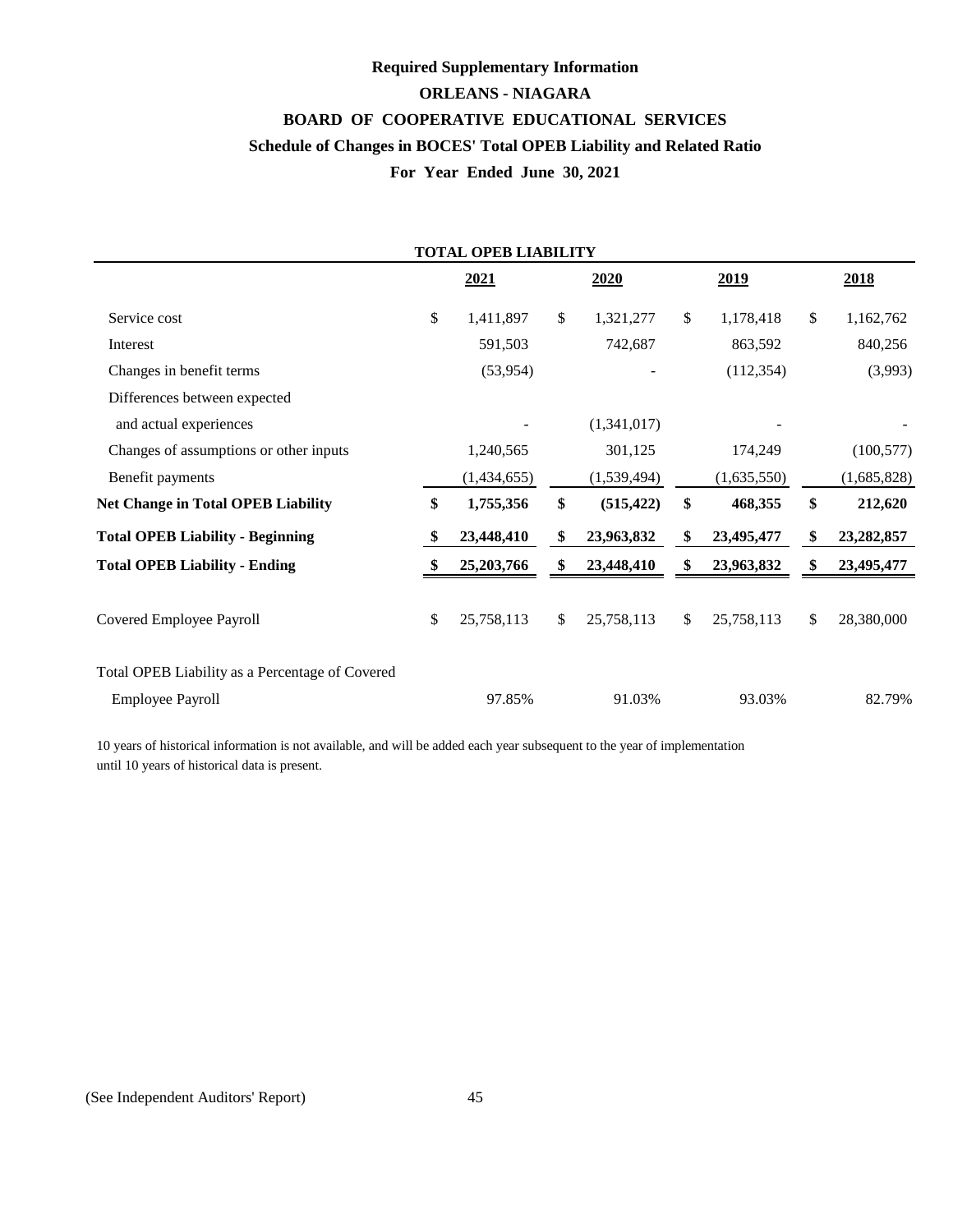# **Required Supplementary Information**

# **ORLEANS - NIAGARA**

# **BOARD OF COOPERATIVE EDUCATIONAL SERVICES**

# **Schedule of the BOCES' Proportionate Share of the Net Pension Liability**

# **For Year Ended June 30, 2021**

|                                                                                                                    |                 |                | <b>NYSERS Pension Plan</b> |                  |                 |                    |                 |
|--------------------------------------------------------------------------------------------------------------------|-----------------|----------------|----------------------------|------------------|-----------------|--------------------|-----------------|
|                                                                                                                    | 2021            | 2020           | 2019                       | 2018             | 2017            | 2016               | 2015            |
| Proportion of the net pension<br>liability (assets)                                                                | 0.0227%         | 0.0224%        | 0.0215%                    | 0.0216%          | 0.0216%         | 0.0023%            | 0.0224%         |
| Proportionate share of the<br>net pension liability (assets)                                                       | \$<br>22,626    | 5,924,724<br>S | 1,521,789<br>\$            | 696,206<br>\$    | 2,028,469<br>S  | 3,668,219<br>\$    | \$<br>755,396   |
| Covered-employee payroll                                                                                           | 7,368,573<br>\$ | 7,150,708      | 6,686,486<br>\$.           | 6,687,782<br>\$  | 6,465,922       | 6,463,474<br>\$    | 6,215,543<br>\$ |
| Proportionate share of the net<br>pension liability (assets) as<br>a percentage of its<br>covered-employee payroll | 0.307%          | 82.855%        | 22.759%                    | 10.410%          | 31.372%         | 56.753%            | 12.153%         |
| Plan fiduciary net position as<br>a percentage of the total<br>pension liability                                   | 99.95%          | 86.39%         | 96.27%                     | 98.24%           | 94.70%          | 90.70%             | 97.90%          |
|                                                                                                                    |                 |                | <b>NYSTRS Pension Plan</b> |                  |                 |                    |                 |
|                                                                                                                    | 2021            | 2020           | 2019                       | 2018             | 2017            | 2016               | 2015            |
| Proportion of the net pension<br>liability (assets)                                                                | 0.1255%         | 0.1251%        | 0.12319%                   | 0.1234%          | 0.1199%         | 0.1206%            | 0.1250%         |
| Proportionate share of the<br>net pension liability (assets)                                                       | 3,467,937<br>\$ | \$ (3,249,618) | \$<br>(2,226,265)          | (938, 252)<br>\$ | \$<br>1,283,639 | (12,522,757)<br>\$ | \$(13,918,900)  |
| Covered-employee payroll                                                                                           | \$20,594,837    | \$21,341,738   | \$20,884,410               | \$20,100,935     | \$19,556,814    | 18,456,325<br>\$   | \$18,623,108    |
| Proportionate share of the net<br>pension liability (assets) as<br>a percentage of its<br>covered-employee payroll | 16.839%         | $-15.227%$     | $-10.660%$                 | $-4.668%$        | 6.564%          | $-67.851%$         | $-74.740%$      |
| Plan fiduciary net position as<br>a percentage of the total<br>pension liability                                   | 97.80%          | 102.20%        | 101.53%                    | 100.66%          | 99.01%          | 110.46%            | 111.48%         |
|                                                                                                                    |                 |                |                            |                  |                 |                    |                 |

10 years of historical information is not available, and will be added each year subsequent to the year of implementation until 10 years of historical data is present.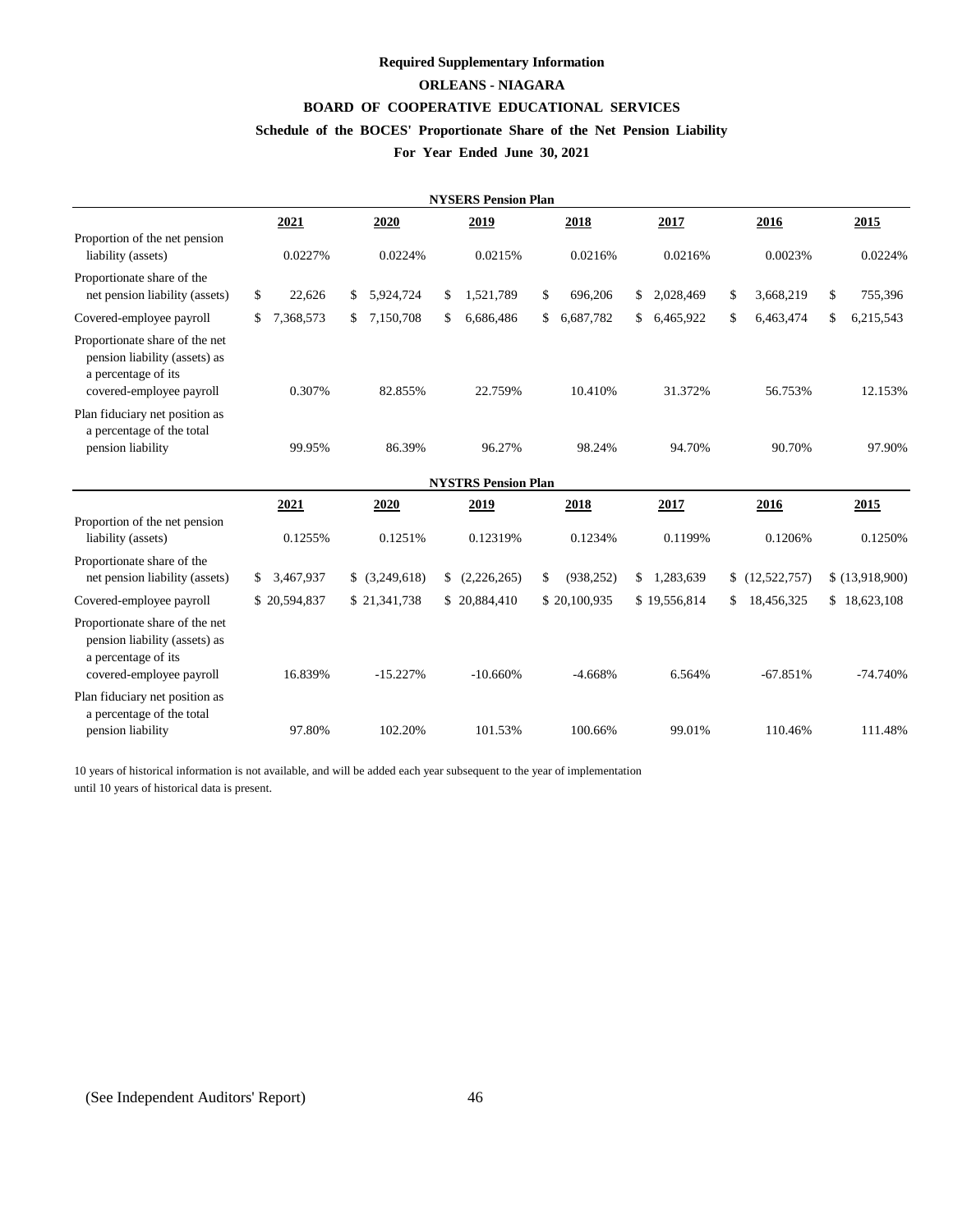# **BOARD OF COOPERATIVE EDUCATIONAL SERVICES Required Supplementary Information ORLEANS - NIAGARA Schedule of BOCES Contributions**

# **For Year Ended June 30, 2021**

|                                                                            |     |             |     |              |     | <b>NYSERS Pension Plan</b> |                 |                 |                 |     |               |
|----------------------------------------------------------------------------|-----|-------------|-----|--------------|-----|----------------------------|-----------------|-----------------|-----------------|-----|---------------|
|                                                                            |     | 2021        |     | 2020         |     | 2019                       | 2018            | 2017            | 2016            |     | 2015          |
| Contractually required<br>contributions                                    | \$  | 1,032,194   | \$  | 1,013,893    | \$  | 983,233                    | \$<br>1,023,273 | \$<br>1,009,625 | \$<br>1,250,800 | \$  | 1,194,821     |
| Contributions in relation to<br>the contractually required<br>contribution |     | (1,032,194) |     | (1,013,893)  |     | (983, 233)                 | (1,023,273)     | (1,009,625)     | (1,250,800)     |     | (1,194,821)   |
| Contribution deficiency (excess)                                           | \$. |             | \$  |              |     |                            |                 |                 | \$              | \$  |               |
| Covered-employee payroll                                                   |     | 7,368,573   | \$  | 7,150,708    | \$  | 6,686,486                  | \$<br>6,687,782 | \$<br>6,465,922 | \$<br>6,463,474 | \$  | 6,215,543     |
| Contributions as a percentage<br>of covered-employee payroll               |     | 14.01%      |     | 14.18%       |     | 14.70%                     | 15.30%          | 15.61%          | 19.35%          |     | 19.22%        |
|                                                                            |     |             |     |              |     | <b>NYSTRS Pension Plan</b> |                 |                 |                 |     |               |
|                                                                            |     | 2021        |     | 2020         |     | 2019                       | 2018            | 2017            | 2016            |     | 2015          |
| Contractually required<br>contributions                                    | \$  | 2,255,096   | \$. | 2,158,691    | \$. | 2,415,855                  | \$<br>1,917,453 | \$<br>2,504,094 | \$<br>2,627,791 | \$  | 3,174,752     |
| Contributions in relation to<br>the contractually required<br>contribution |     | (2,255,096) |     | (2,158,691)  |     | (2,415,855)                | (1,917,453)     | (2,504,094)     | (2,627,791)     |     | (3, 174, 752) |
| Contribution deficiency (excess)                                           | -S  |             | \$  |              |     |                            | \$              | \$              | \$              | \$. |               |
| Covered-employee payroll                                                   |     | 20,594,837  |     | \$21,341,738 |     | \$20,884,410               | \$20,100,935    | \$19,556,814    | \$18,456,325    |     | \$18,623,108  |
| Contributions as a percentage.<br>of covered-employee payroll              |     | 10.95%      |     | 10.11%       |     | 11.57%                     | 9.54%           | 12.80%          | 14.24%          |     | 17.05%        |

10 years of historical information is not available, and will be added each year subsequent to the year of implementation until 10 years of historical data is present.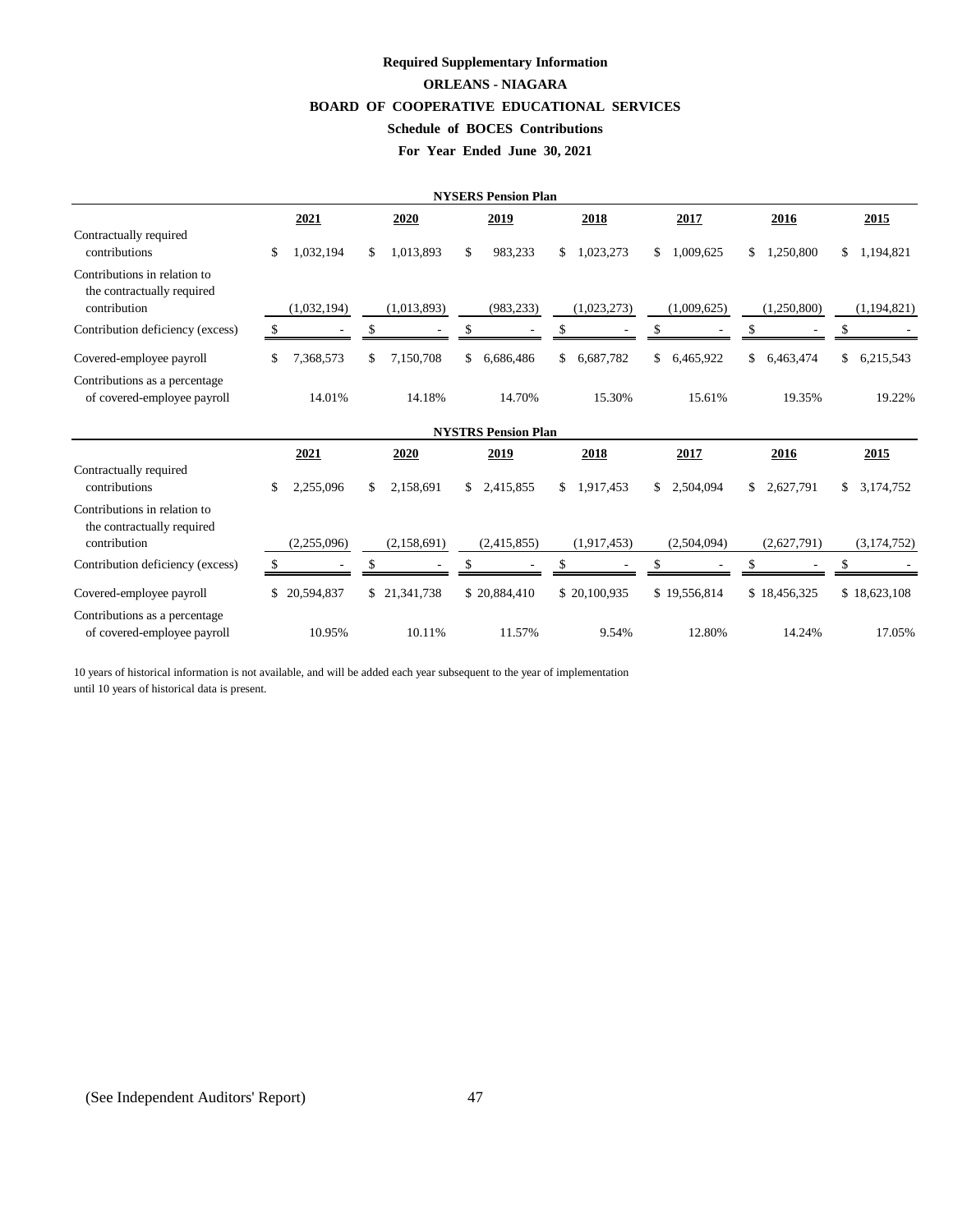# **ORLEANS - NIAGARA BOARD OF COOPERATIVE EDUCATIONAL SERVICES Required Supplementary Information Schedule of Revenues, Expenditures and Changes in Fund Balance - Budget (Non-GAAP Basis) and Actual - General Fund**

# **For Year Ended June 30, 2021**

| <b>REVENUES</b>                               |               | Original<br><b>Budget</b> |               | <b>Revised</b><br><b>Budget</b> |   | <b>Current</b><br>Year's<br><b>Revenues</b> | <b>Variance</b><br>Favorable<br>(Unfavorable) |  |  |  |
|-----------------------------------------------|---------------|---------------------------|---------------|---------------------------------|---|---------------------------------------------|-----------------------------------------------|--|--|--|
| Administration 001-002                        | $\mathcal{S}$ | 3,709,497                 | \$            | 3,688,490                       |   | 4,135,080                                   | \$<br>446,590                                 |  |  |  |
| Career and Tech Education<br>100-199          |               | 14,007,396                |               | 14,096,365                      |   | 14,025,011                                  | (71, 354)                                     |  |  |  |
| <b>Instruction for Handicapped</b><br>200-299 |               | 28,327,391                |               | 30,921,615                      |   | 30,979,832                                  | 58,217                                        |  |  |  |
| Itinerant 300-399                             |               | 2,810,304                 |               | 3,020,893                       |   | 3,039,286                                   | 18,393                                        |  |  |  |
| General Instruction<br>400-499                |               | 4,479,034                 |               | 3,336,577                       |   | 3,349,225                                   | 12,648                                        |  |  |  |
| <b>Instructional Support</b><br>500-599       |               | 7,608,805                 |               | 11,383,960                      |   | 11,561,094                                  | 177,134                                       |  |  |  |
| <b>Other Services</b><br>600-699              |               | 9,033,418                 |               | 10,213,896                      |   | 10,368,089                                  | 154,193                                       |  |  |  |
| <b>TOTAL REVENUES</b>                         | S             | 69,975,845                | <sup>\$</sup> | 76,661,796                      | S | 77,457,617                                  | \$<br>795,821                                 |  |  |  |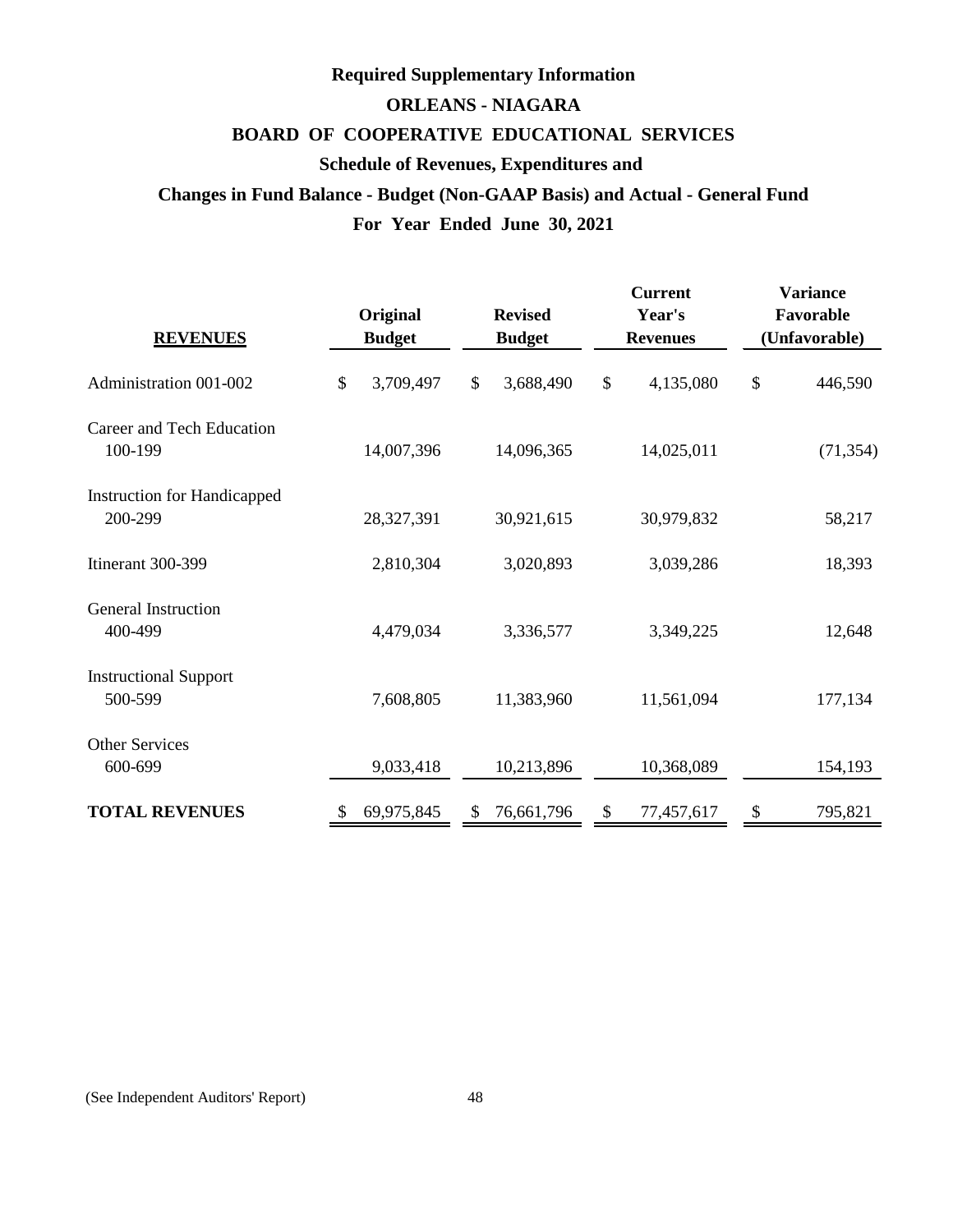# **Required Supplementary Information**

# **ORLEANS - NIAGARA**

# **BOARD OF COOPERATIVE EDUCATIONAL SERVICES**

# **Schedule of Revenues, Expenditures and**

# **Changes in Fund Balance - Budget (Non-GAAP Basis) and Actual - General Fund**

# **For Year Ended June 30, 2021**

| <b>EXPENDITURES</b>                                                  |               | Original<br><b>Budget</b> |    | <b>Revised</b><br><b>Budget</b> |    | <b>Current</b><br>Year's<br><b>Expenditures</b> | <b>Encumbrances</b> |                         | <b>Variance</b><br>Favorable<br>(Unfavorable) |
|----------------------------------------------------------------------|---------------|---------------------------|----|---------------------------------|----|-------------------------------------------------|---------------------|-------------------------|-----------------------------------------------|
| Administration 001-002                                               | \$            | 3,709,497                 | \$ | 3,688,490                       | \$ | 4,677,860                                       | \$<br>62,811        | \$                      | (1,052,181)                                   |
| Career and Tech Education<br>100-199                                 |               | 14,007,396                |    | 14,096,365                      |    | 12,846,344                                      | 281,491             |                         | 968,530                                       |
| <b>Instruction for Handicapped</b><br>200-299                        |               | 28,327,391                |    | 30,921,615                      |    | 27,198,552                                      | 114,797             |                         | 3,608,266                                     |
| Itinerant 300-399                                                    |               | 2,810,304                 |    | 3,020,893                       |    | 2,700,249                                       | 768                 |                         | 319,876                                       |
| General Instruction<br>400-499                                       |               | 4,479,034                 |    | 3,336,577                       |    | 3,034,452                                       | 22,699              |                         | 279,426                                       |
| <b>Instructional Support</b><br>500-599                              |               | 7,608,805                 |    | 11,383,960                      |    | 11,327,304                                      | 57,166              |                         | (510)                                         |
| <b>Other Services</b><br>600-699                                     |               | 9,033,418                 |    | 10,213,896                      |    | 9,866,822                                       | 18,156              |                         | 328,918                                       |
| <b>TOTAL EXPENDITURES</b>                                            | -\$           | 69,975,845                | S. | 76,661,796                      | S  | 71,651,583                                      | \$<br>557,888       | $\sqrt[6]{\frac{1}{2}}$ | 4,452,325                                     |
| <b>EXCESS (DEFICIENCY)</b><br>OF REVENUE OVER<br><b>EXPENDITURES</b> | <sup>\$</sup> |                           | \$ |                                 | \$ | 5,806,034                                       |                     |                         |                                               |

# **Note to Required Supplementary Information:**

A reconciliation is not necessary since encumbrances are presented in a separate column on this schedule.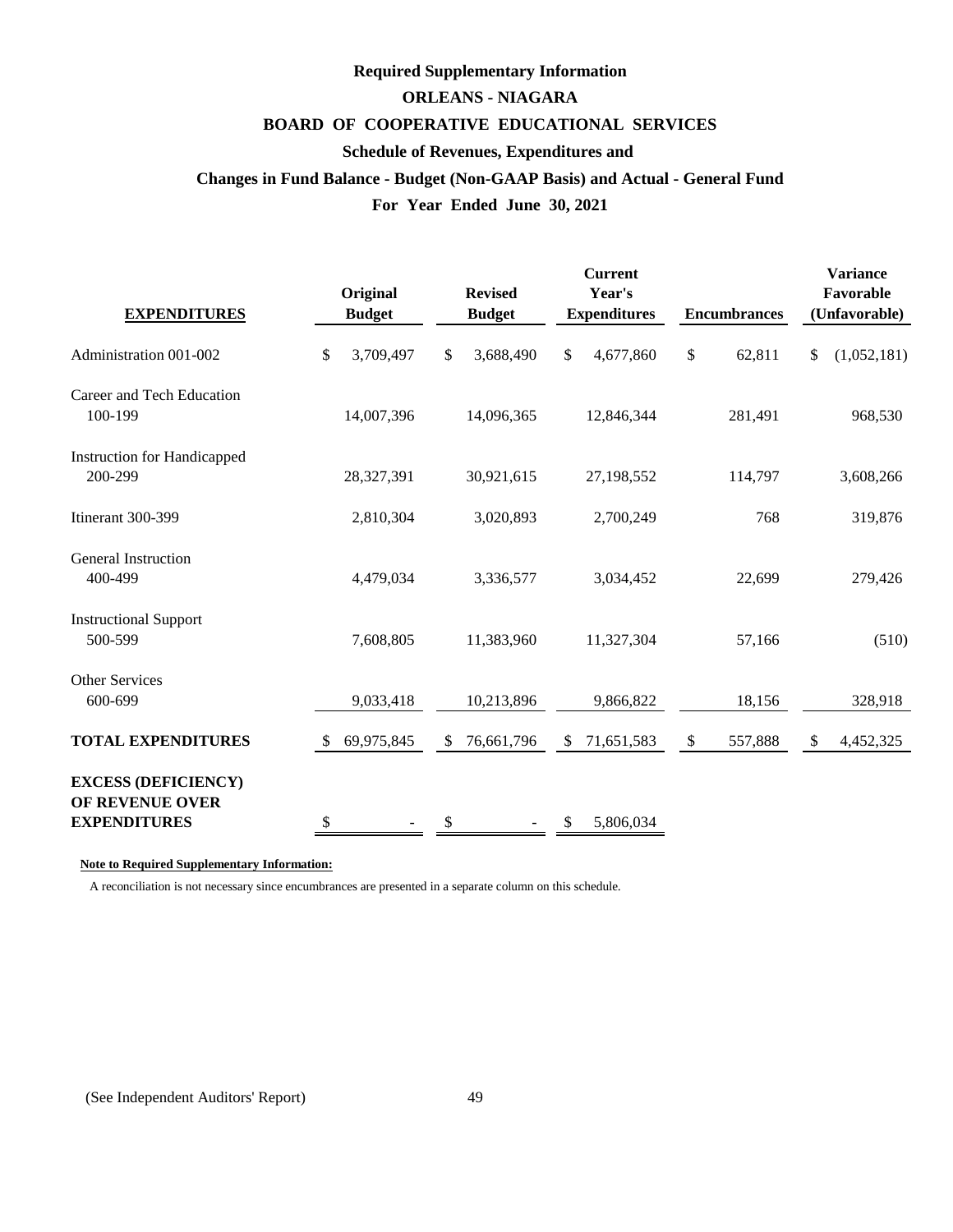# **ORLEANS - NIAGARA**

# **BOARD OF COOPERATIVE EDUCATIONAL SERVICES**

# **Combining Balance Sheet - Nonmajor Governmental Funds**

# **June 30, 2021**

| Capital           |             |                 | <b>Special</b> |               |             |                                                                                | <b>Total Nonmajor</b> |
|-------------------|-------------|-----------------|----------------|---------------|-------------|--------------------------------------------------------------------------------|-----------------------|
|                   |             |                 | Aid            |               |             |                                                                                | <b>Governmental</b>   |
|                   | <b>Fund</b> |                 | <b>Fund</b>    |               | <b>Fund</b> |                                                                                | <b>Funds</b>          |
| 1,778,301<br>\$   |             | $\mathcal{S}$   | 434,175        | $\mathcal{S}$ | 41,773      | \$                                                                             | 2,254,249             |
|                   |             |                 | 31,609         |               |             |                                                                                | 31,609                |
|                   |             |                 | 1,661,862      |               |             |                                                                                | 1,661,862             |
| $\mathbf{\$}$     | 1,778,301   | \$              | 2,127,646      | \$            | 41,773      | \$                                                                             | 3,947,720             |
|                   |             |                 |                |               |             |                                                                                |                       |
|                   |             |                 |                |               |             |                                                                                |                       |
| \$                |             | \$              | 64,743         | \$            |             | \$                                                                             | 64,743                |
|                   |             |                 | 132,399        |               |             |                                                                                | 132,399               |
|                   | 533         |                 | 702,631        |               |             |                                                                                | 703,164               |
|                   |             |                 | 134,590        |               |             |                                                                                | 134,590               |
|                   |             |                 | 28,139         |               |             |                                                                                | 28,139                |
|                   |             |                 | 617,616        |               |             |                                                                                | 617,616               |
| $\frac{1}{2}$     | 533         | \$              | 1,680,118      | \$            |             | \$                                                                             | 1,680,651             |
|                   |             |                 |                |               |             |                                                                                |                       |
| \$                |             | \$              |                | $\mathcal{S}$ | 41,773      | $\mathcal{S}$                                                                  | 41,773                |
|                   | 1,777,768   |                 | 447,528        |               |             |                                                                                | 2,225,296             |
| $\boldsymbol{\$}$ | 1,777,768   | \$              | 447,528        | \$            | 41,773      | \$                                                                             | 2,267,069             |
|                   |             |                 |                |               |             |                                                                                |                       |
| \$                | 1,778,301   | \$              | 2,127,646      | \$            | 41,773      | \$                                                                             | 3,947,720             |
|                   |             | <b>Projects</b> |                |               |             | <b>Special Revenue Funds</b><br><b>Miscellaneous</b><br><b>Special Revenue</b> |                       |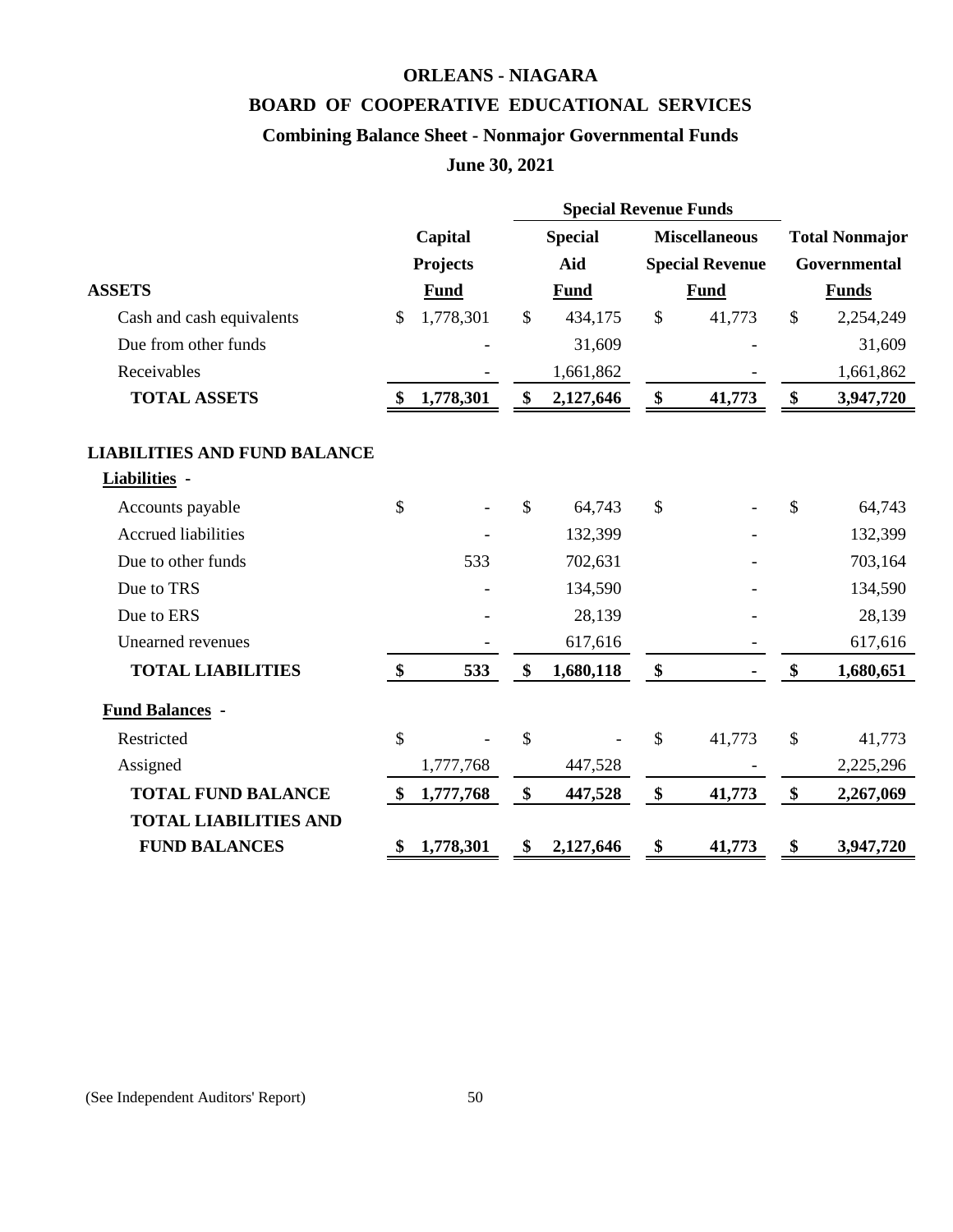# **BOARD OF COOPERATIVE EDUCATIONAL SERVICES**

**ORLEANS - NIAGARA**

# **Statement of Revenues, Expenditures and Changes in Fund Balances**

# **Nonmajor Governmental Funds**

**For Year Ended June 30, 2021**

|                                        |                   |             |    | <b>Special Revenue Funds</b> |               |                        |               |              |
|----------------------------------------|-------------------|-------------|----|------------------------------|---------------|------------------------|---------------|--------------|
|                                        | Capital           |             |    | <b>Special</b>               |               | <b>Miscellaneous</b>   |               | <b>Total</b> |
|                                        |                   | Projects    |    | Aid                          |               | <b>Special Revenue</b> |               | Governmental |
|                                        |                   | <b>Fund</b> |    | <b>Fund</b>                  |               | <b>Fund</b>            |               | <b>Funds</b> |
| <b>REVENUES</b>                        |                   |             |    |                              |               |                        |               |              |
| Charges for services                   | \$                |             | \$ | 306,632                      | $\mathcal{S}$ |                        | \$            | 306,632      |
| Interest and earnings                  |                   |             |    |                              |               | 50                     |               | 50           |
| Sale of property and                   |                   |             |    |                              |               |                        |               |              |
| compensation for loss                  |                   |             |    | 18,821                       |               |                        |               | 18,821       |
| Miscellaneous                          |                   |             |    | 1,326,280                    |               | 5,000                  |               | 1,331,280    |
| Interfund revenues                     |                   | 1,650,000   |    |                              |               |                        |               | 1,650,000    |
| State sources                          |                   |             |    | 2,030,872                    |               |                        |               | 2,030,872    |
| Federal sources                        |                   |             |    | 1,862,032                    |               |                        |               | 1,862,032    |
| <b>TOTAL REVENUES</b>                  | $\boldsymbol{\$}$ | 1,650,000   | \$ | 5,544,637                    | \$            | 5,050                  | \$            | 83,477,902   |
|                                        |                   |             |    |                              |               |                        |               |              |
| <b>EXPENDITURES</b>                    |                   |             |    |                              |               |                        |               |              |
| Career and tech education              | \$                |             | \$ | 2,160,120                    | \$            |                        | \$            | 2,160,120    |
| Instruction for the handicapped        |                   |             |    | 909,377                      |               |                        |               | 909,377      |
| Instructional support                  |                   |             |    | 2,719,968                    |               |                        |               | 2,719,968    |
| Other services                         |                   |             |    | 72,144                       |               | 8,560                  |               | 80,704       |
| Capital outlay                         |                   | 510,031     |    |                              |               |                        |               | 510,031      |
| <b>TOTAL EXPENDITURES</b>              | \$                | 510,031     | \$ | 5,861,609                    | \$            | 8,560                  | \$            | 6,380,200    |
| <b>EXCESS (DEFICIENCY) OF REVENUES</b> |                   |             |    |                              |               |                        |               |              |
| <b>OVER EXPENDITURES</b>               | \$                | 1,139,969   | \$ | (316,972)                    | \$            | (3,510)                | $\mathcal{S}$ | 819,487      |
| FUND BALANCE, BEGINNING                |                   |             |    |                              |               |                        |               |              |
| <b>OF YEAR (restated)</b>              |                   | 637,799     |    | 764,500                      | 45,283        |                        |               | 1,447,582    |
| FUND BALANCE, END OF YEAR              | \$                | 1,777,768   | \$ | 447,528                      | \$            | 41,773                 | \$            | 10,248,607   |

(See Independent Auditors' Report) 51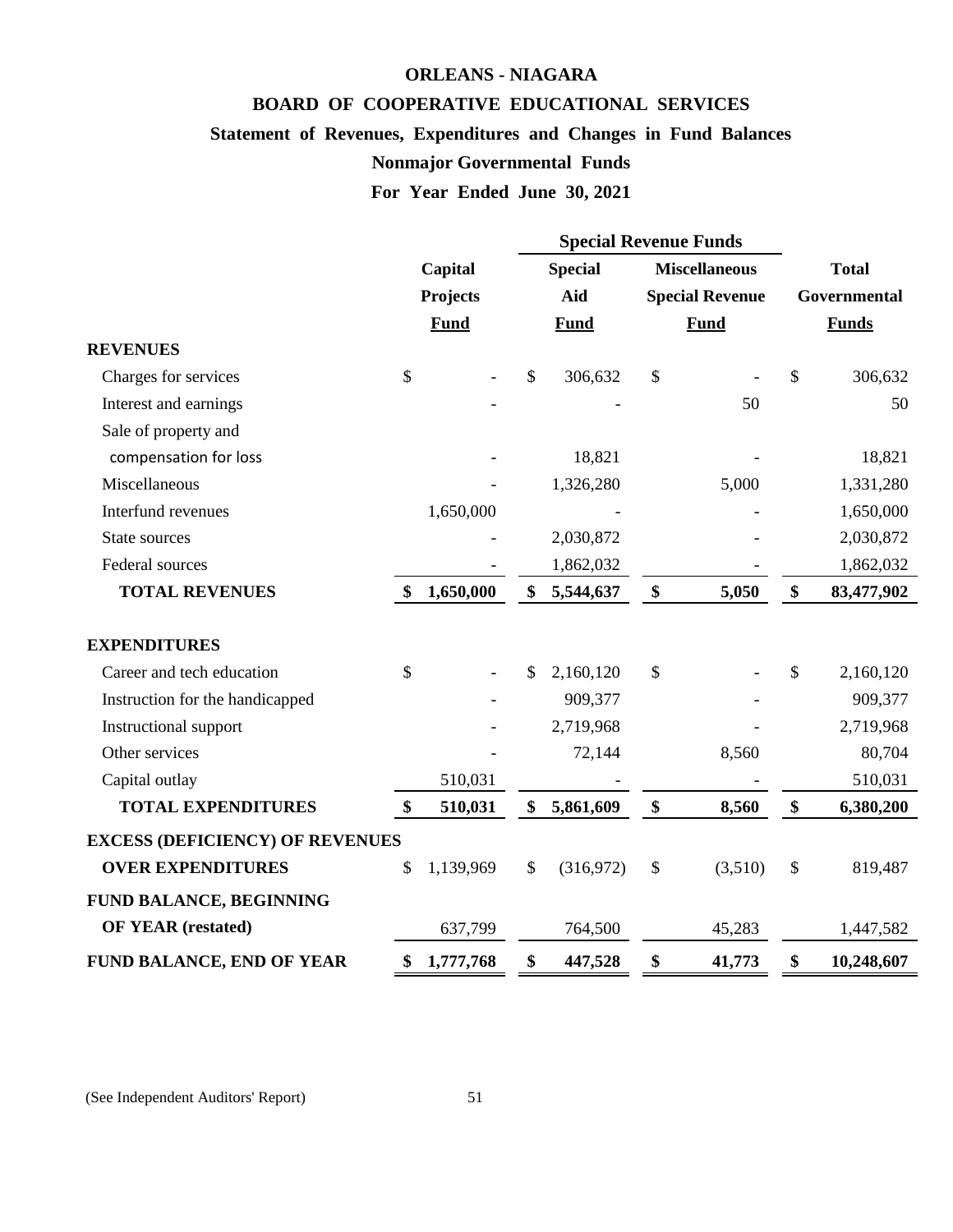# **ORLEANS - NIAGARA BOARD OF COOPERATIVE EDUCATIONAL SERVICES Analysis of Account A431 - School Districts For Year Ended June 30, 2021**

|                                             |               | 2021        |
|---------------------------------------------|---------------|-------------|
| July 1, 2020 - DEBIT (CREDIT) BALANCE       | $\mathcal{S}$ | (4,103,551) |
| <b>DEBITS:</b>                              |               |             |
| Billings to school districts                | \$            | 76,138,296  |
| Refund of balances made to school districts |               | 5,243,224   |
| Refund of balances made to other BOCES      |               | 1,105,949   |
| Encumbrances - June 30, 2021                |               | 557,888     |
| <b>Total Debits</b>                         | $\mathcal{S}$ | 83,045,357  |
| <b>TOTAL</b>                                | \$            | 78,941,806  |
| <b>CREDITS:</b>                             |               |             |
| Collections from school districts           | \$            | 76,970,438  |
| Adjustment - credits to school districts -  |               |             |
| revenues in excess of expenditures          |               | 5,806,034   |
| Encumbrances - June 30, 2020                |               | 391,490     |
| <b>Total Credits</b>                        | $\mathcal{S}$ | 83,167,962  |
| June 30, 2021 - DEBIT (CREDIT) BALANCE      | \$            | (4,226,156) |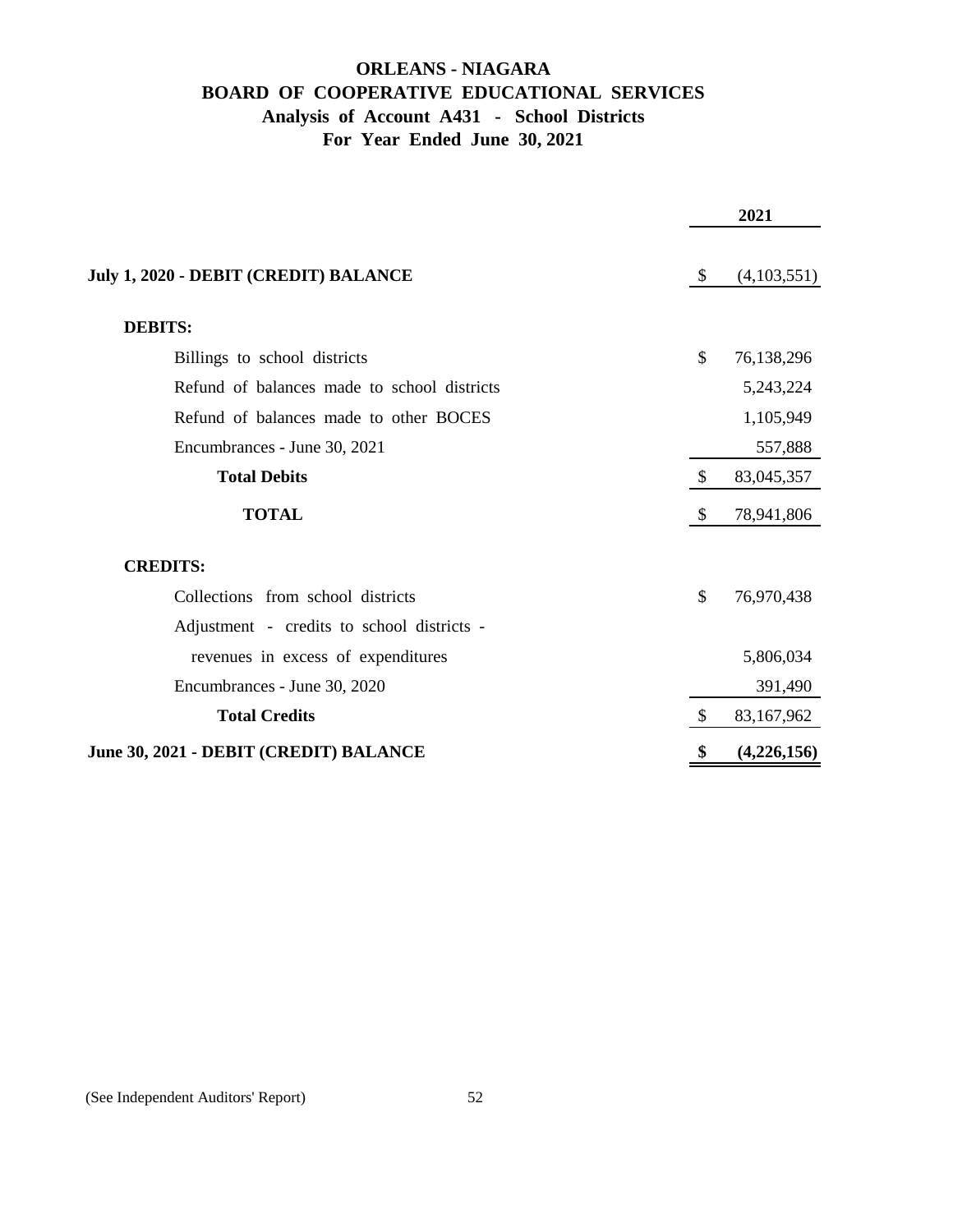# **ORLEANS - NIAGARA BOARD OF COOPERATIVE EDUCATIONAL SERVICES SCHEDULE OF CAPITAL PROJECTS FUND PROJECT EXPENDITURES AND FINANCING RESOURCES For Year Ended June 30, 2021**

|                              |                      | <b>Expenditures</b>     |                          |                |                                | <b>Methods of Financing</b> |                |                  |              |                |
|------------------------------|----------------------|-------------------------|--------------------------|----------------|--------------------------------|-----------------------------|----------------|------------------|--------------|----------------|
|                              | Original             | <b>Revised</b>          | <b>Prior</b>             | <b>Current</b> |                                | Unexpended                  | Local          |                  |              | Fund           |
| <b>Project Title</b>         | <b>Appropriation</b> | Appropriation           | <b>Years</b>             | <u>Year</u>    | <b>Total</b>                   | <b>Balance</b>              | <b>Sources</b> | <b>Transfers</b> | <b>Total</b> | <b>Balance</b> |
| Unallocated project balance  | \$<br>$\sim$         | <sup>\$</sup><br>$\sim$ | <sup>\$</sup><br>$\sim$  | .S<br>$\sim$   | .S<br>$\overline{\phantom{a}}$ | \$<br>$\sim$                | \$<br>347,442  | \$ (347, 442)    | \$           | \$             |
| Niagara Academy              | 1,406,200            | 1,230,907               | 1,183,984                | 46,923         | 1,230,907                      | $\sim$                      | 1,406,200      | (175, 293)       | 1,230,907    |                |
| Niagara Center               | 1,593,800            | 1,937,868               | 1,768,659                | 169,208        | 1,937,867                      |                             | 1,593,800      | 344,067          | 1,937,867    |                |
| <b>Lockport Roof Project</b> | 300,000              | 300,900                 | 7,000                    | 293,900        | 300,900                        | $\sim$                      | 250,000        | 50,900           | 300,900      |                |
| New Orleans Center           | 1,500,000            | 1,500,000               | $\overline{\phantom{0}}$ |                | $\overline{\phantom{a}}$       | 1,500,000                   | 1,500,000      | $\sim$           | 1,500,000    | 1,500,000      |
| New Orleans Learning Center  | 277,768              | 277,768                 |                          |                | $\overline{\phantom{0}}$       | 277,768                     | 150,000        | 127,768          | 277,768      | 277,768        |
| <b>TOTAL</b>                 | 5,077,768            | 5,247,443               | 2,959,643                | 510,031<br>\$  | \$3,469,674                    | \$1,777,769                 | \$5,247,442    |                  | 5,247,442    | \$1,777,768    |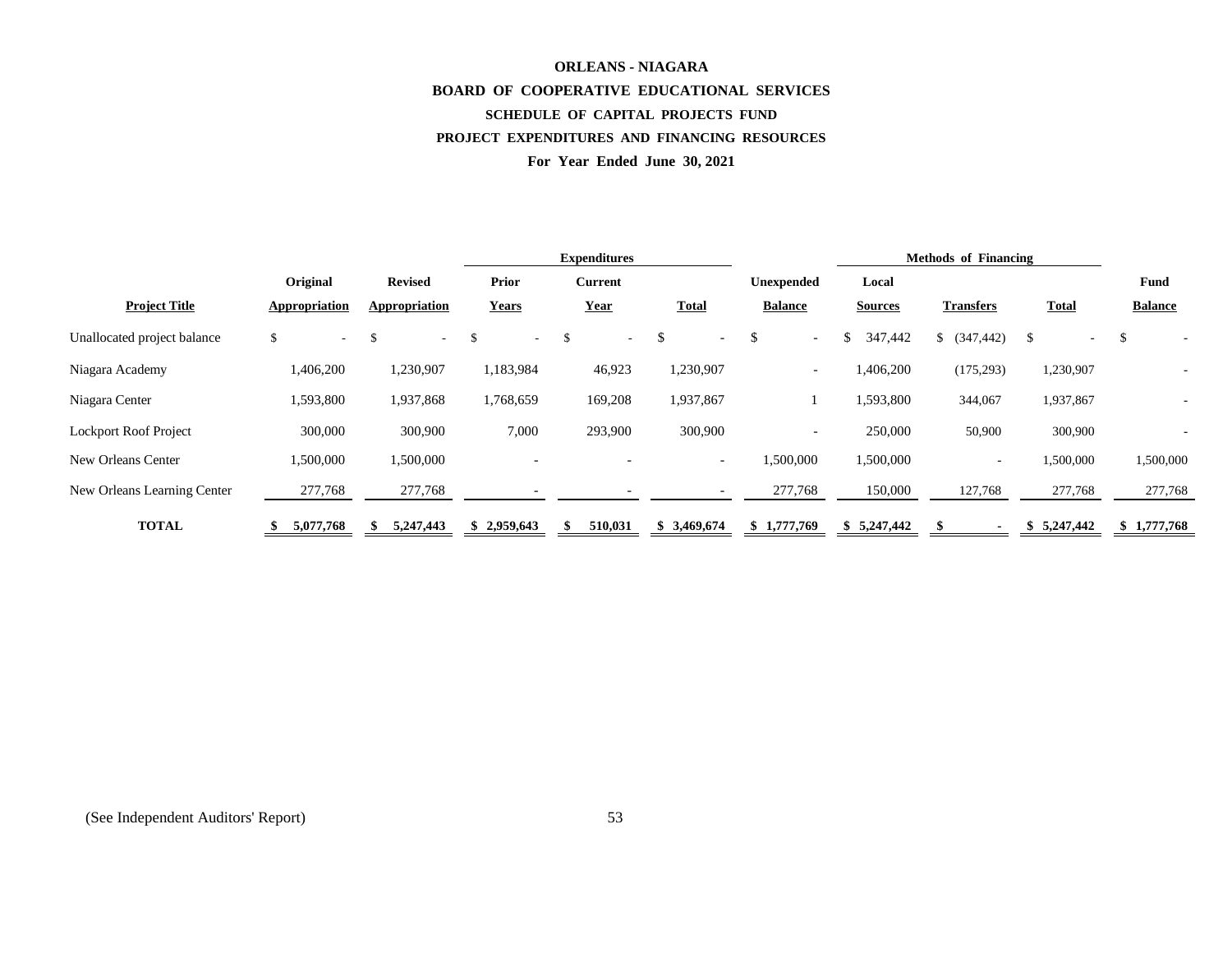# **ORLEANS - NIAGARA BOARD OF COOPERATIVE EDUCATIONAL SERVICES SCHEDULE OF EXPENDITURES OF FEDERAL AWARDS For Year Ended June 30, 2021**

| <b>Assistance</b><br>Pass-Through                                                         |                     |
|-------------------------------------------------------------------------------------------|---------------------|
| <b>Grantor / Pass - Through Agency</b><br>Listing<br><b>Grantor</b><br><b>Agency</b>      | <b>Total</b>        |
| <b>Federal Award Cluster / Program</b><br><b>Number</b><br><b>Number</b><br><b>Number</b> | <b>Expenditures</b> |
| <b>U.S. Department of Education:</b>                                                      |                     |
| <b>Direct Programs:</b>                                                                   |                     |
| <b>LPN Cares - Student Funding</b><br>N/A<br>\$<br>84.425E<br>P425E204273                 | 56,760              |
| <b>LPN Cares - Institutional Funding</b><br>N/A<br>84.425F<br>P425F202507                 | 61,664              |
| $\boldsymbol{\mathsf{S}}$<br><b>Total CARES act funding</b>                               | 118,424             |
| <b>Student Financial Assistance Program Cluster -</b>                                     |                     |
| Federal Pell Grant Program<br>N/A<br>N/A<br>\$<br>84.063                                  | 61,919              |
| <b>Indirect Program:</b>                                                                  |                     |
| <b>Passed Through Higher Education Service Corporation -</b>                              |                     |
| <b>Student Financial Assistance Program Cluster -</b>                                     |                     |
| <b>Federal Direct Student Loans</b><br>84.268<br>N/A<br>N/A                               | 98,040              |
| \$<br><b>Total Student Financial Assistance Program Cluster</b>                           | 159,959             |
| <b>Indirect Programs:</b>                                                                 |                     |
| <b>Passed Through NYS Education Department -</b>                                          |                     |
| Perkins IV<br>84.048<br>N/A<br>8000-21-0131<br>$\mathbb{S}$                               | 305,104             |
| N/A<br>WIOA, Title II - ABE - Orleans<br>84.002<br>2338-21-3134                           | 100,088             |
| WIOA, Title II - ABE - Niagara<br>N/A<br>2338-21-3133<br>84.002                           | 98,766              |
| Literacy Zone - Medina<br>84.002<br>N/A<br>2338-21-3240                                   | 122,352             |
| Literacy Zone - Lockport<br>84.002<br>N/A<br>2338-21-3222                                 | 123,346             |
| Literacy Zone - Niagara Falls<br>N/A<br>84.002<br>2338-21-3239                            | 121,768             |
| WIA, Title II - Corr. Ed. - Niagara<br>84.002<br>N/A<br>0138-21-2043                      | 151,626             |
| WIA, Title II - Corr. Ed - Niagara<br>84.002<br>N/A<br>0040-21-2095                       | 293,302             |
| <b>Total Indirect Programs</b><br>\$                                                      | 1,316,352           |
| <b>Total U.S. Department of Education</b><br>\$                                           | 1,594,735           |
| <b>U.S. Department of Agriculture:</b>                                                    |                     |
| <b>Indirect Programs:</b>                                                                 |                     |
| Passed through NYS Office of Temporary and Disability Insurance -                         |                     |
| <b>SNAP Cluster -</b>                                                                     |                     |
| Supplemental Nutrition Assistance Venture<br>10.561<br>N/A<br>C00258GG<br>\$              | 135,935             |
| \$<br><b>Total SNAP Cluster</b>                                                           | 135,935             |
| \$<br><b>Total U.S. Department of Agriculture</b>                                         | 135,935             |
| <b>U.S. Department of Labor:</b>                                                          |                     |
| <b>Indirect Programs:</b>                                                                 |                     |
| Passed Through Niagara County Workforce Development Board -                               |                     |
| Workforce Innovation and Opportunity Act<br>17.259<br>N/A<br>PY2019-Y-03                  | 131,362             |
| <b>Total U.S. Department of Labor</b>                                                     | 131,362             |
| TOTAL EXPENDITURES OF FEDERAL AWARDS                                                      | 1,862,032           |

(See Independent Auditors' Report) 54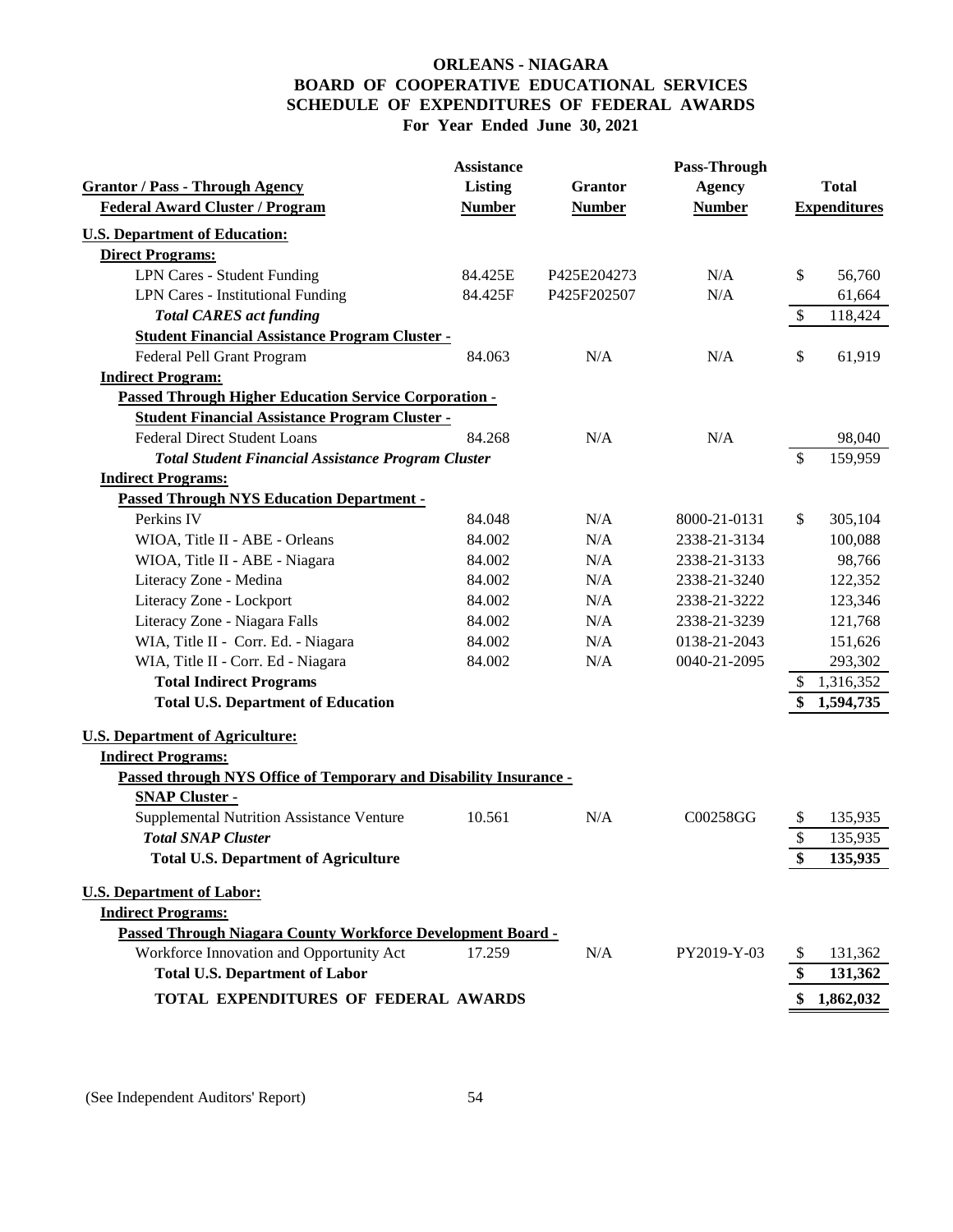

**Report on Internal Control Over Financial Reporting and on Compliance and Other Matters Based on an Audit of Financial Statements Performed in Accordance With** *Government Auditing Standards*

#### **Independent Auditors' Report**

To the Board Members Orleans - Niagara Board of Cooperative Educational Services, New York

We have audited, in accordance with the auditing standards generally accepted in the United States of America and the standards applicable to financial audits contained in *Government Auditing Standards* issued by the Comptroller General of the United States, the financial statements of the governmental activities, each major fund, and the aggregate remaining fund information of the Orleans-Niagara Board of Cooperative Educational Services, New York, as of and for the year ended June 30, 2021, and the related notes to the financial statements, which collectively comprise the Orleans-Niagara Board of Cooperative Educational Services, New York's basic financial statements, and have issued our report thereon dated October 13, 2021.

#### *Internal Control Over Financial Reporting*

In planning and performing our audit of the financial statements, we considered the Orleans-Niagara Board of Cooperative Educational Services, New York's internal control over financial reporting to determine the audit procedures that are appropriate in the circumstances for the purpose of expressing our opinions on the financial statements, but not for the purpose of expressing an opinion on the effectiveness of the Orleans-Niagara Board of Cooperative Educational Services, New York's internal control. Accordingly, we do not express an opinion on the effectiveness of the Orleans-Niagara Board of Cooperative Educational Services, New York's internal control.

A *deficiency in internal control* exists when the design or operation of a control does not allow management or employees, in the normal course of performing their assigned functions, to prevent, or detect and correct, misstatements on a timely basis. A *material weakness* is a deficiency, or a combination of deficiencies, in internal control, such that there is a reasonable possibility that a material misstatement of the BOCES' financial statements will not be prevented, or detected and corrected on a timely basis. A *significant deficiency* is a deficiency, or a combination of deficiencies, in internal control that is less severe than a material weakness, yet important enough to merit attention by those charged with governance.

100 Chestnut Street | Suite 1200 | Rochester, NY 14604 | P 585.423.1860 | F 585.423.5966 | mengelmetzgerbarr.com Additional Offices: Elmira, NY - Canandaigua, NY - Hornell, NY - An Independent Member of the BDO Seidman Alliance